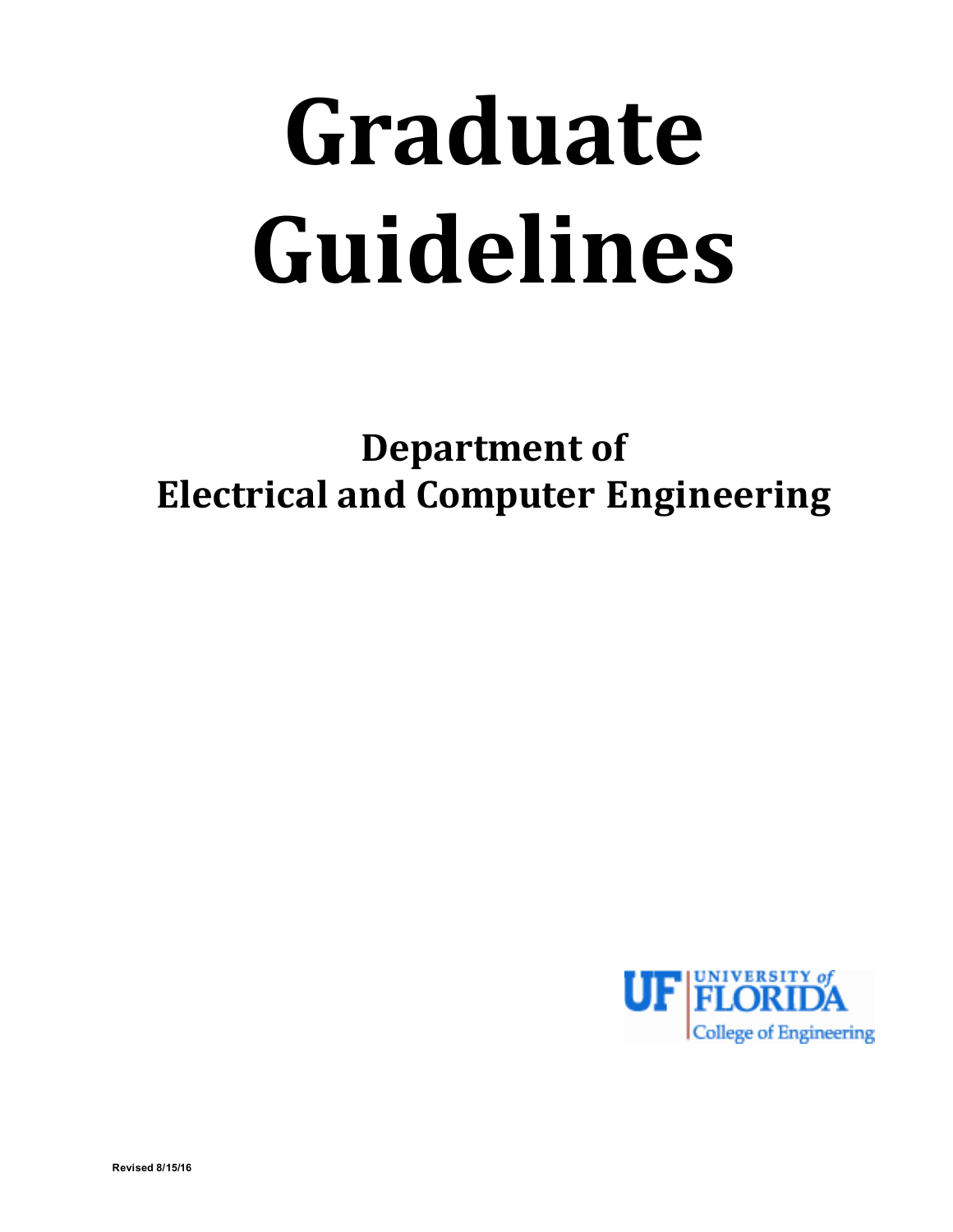# **Graduate Guidelines**

# **Department of Electrical and Computer Engineering**

**University of Florida P. O. Box 116200 Gainesville, FL 32611**

**Revised Fall 2016**

Department Administration: example and the part of the part of the For Information:

Associate Chair for Academics **National State Chairs and Academics** University of Florida

439 NEB (352) 392-9758 Email: jshea@ece.ufl.edu

#### **John Harris Graduate Advisor**

Department Chair Student Services Office 230 Larsen Hall **Robert M. Fox P.O. Box 116200** Gainesville, FL 32611 **John M. Shea** (352) 392-9758 Graduate Coordinator **Email:** gradadvising@ece.ufl.edu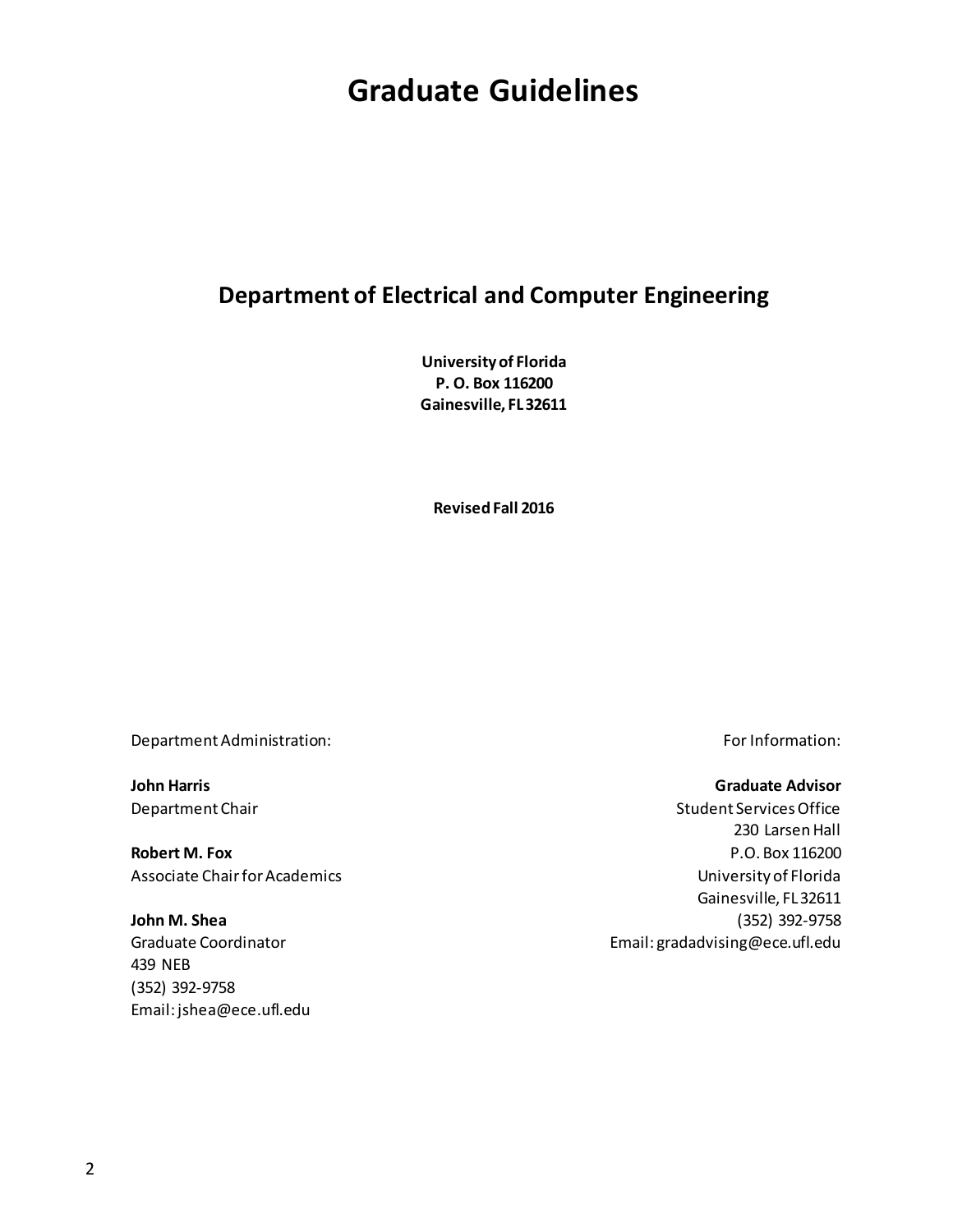# **Table of Contents**

| V. |  |
|----|--|
|    |  |
|    |  |
|    |  |
|    |  |
|    |  |
|    |  |
|    |  |
|    |  |
|    |  |
|    |  |
|    |  |
|    |  |
|    |  |
|    |  |
|    |  |
|    |  |
|    |  |
|    |  |
|    |  |
|    |  |
|    |  |
|    |  |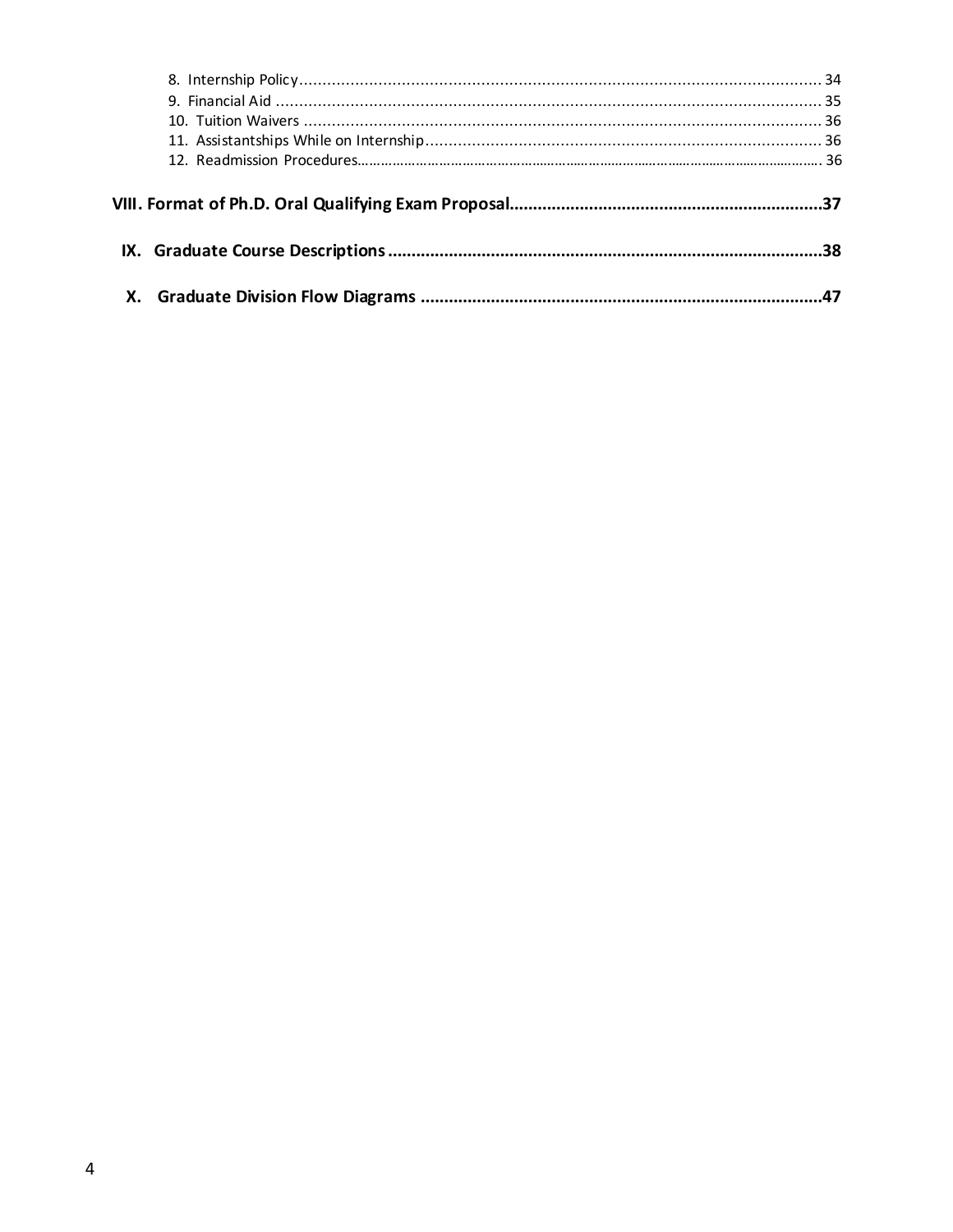# **I. Graduate Faculty and Research Areas**

#### **1. Computer Engineering – Greg Stitt – Area Chair**

This division focuses on theoretical and applied research by which next-generation computing and communications systems are designed, developed, and exploited. Research fields include high-performance computer architectures, computernetworks, wireless networks, mobile computing, social networks and computing, privacy and security, parallel and distributed systems, reconfigurable systems, fault-tolerant computing, real time and embedded systems, and intelligent systems.

#### *Swarup Bhunia*

Ph.D., Purdue University, 2005. Hardware security, design, test and validation for secure systems, adaptive nanocomputing, energy-efficient electronics, design of bioimplantable and wearable microsystems.

#### *Yuguang (Michael) Fang*

Ph.D., Boston University, 1997. Wireless networks and mobile communications; personal communication services (PCS).

#### *Renato Figueiredo*

Ph.D., Purdue University, 2001. Computer architecture, network computing, distributed systems.

#### *Domenic Forte*

Ph.D., University of Maryland, 2013. Hardware security and trust, biometrics, reverse and antireverse engineering of electronics, nanoscale integration challenges, and digital VLSI/CAD.

#### *Jose A. B. Fortes*

BellSouth Eminent Scholar Chair; Ph.D., University of Southern California, 1984. Network computing, advanced computing architecture, biologically inspired nanocomputing, distributed information processing systems.

#### *Ann Gordon-Ross*

Ph.D., University of California- Riverside, 2007. Low-power design, reconfigurable computing, platform design, dynamic optimizations, hardware design, real-time systems, and multi-core platforms.

#### *Sanjeev Koppal*

Ph.D., Carnegie Mellon University, 2009. Computer Vision, Computational Photography, Sensors, Optics, Image/Video Processing.

#### *Herman Lam*

Ph.D., University of Florida, 1979. Computer engineering, database management and computer architecture.

#### *Haniph A. Latchman*

Ph.D., Oxford University, 1986. Mathematical systems theory, control systems, communication theory, data communication networks, multimedia information systems.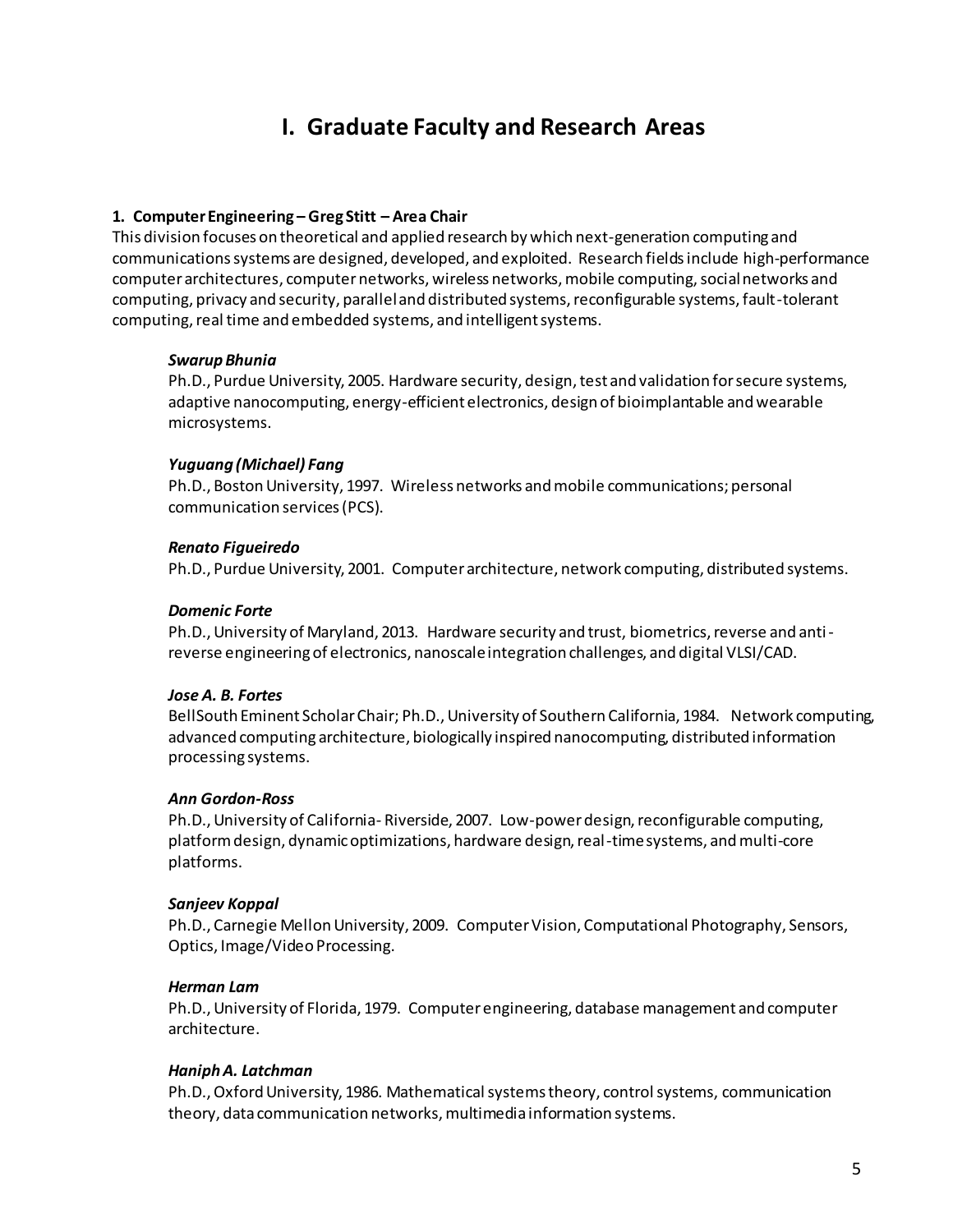#### *Tao Li*

Ph.D., University of Texas at Austin, 2004. Computer and digital system architecture; interaction of computer architecture, emerging applications, operating systems, programming language features, managed run-time environments; modeling, simulation and evaluation of computer systems.

#### *Xiaolin (Andy) Li*

Ph.D., Rutgers University, 2005. Parallel and Distributed Systems (PDS) and Cyber-Physical Systems (CPS), focusing on design of scalable algorithms and software systems to enable large-scale applications.

#### *Janise McNair*

Ph.D., Georgia Institute of Technology, 2000. Wireless and mobile networking, next generation wireless systems, medium access control protocols.

#### *Sean Meyn*

Pittman Eminent Scholar Chair; Ph.D., McGill University, 1987. Markov processes (with or without control), spectral theory and large deviations; Stochastic approximation, reinforcement learning and simulation; Detection and inference; Networked systems: control, visualization, and performance; Economics with applications to energy markets.

#### *Kamran Mohseni*

W.P. Bushnell Endowed Professor; Ph.D., California Institute of Technology, 2000. Aerial and underwater vehicle control, autonomous systems, cooperative control, mobile wireless sensor networks, and microfluidic devices.

#### *Daniela Oliveira*

Ph.D., University of California- Davis, 2010. Cross-layered and human-centric computer security, operating systems and software vulnerability analysis.

#### *Greg Stitt*

Ph.D., University of California- Riverside, 2007. Embedded systems with an emphasis in synthesis, compilers, reconfigurable computing, hardware/software co-design, low power-design, system-onchip multi-core architectures, real-time systems, and run-time optimizations.

#### *Mark M. Tehranipoor*

Ph.D., University of Texas at Dallas, 2004. Hardware security and trust, supply chain security, and reliable and testable circuit design at nanoscale.

#### *Dapeng Wu*

Ph.D., Carnegie Mellon University, 2003. Wireless communications, video coding, multimedia communication, computer and communication networks, information and network security, pervasive and mobile computing, information and communication theory, signal processing, detection and estimation theory.

#### *Tuba Yavuz-Kahveci*

Ph.D., University of California- Santa Barbara, 2004. Automated verification and analysis, model checking, and automated model extraction.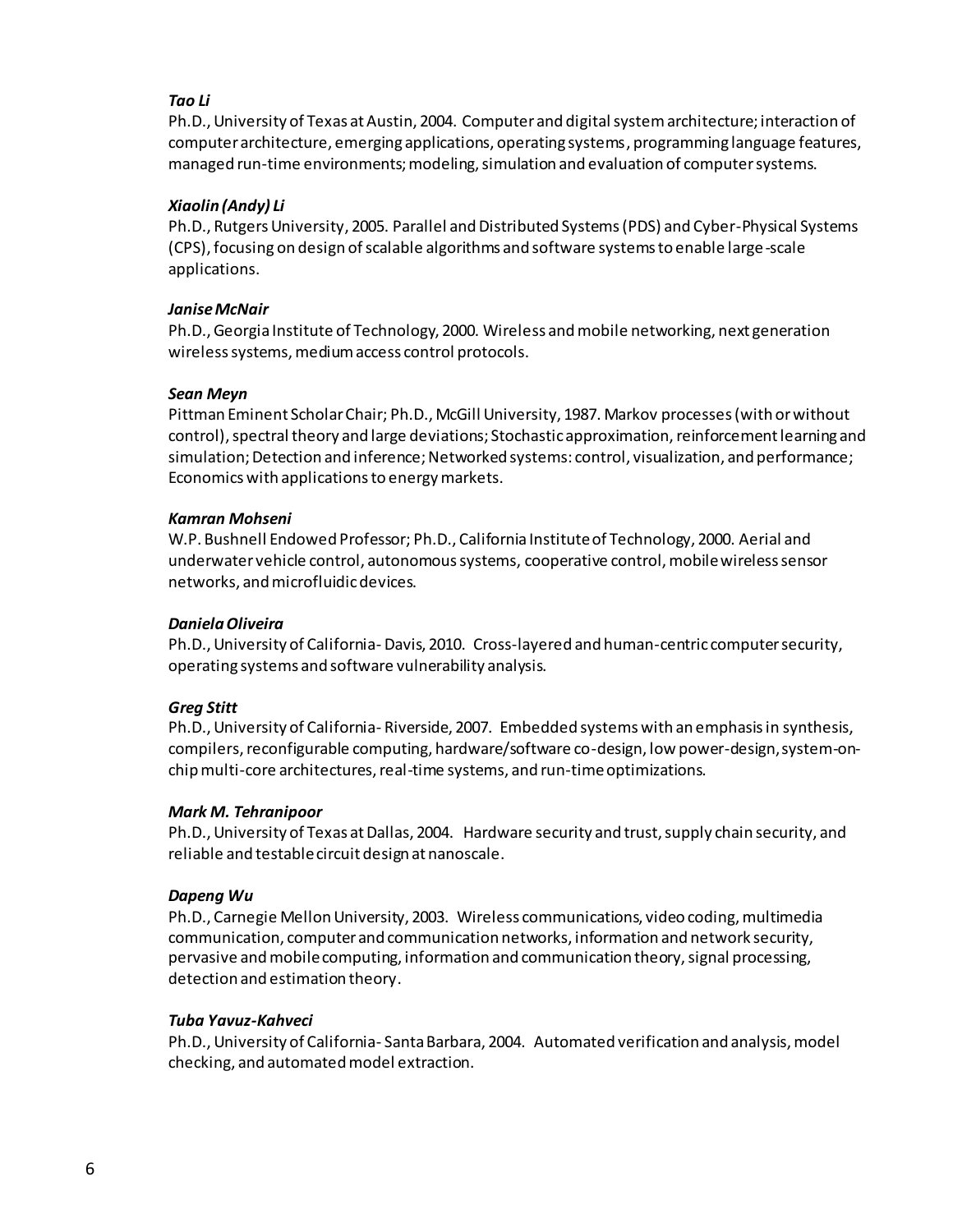#### **2. Devices – Y.K. Yoon – Area Chair**

The device division focuses on the behavior, fabrication, and design of devices. These include optoelectronics (solar cells and detectors), transistors (SiGe, MIS, III-V), MEM's (mechanical, optical, biological sensors), and nanodevice concepts (CNT, Graphene, Molecular, Silicon-based). There is research on both how materials interact with voltage, current, photons, and radiation as well as the current-voltage relationship of device structures.

#### *David P. Arnold*

Ph.D., Georgia Institute of Technology, 2004. Design, fabrication, and characterization of magnetic and electromechanical microsensors/microactuators, as well as miniaturized power and energy systems.

#### *Jerry G. Fossum (Emeritus)*

Ph.D., University of Arizona, 1971. Semiconductor device theory, modeling, and simulation; nanoelectronics, integrated circuits (ICs), IC technology computer-aided design (TCAD); silicon-oninsulator (SOI) and double-gate (DG) CMOS ICs.

#### *Jing Guo*

Ph.D., Purdue University, 2004. Modeling and simulation of nanoelectronic devices, carbon nano electronics and photonics, physics of nanotransistors, computational nanobiotechnology.

#### *Jack Judy*

Intel/Charles E. Young Endowed Chair in Nanotechnology; Ph.D., University of California Berkeley, 1996. Neuroengineering, Micromachining and MEMS technologies, including microsensors, microactuators, microsystems, and their biomedical applications.

#### *Mark E. Law*

Associate Dean of Academic Affairs, Ph.D., Stanford University, 1988. Design and modeling of IC fabrication process, computer modeling of semiconductor process and device behavior, numerical solution of partial differential equations.

#### *Arnost Neugroschel (Emeritus)*

Ph.D., Technion, Israel Institute of Technology, 1973. Semiconductor device physics, device technology and characterization.

#### *Toshikazu Nishida*

Ph.D., University of Illinois-Urbana, 1988. Research and development of reliable, high performance, multi-functional semiconductor devices and solid-state physical sensors and actuators for microsystems employing strained Si, SiGe, GaN, ferroelectrics, and polymers. Applications include biomedical, energy harvesting, logic, and micro-electro-mechanical systems.

#### *Roozbeh Tabrizian*

Ph.D., Georgia Institute of Technology, 2013. Theoretical and experimental investigation of mixeddomain micro- and nano-physical devices; micromechanical resonators and resonant-based sensors; phonon engineering; as well as development of micro- and nano-fabrication techniques for largescale integration of microsystems.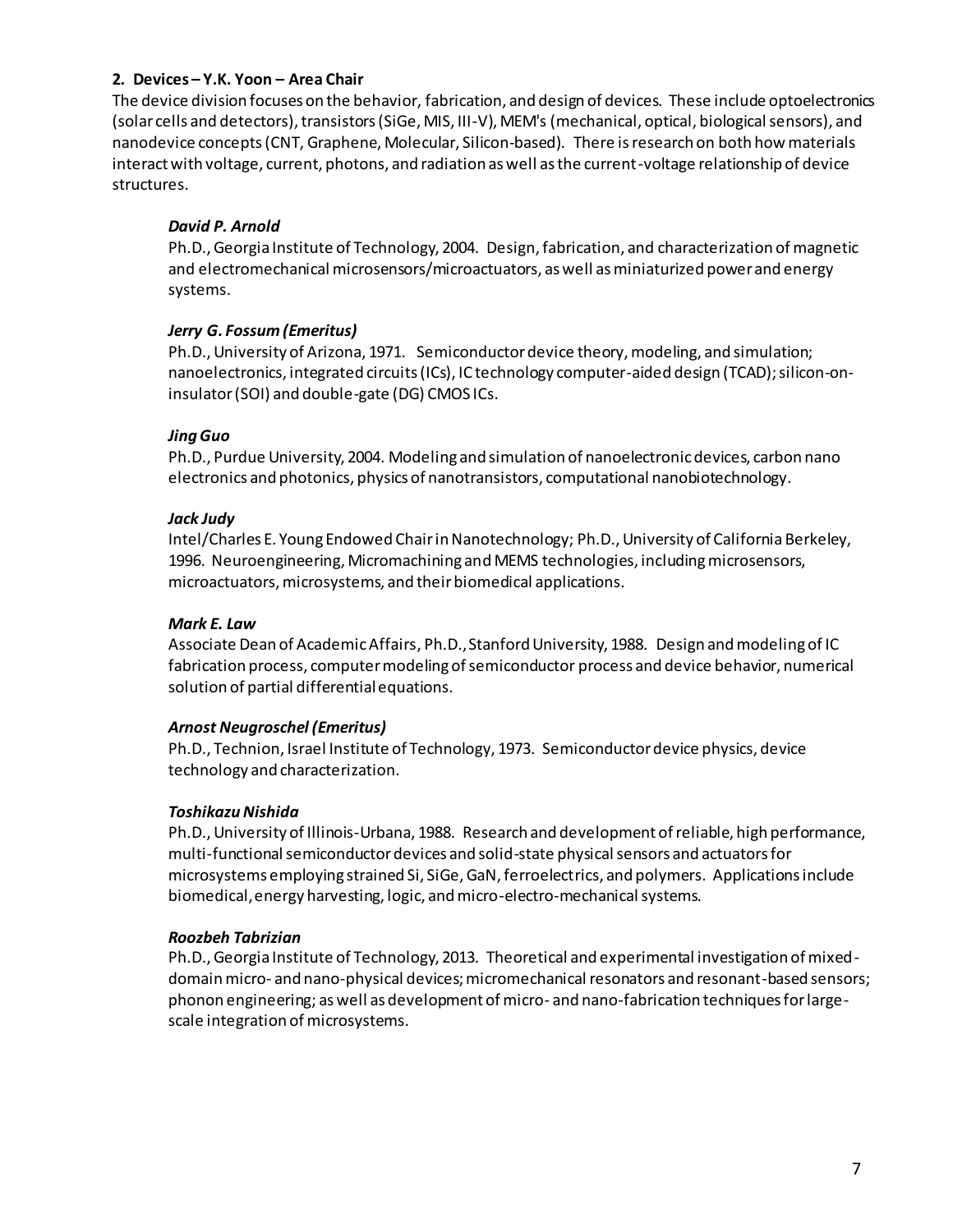#### *Scott Thompson*

Ph.D., University of Florida, 1992. Solid state electronics and nano technology, new materials and devices to extend Moore's law. Electrical measurements and modeling of strained Si, Ge, GaN semiconductors.

#### *Ant Ural*

Ph.D., Stanford University, 2001. Carbon nanotubes, semiconductor nanowires, and related nanostructures. Integration of nanotechnology with silicon microfabrication processes. Molecular electronics, nanoscale MEMS, and nanobiotechnology.

#### *Huikai Xie*

Ph.D., Carnegie Mellon University, 2002. Semiconductor devices, integrated microsensors and microactuators, optical MEMS, biosensors, biomedical imaging, fiber optics, micro/nano fabrication technology, and multi-domain simulation.

#### *Yong-Kyu (YK) Yoon*

Ph.D., Georgia Institute of Technology, 2004. 3-D MEMS technology; micromachined metamaterials for radio frequency and microwave applications; millimeter-wave antennas and waveguides; lab-ona-chip type bio/microfluidic systems; anodized nanoporous membranes and electrospun nanofibers for its bio/optical applications; microsensors and actuators; electronic and MEMS packaging; and ferroelectric materials and their RF applications.

#### *Peter Zory (Emeritus)*

Ph.D., Carnegie-Mellon University, 1964. Semiconductor lasers physics and technology.

#### **3. Electromagnetics and Electric Energy Systems – Henry Zmuda – Area Chair**

This division spans a wide area of research of electromagnetic fields and their application. It includes electromagnetic interaction with matter, guided wave devices, fiber optic communications, and photonic devices and systems. UF is one of the few universities in the world conducting lightning research. Experiments on lightning physics and lightning protection are performed each summer both on the UF campus and at Camp Blanding, Florida.

#### *David P. Arnold*

Ph.D., Georgia Institute of Technology, 2004. Design, fabrication, and characterization of magnetic and electromechanical microsensors/microactuators, as well as miniaturized power and energy systems.

#### *Arturo Bretas*

Ph.D., Virginia Tech, 2001. Power Systems Protection, Analysis and Restoration; Distribution Systems Engineering; Distributed and Renewable Generation Insertion Impact on Electric Power Systems; Power Quality; Power Systems Transients; Distribution Systems Reliability; Power Systems State Estimation; Smart Grids

#### *Jenshan Lin*

Ph.D., University of California- Los Angeles, 1994. Microwave/millimeter-wave electronics and wireless communication circuits, high speed electronics and broadband communication circuits.

#### *Robert Moore*

Ph.D., Stanford University, 2006. Electromagnetic waves, non-linear energetic interactions in the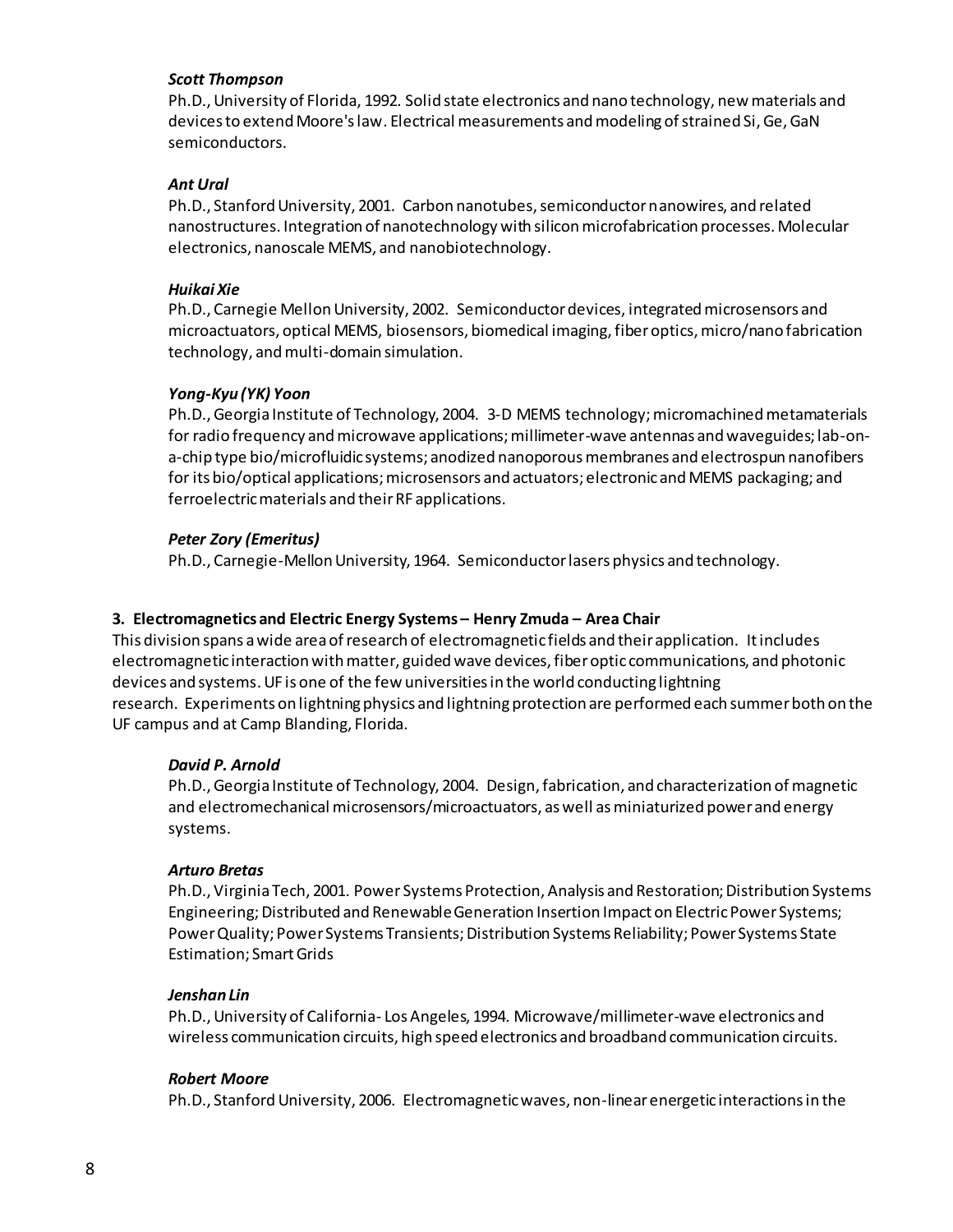ionosphere, remote-sensing applications of ELF/VLF wave propagation in the Earth-ionosphere waveguide.

#### *Vladimir A. Rakov*

Ph.D., Tomsk Polytechnic Institute, 1983. Lightning, atmospheric electricity, lightning protection.

#### *Ramakant Srivastava (Emeritus)*

Ph.D., Indiana University, 1973. Integrated optics and waveguide sensors.

#### *Martin A. Uman*

Ph.D., Princeton University, 1961. Lightning, atmospheric electricity, electromagnetics.

#### *Shuo Wang*

Ph.D., Virginia Tech, 2005. Power electronics, electrical power, electromagnetic interference, renewable energy conversion and integration with power grid, power grid support with power electronics, electrification of transportation.

#### *Henry Zmuda*

Undergraduate Coordinator, Ph.D., Cornell University, 1984. RF/Microwave photonic systems, optically controlled phased array antennas, phased array signal processing, photonic high speed analog-to-digital conversion.

#### *Peter Zory (Emeritus)*

Ph.D., Carnegie-Mellon University, 1964. Semiconductor lasers physics and technology.

#### **4. Electronics – William Eisenstadt – Area Chair**

This division covers a broad range of topics from the design and manufacturing of integrated circuits to their applications in real world systems. Current research includes mixed-signal electronics, data converters, biomedical circuits and systems, integrated power management, low power VLSI design, radio frequency and microwave circuits, IC test and validation, and modeling of materials, components, and circuits for highfrequency power electronics.

#### *Rizwan Bashirullah*

Ph.D., North Carolina State University, 2004. Circuit design techniques for high-performance analog/digital VLSI, electronic circuit devices and technology, high-speed signaling techniques and circuits for biomedical applications.

#### *William R. Eisenstadt*

Ph.D., Stanford University, 1986. Microwave integrated circuits, IC packages, VLSI, high-frequency measurements, mixed-mode s-parameters.

#### *Domenic Forte*

Ph.D., University of Maryland, 2013. Hardware security and trust, biometrics, reverse and antireverse engineering of electronics, nanoscale integration challenges, and digital VLSI/CAD.

#### *Robert M. Fox*

Associate Chair, Ph.D., Auburn University, 1986. Analog electronic circuit design.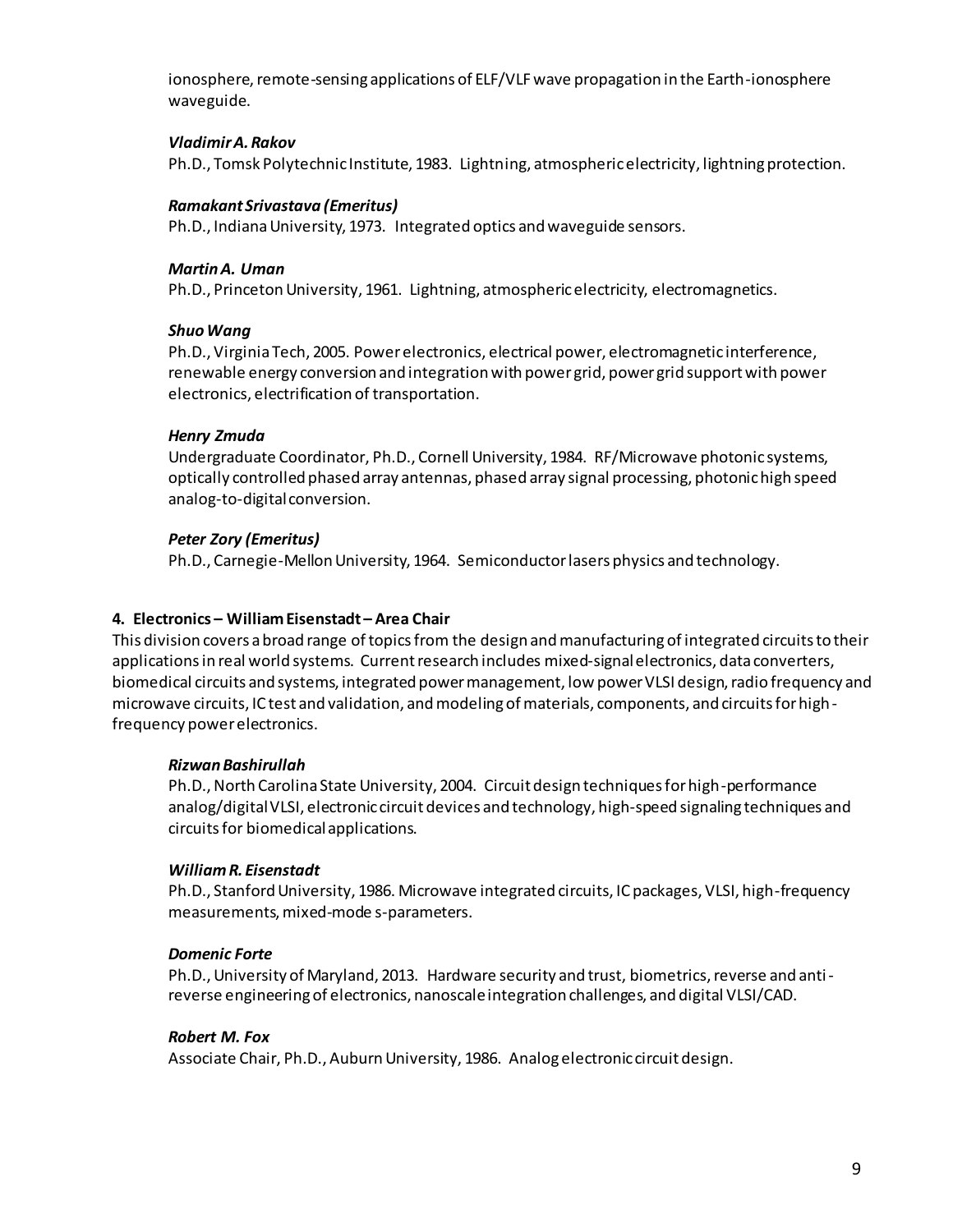#### *John G. Harris*

Chair, Ph.D., California Institute of Technology, 1991. Analog and digital signal processing, VLSI, adaptive and neural systems.

#### *Mark E. Law*

Associate Dean of Academic Affairs, Ph.D., Stanford University, 1988. Design and modeling of IC fabrication process, computer modeling of semiconductor process and device behavior, numerical solution of partial differential equations.

#### *Jenshan Lin*

Ph.D., University of California-Los Angeles, 1994. Microwave/millimeter-wave electronics and wireless communication circuits, high speed electronics and broadband communication circuits.

#### *Nima Maghari*

Ph.D., Oregon State University, 2010. High performance data converters, delta-sigma modulators, synthesizable analog to digital converters, data converters for biomedical applications, time assisted conversion techniques.

#### *Scott Thompson*

Ph.D., University of Florida, 1992. Solid state electronics and nano technology, new materials and devices to extend Moore's law, Electrical measurements and modeling of strained Si, Ge, GaN semiconductors.

#### *Shuo Wang*

Ph.D.., Virginia Tech, 2005. Power electronics, electrical power, electromagnetic interference, renewable energy conversion and integration with power grid, power grid support with power electronics, electrification of transportation.

#### *Yong-Kyu (YK) Yoon*

Ph.D., Georgia Institute of Technology, 2004. 3-D MEMS technology; micromachined metamaterials for radio frequency and microwave applications; millimeter-wave antennas and waveguides; lab-ona-chip type bio/microfluidic systems; anodized nanoporous membranes and electrospun nanofibers for its bio/optical applications; microsensors and actuators; electronic and MEMS packaging; and ferroelectric materials and their RF applications.

#### **5. Signals & Systems – Tan Wong – Area Chair**

Studies in this field are related to the transmission, creation, manipulation, and understanding of signals and systems. Signal processing looks to take data from a wide variety of sources (speech, audio, images, video, radar, sensor networks) and transforming it into useable pieces. Communication systems are designed to transmit information while minimizing the corruptive effects of noise and interference.

#### *Jacob Hammer*

D. Sci., Technion, Israel Institute of Technology, 1980. Mathematical system theory, control systems.

#### *John G. Harris*

Chair, Ph.D., California Institute of Technology, 1991. Analog and digital signal processing, VLSI, adaptive and neural systems.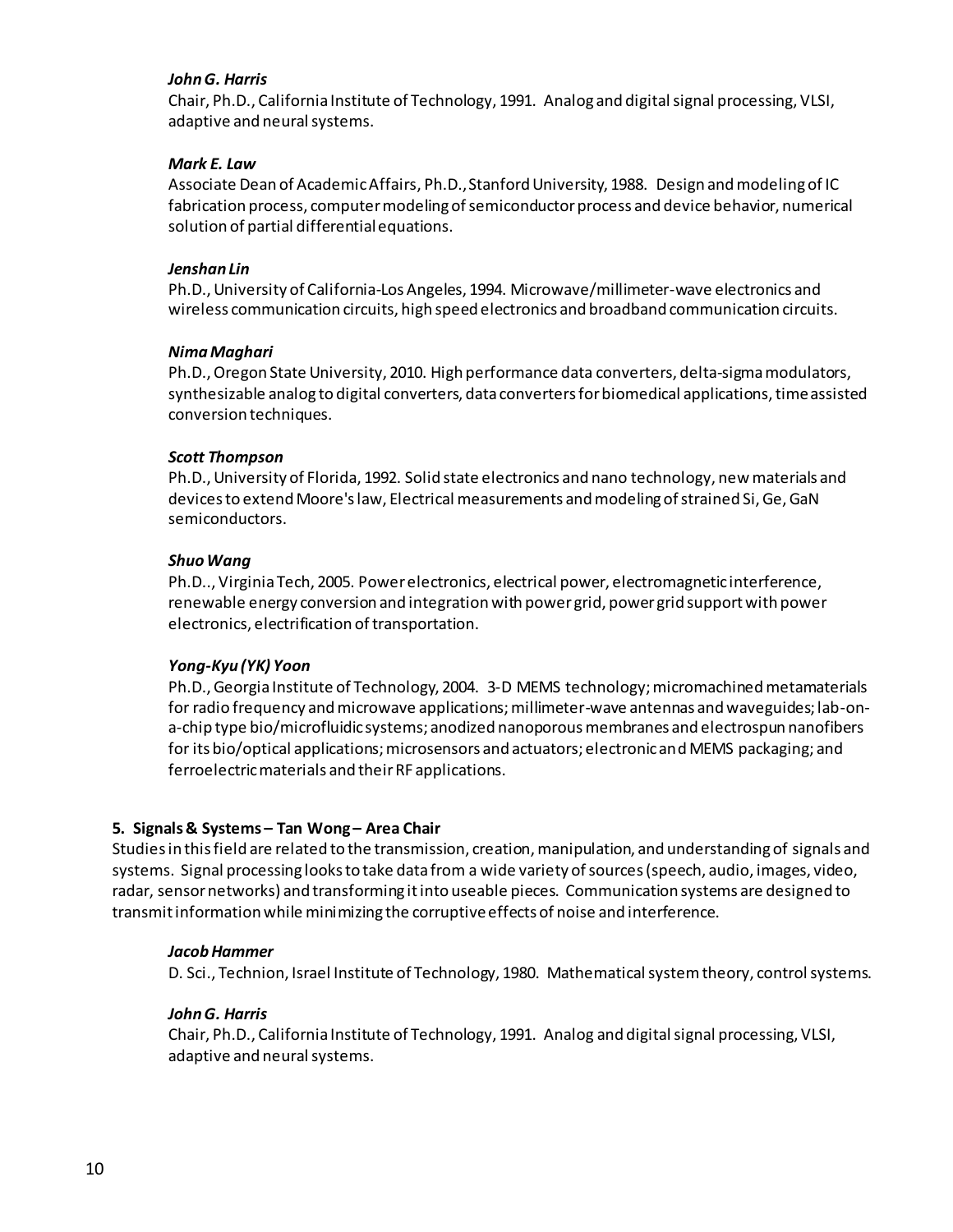#### *Sanjeev Koppal*

Ph.D., Carnegie Mellon University, 2009. Computer Vision, Computational Photography, Sensors, Optics, Image/Video Processing.

#### *Haniph A. Latchman*

Ph.D., Oxford University, 1986. Mathematical systems theory, control systems, communication theory, data communication networks, multimedia information systems.

#### *Jian Li*

Ph.D., Ohio State University, 1991. Signal processing for wireless communications and radar.

#### *Sean Meyn*

Pittman Eminent Scholar Chair; Ph.D., McGill University, 1987. Markov processes (with or without control), spectral theory and large deviations; Stochastic approximation, reinforcement learning and simulation; Detection and inference; Networked systems: control, visualization, and performance; Economics with applications to energy markets.

#### *Kamran Mohseni*

W.P. Bushnell Endowed Professor; Ph.D., California Institute of Technology, 2000. Aerial and underwater vehicle control, autonomous systems, cooperative control, mobile wireless sensor networks, and microfluidic devices.

#### *Karim Oweiss*

Ph.D., University of Michigan- Ann Arbor, 2002. Statistical signal processing and information theory, computational and systems neuroscience, neural engineering, brain-machine interfaces.

#### *Jose C. Principe*

BellSouth Chair; Ph.D., University of Florida, 1979. Adaptive non-Gaussian signal processing, nonlinear dynamical systems, information-theoretic learning, applications to pattern recognition and DSP systems, information technology in education.

#### *John M. Shea*

Ph.D., Clemson University, 1998. Wireless communications and networking, software-defined radio, and networked autonomous systems.

#### *Fred J. Taylor (Emeritus)*

Ph.D., University of Colorado, 1969. Digital signal processing, digital computer design and architecture.

#### *Tan F. Wong*

Ph.D., Purdue University, 1997. Wireless communications, spread spectrum systems, multiuser communications, adaptive signal processing.

#### *Damon L. Woodard*

Ph.D., University of Notre Dame, 2005. Biometrics, identity science, pattern recognition, machine learning, as well as image / signal analysis.

#### *Dapeng Wu*

Ph.D.., Carnegie Mellon University, 2003. Wireless communications, video coding, multimedia communication, computer and communication networks, information and network security,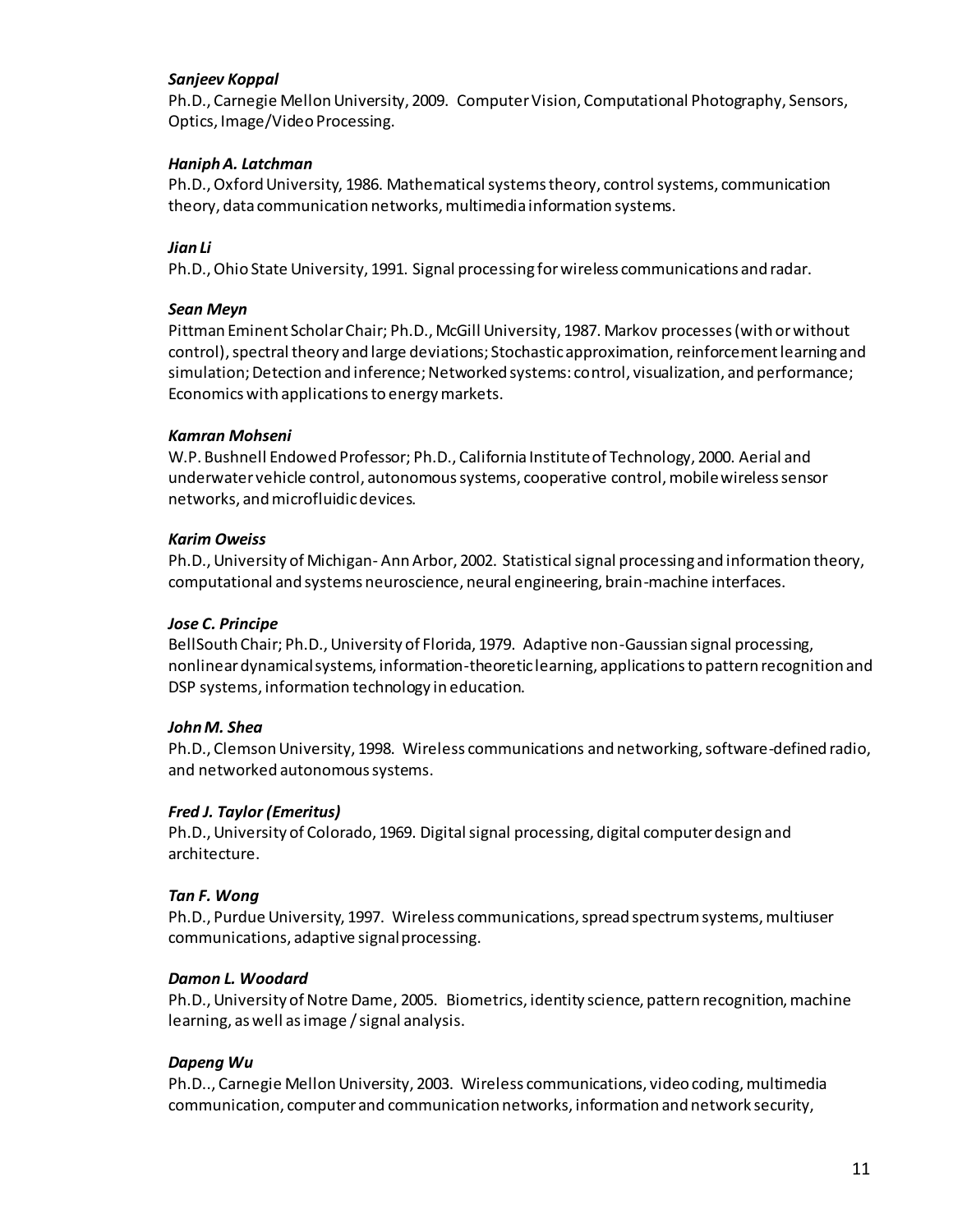pervasive and mobile computing, information and communication theory, signal processing, detection and estimation theory.

#### **Alina Zare**

Ph.D.., University of Florida, 2008. Machine learning, image analysis, remote sensing, hyperspectral image analysis, sparsity promotion and pattern recognition.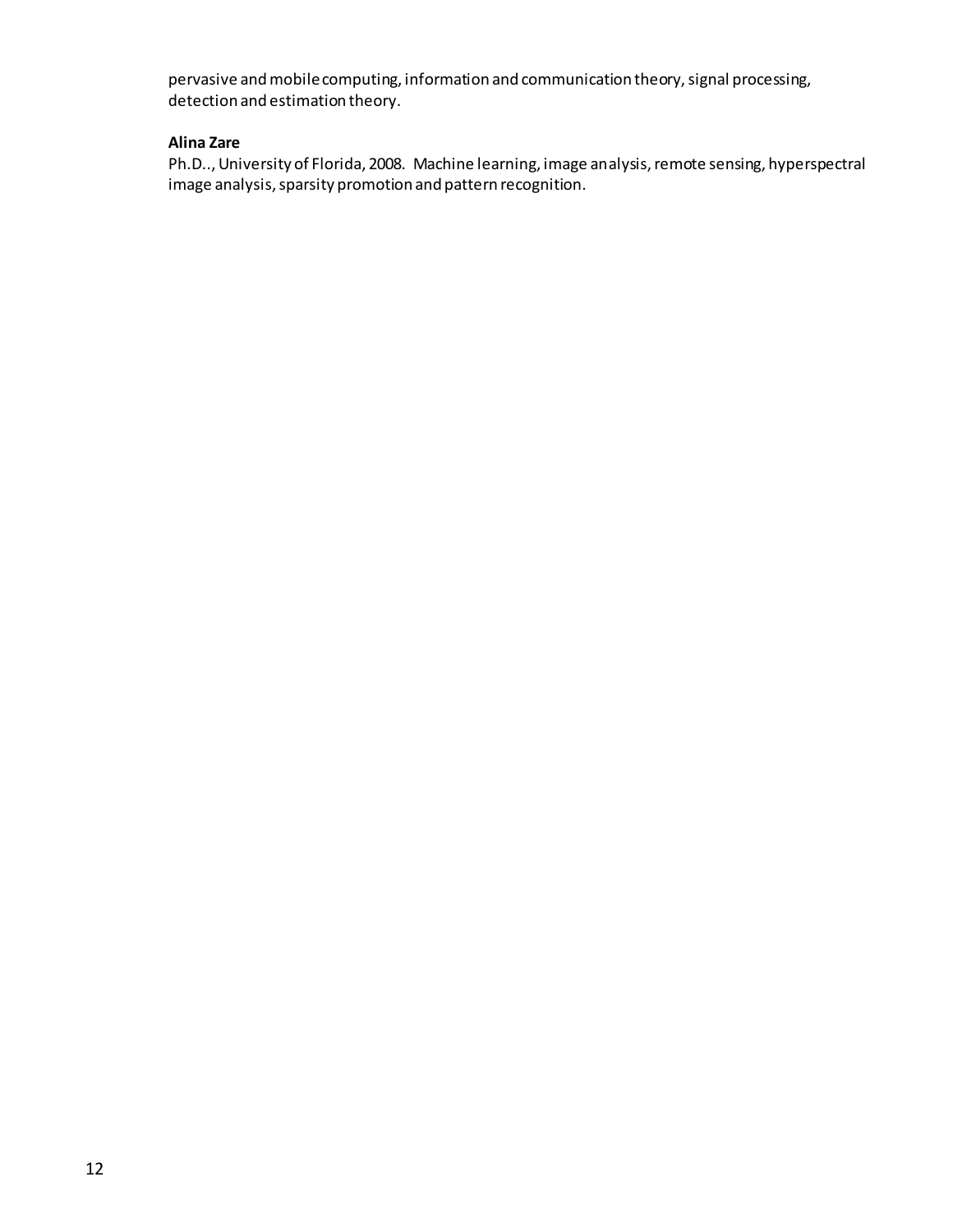# **II. Introduction**

The graduate program of the Department of Electrical and Computer Engineering at the University of Florida offers the Master of Engineering (M.E.), Master of Science (M.S.), and Doctor of Philosophy (Ph.D.) degrees. The ECE Graduate Guidelines(contained in this document) detail the departmental policies and regulations governing these degree programs and should be used in conjunction with the University of Florida *Graduate Catalog*. It is the responsibility of the student to be familiar with both publications and to adhere to the stated rules and policies.

More information regarding the Joint MS/MSM, Joint JD/MS, and other degree program options can be found on the web a[t http://www.ece.ufl.edu/content/joint-degree-programs](http://www.ece.ufl.edu/content/joint-degree-programs).

#### **1. General Degree Requirements**

For the Master's degree, a minimum of 30 credit hours is required. The Ph.D. degree requires the accumulation of at least 90 credit hours beyond the bachelor's degree (excluding all credit hours from an Engineer's degree).

Master's studentsmay transfer a maximum of 9 credits from an outside institution approved by UF. Doctoral students may transfer up to 30 credit hours from a Master's degree in electrical and computer engineering taken at an outside institution approved by UF.

The Master of Engineering (M.E.) degree is awarded only to students with a B.S. in engineering or to students who have completed appropriate articulation courses. The Master of Science (M.S.) degree is awarded to students with an undergraduate degree in any appropriate area of science or engineering.

All work counted for a Master's degree must be completed during the seven years immediately preceding the date on which the degree is to be awarded.

To graduate from any of the above-mentioned degree programs, a 3.00 is required in the overall (UF) and ECE-cumulative grade point averages.

An off-campus student who is a candidate for an electrical and computer engineering degree must take at least half the coursework from full-time University of Florida faculty members. Students can presently meet this requirement by attending lectures on the UF campus or using lectures distributed via distance learning.

No graduate credit is allowed for electrical and computer engineering courses below the 5000 level. Graduate students may take additional undergraduate courses, but credits earned in these courses are not counted toward the minimum degree requirements. A summary of the pertinent degree requirements is shown in the following table. For detailed requirements, see the appropriate sections that follow.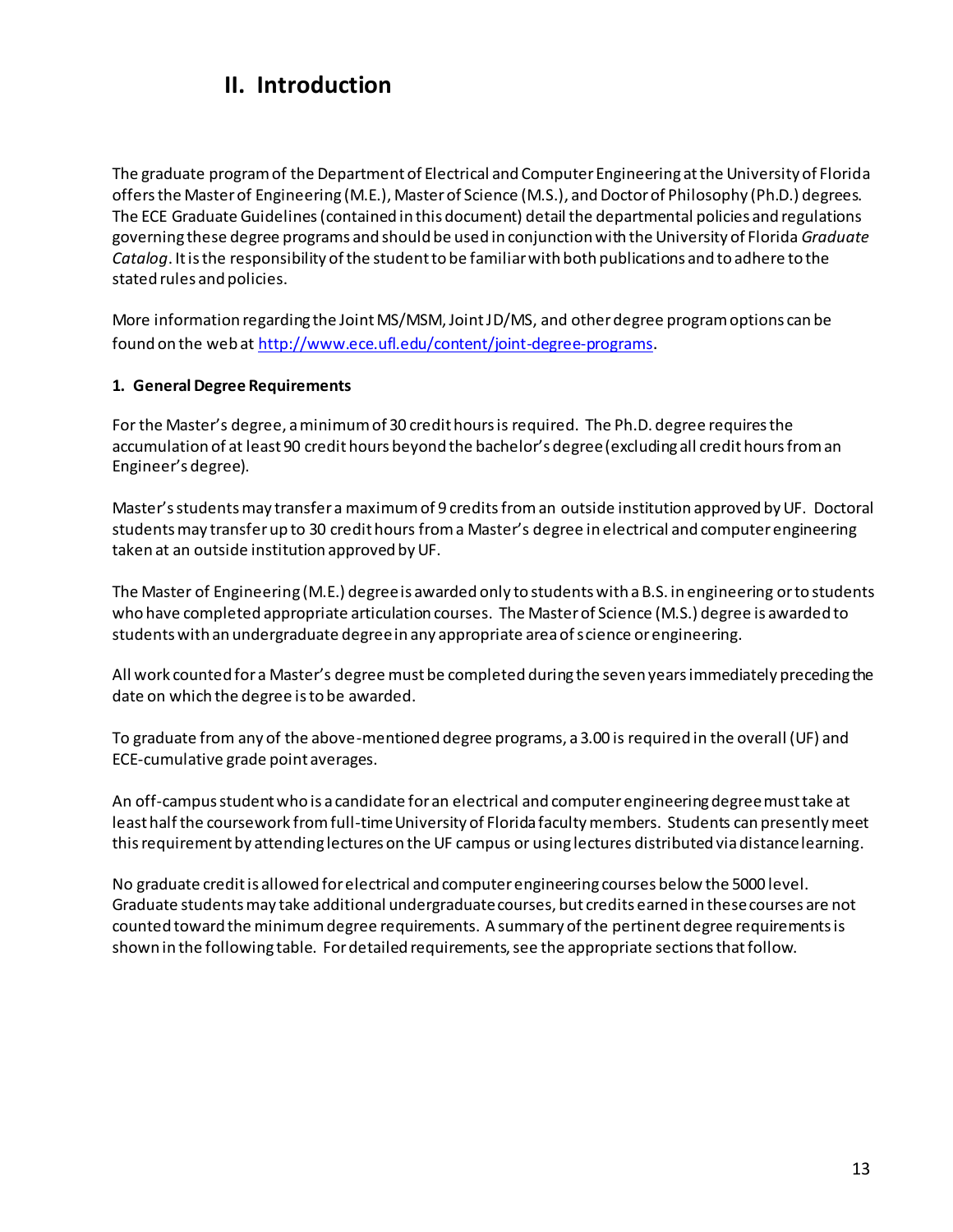| Req.                                                        | <b>ME</b><br>(The.) | <b>ME</b><br>(Non-the.) | <b>MS</b><br>(The.) | <b>MS</b><br>(Non-the.) | Entrepreneurship<br>Program | Ph.D.              |
|-------------------------------------------------------------|---------------------|-------------------------|---------------------|-------------------------|-----------------------------|--------------------|
| Total hrs.                                                  | 30                  | 30                      | 30                  | 30                      | 33                          | 90 <sup>a</sup>    |
| Min. ECE<br>course<br>credits                               | 18 <sup>th</sup>    | $21^{*h}$               | 18 <sup>th</sup>    | $21^{*h}$               | 24                          | $15***h,k$         |
| Depth Req.                                                  | g*hj                | g*hj                    | g*hj                | g*hj                    | $q^*$ hj                    | N/A                |
| <b>Breadth</b><br>Req.                                      | $3^*$ hi            | $3*hi$                  | $3*hi$              | $3^*$ hi                | 3 <sup>hi</sup>             | N/A                |
| Minimum<br>number of<br>supervisory<br>committee<br>members | 3                   | $\mathbf{1}$            | 3                   | $\mathbf 1$             | $\mathbf{1}$                | 4 <sup>b</sup>     |
| Qualifying<br>Ex. Req'd.                                    | no                  | no                      | no                  | no                      | no                          | yesc               |
| Final Ex.                                                   | oral <sup>e</sup>   | none                    | oral <sup>e</sup>   | written <sup>d</sup>    | written <sup>d</sup>        | oralf              |
| <b>Time limit</b><br>for<br>completing<br>degree            | 7 yrs               | 7 yrs                   | 7 yrs               | 7 yrs                   | 7 yrs                       | 5 yrs <sup>g</sup> |

Footnotes:

- \* Excludes: EEL 5905, 6065, 6905, 6910, 6933, 6940, 6971
- \*\* Excludes: EEL 5905, 6065, 6905, 6910, 6933, 6940, 6971, 7940, 7979, 7980
- a May include 30 hours from Master's program
- b Includes one member outside the ECE department
- c Written part within the first year of entry
- d Exam covers one 5000/6000 level depth course sequence
- e On thesis and coursework
- f On dissertation
- g Five years from admission to candidacy
- h UF ECE courses only, CDA 5636 approved by exception
- i Credit hours must be in a research division outside of depth research division
- j At least three credits must be at the 6000 level
- k At least 50% of credits used for the Ph.D. degree must be from ECE at UF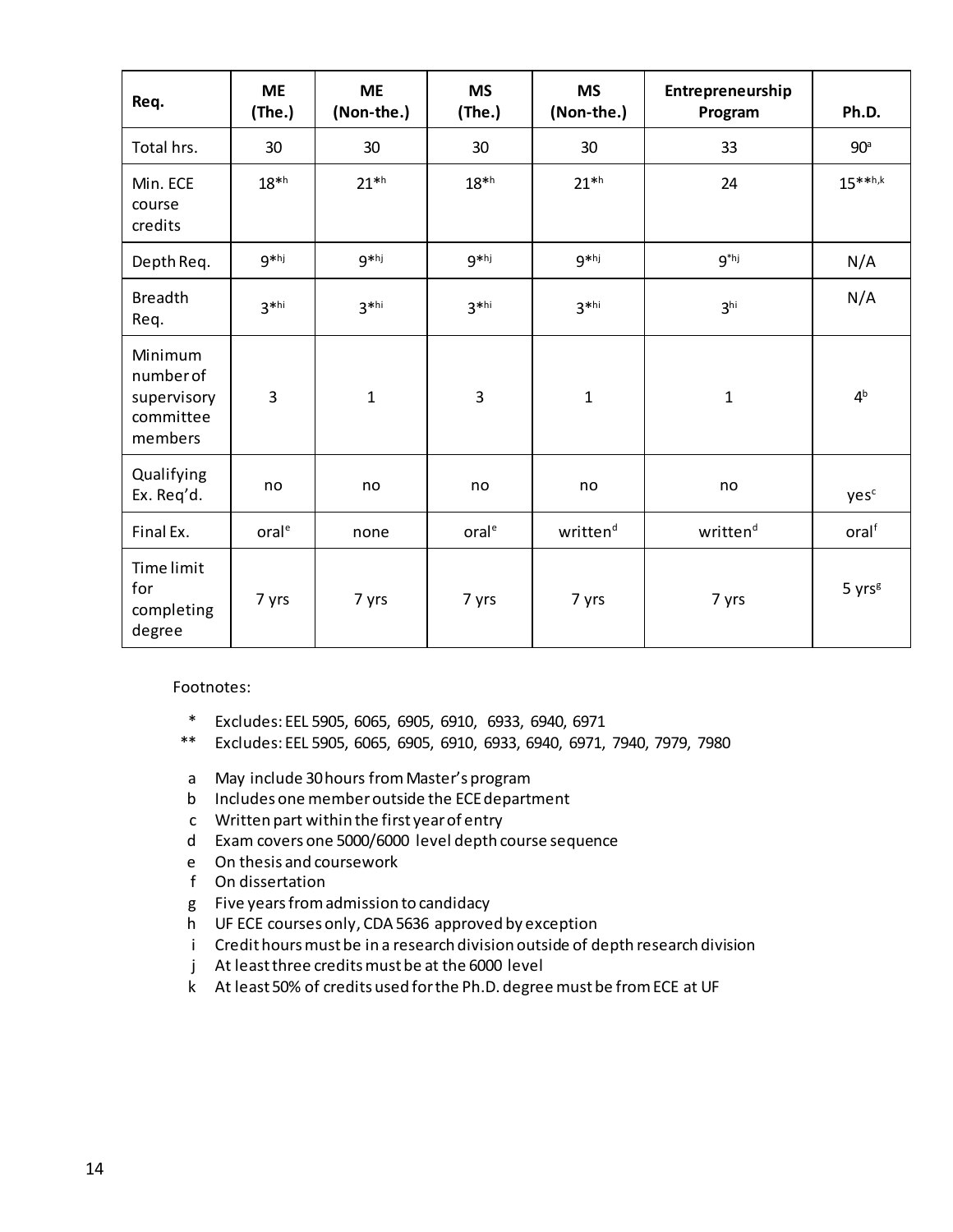#### **2. Articulation Requirements**

Students entering the graduate ECE program from a non-ECE background are welcome in the department.

All students must have completed coursework in at least three of the eight topic areas cited in the Ph.D. qualifying exam, which currently include:

- Digital Logic
- Signals and Systems
- Electronic Circuits
- Solid-State Devices
- Electromagnetism and Energy Systems
- Microprocessor Applications
- **•** Computer Organization and Architecture
- Data Structures and Operating Systems

These requirements may be satisfied, with a grade of B or higher, as follows:

- $\bullet$  Previous undergraduate coursework (e.g. physics course in electromagnetics, computer science courses in data structures and operating systems);
- x Enrollment in and successful completion of appropriate UF undergraduate courses; or,
- $\bullet$  Pass the Ph.D. written qualifying exam.

Additional courses may be required to fulfill necessary background material needed to succe ssfully complete graduate-level course requirements. Many graduate-level ECE courses have implicit undergraduate course prerequisites. Students are expected to have mastered the undergraduate skills necessary to provide appropriate foundation for graduate courses they attempt.

All articulation requirements must be satisfied within the first 12 months of beginning graduate studies.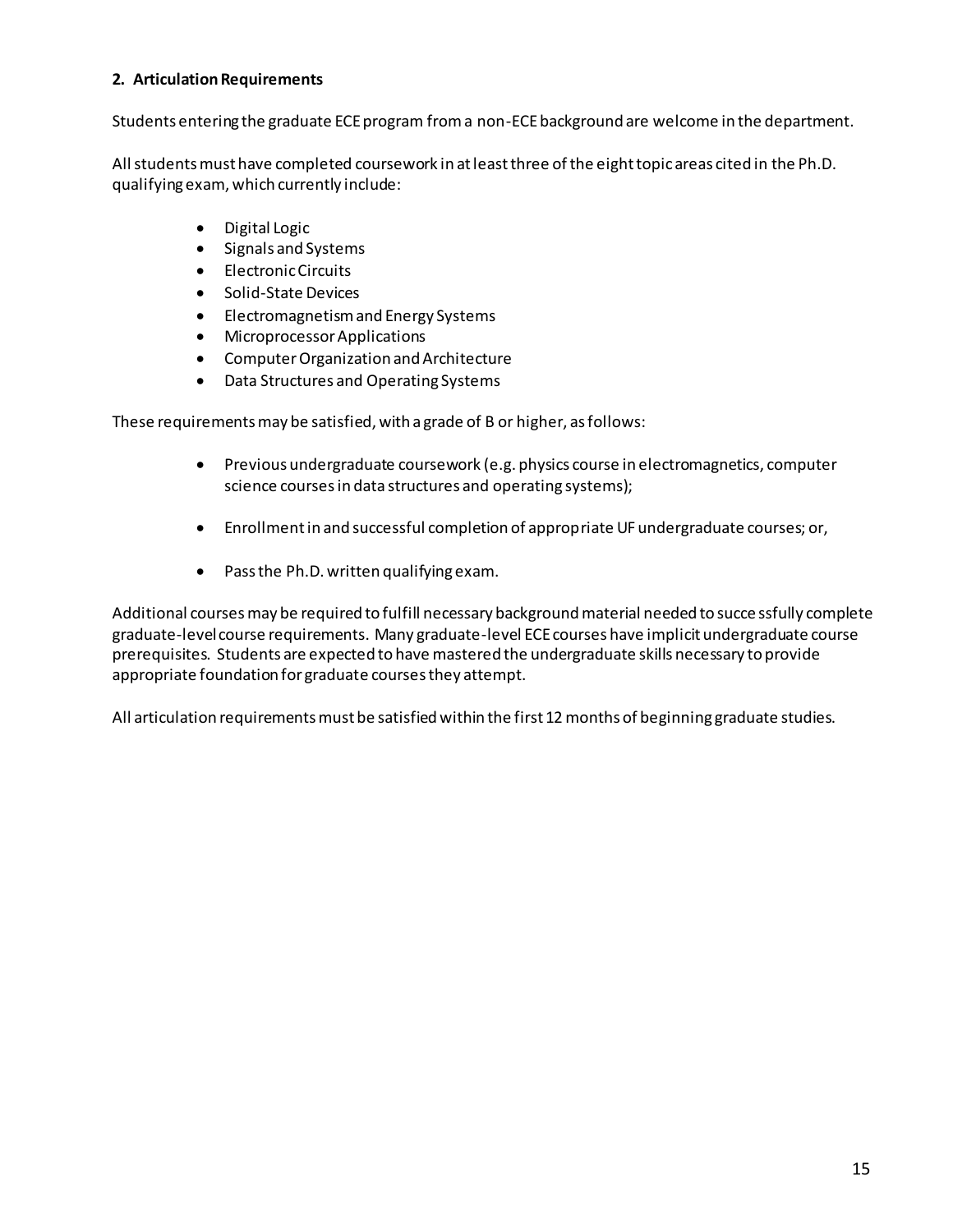# **III. Master's Degree - Thesis Option**

The Department of Electrical and Computer Engineering offers the thesis option for the Master of Engineering and Master of Science degrees. A student seeking a Master's degree with a thesis option is required to pass an oral final examination.

#### **1. Course Requirements**

For the thesis option of a Master's degree, studentsmust complete at least 30 credit hours, which include a maximum of six credit hours of EEL 6971 (Research for Master's Thesis). Thesis students must be registered for three credit hours of thesis (EEL 6971) in the term of graduation (Fall and Spring, and two credits in summer). EEL 6065, EEL 6910, EEL 6933, EEL 6940, and off-book NIMET Institute courses cannot be used to fulfill any credit requirementsfor the Master's degree. The course requirements include a minimum of 18 hours of Electrical and Computer Engineering courses, excluding EEL 5905, 6905, and EGN 5949. CDA 5636 (Embedded Systems) can be used toward this course requirement by exception. This course requirement can only be fulfilled by completing ECEcoursework at the University of Florida.

Students are required to complete a 12 credit hour depth/breadth requirement in order to receive a Master's degree in ECE. To complete this depth/breadth requirement, students must take at least 9 depth credits of ECE coursework from one of the five research divisions housed in the ECE department(i.e., Computer Engineering, Devices, Electromagnetics and Energy Systems, Electronics, Signals & Systems). At least three of these nine depth credits must be at the 6000 level. In addition, students must complete at least three breadth credits of coursework in the ECE department outside of their declared depth research division. Students can determine which ECE courses are housed in each research division by referring to the research division flowcharts at the end of this manual. ECE courses used to complete this depth/breadth requirement will be counted toward the minimum 18 credits of ECE coursework required for the Master's thesis degree.

Up to 18 hours of Special Topics (EEL 5934, 6935, and 7936) may be applied toward the degree. Up to six hours of unstructured credit hours total (EEL 5905, EEL 6905 or EGN 5949) may be applied toward the degree. Students can count a maximum of 3 credits of EGN 5949 toward their degree program.

Students holding a graduate research assistantship may register for EEL 6910 (Supervised Research) and those holding a graduate teaching assistantship may register for EEL 6940 (Supervised Teaching) with the supervisor's approval. The number of credits in EEL 6910 and 6940 is limited to five credit hours each and none of these credits can be counted toward degree requirements.

Students must receive a final grade of "C" or better to receive degree credit for a letter graded course. A course with a final grade of "C" and above cannot be repeated for credit. If a student receives a grade less than a "C" for a course, s/he may retake the course and an average of both grades will be used when compiling GPA graduation requirements. Courses in which students receive a grade of "C-" or lower will not be used to fulfill credit requirements but will adversely affect a students' GPA.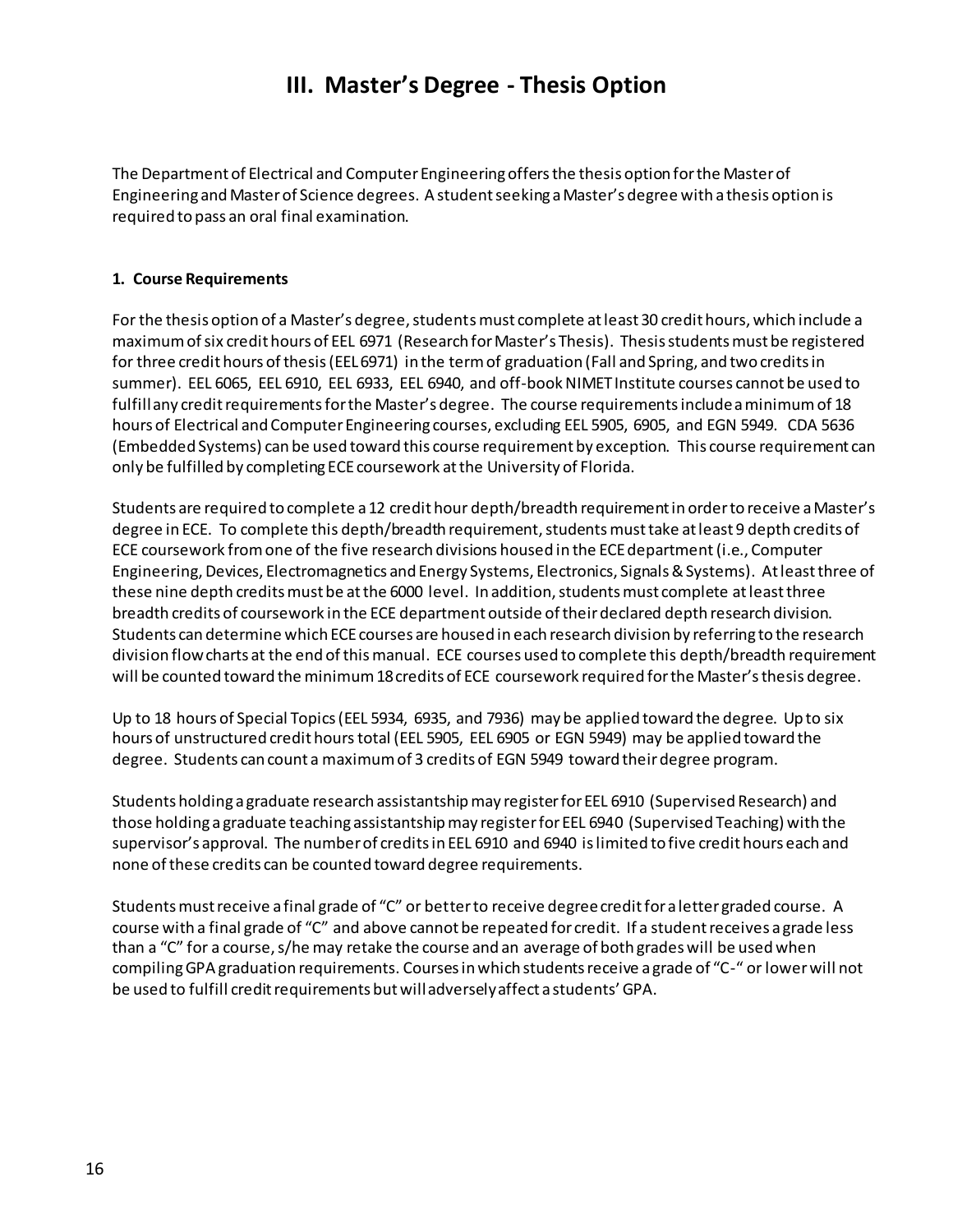#### **2. Appointment of Supervisory Committee**

The supervisory committee is the group of faculty members that supervises and approves the student's graduate program. The committee's function is to guide the student through his/her thesis research and to administer the oral final examination.

The supervisory committee should be selected as soon as possible but no later than the end of the second semester. After the committee has been determined, the student should obtain a Supervisory Committee Form from the ECE Student Services Office (230 Larsen) and have the professors sign the form indicating their willingness to serve on the committee. The Graduate School may deny degrees to any persons who have failed to comply with this regulation at the proper time.

The committee for the Master's degree, thesis option, must consist of at least three graduate faculty members. The chairperson and at least one member must be a graduate faculty member in Electrical and Computer Engineering department. The chairperson is usually the student's academic advisor and should advise the student in the selection of the other committee members.

#### **3. Submission of Master's Thesis**

Students must submit their thesis electronically. Students should refer to the Graduate School Editorial Office for more information regarding their thesis submission. [\(http://gradschool.rgp.ufl.edu/editorial/introduction.html](http://gradschool.rgp.ufl.edu/editorial/introduction.html))

Electronic submission requires a signed ETDSubmission Approval Form, Final Exam form, Signature Page, and one electronic copy of the thesis to the Student Services Office, 230 Larsen.

#### **4. Final Examination Procedures**

Up to six months prior to graduation, the supervisory committee will give the student an oral examination on the thesis, on major and minor subjects, and on matters pertaining to any specific field of study.

Each student is responsible for applying for his/her degree by the published deadlines for the semester of graduation. The degree application is available online via ONE UF (HTTP://ONE.UF.EDU). Students are also required to meet with the Graduate Advisor in the Student Services Office at the beginning of the semester that they intend to graduate to assure that all degree requirements have been met. If a student fails to apply by the specified deadline, s/he will not receive the degree that semester.

It isimperative that copies of the student's thesis be given to the supervisory committee at least two weeks in advance of the final examination. Graduation may be delayed for those who do not adhere to this rule. When submitting your final copies of the thesis, be sure to deliver an electronic copy to the Student Services Office.

Students are also required to complete an Exit Survey during the semester they plan to graduate. Students can find more information about the Exit Survey in the Student Services Office.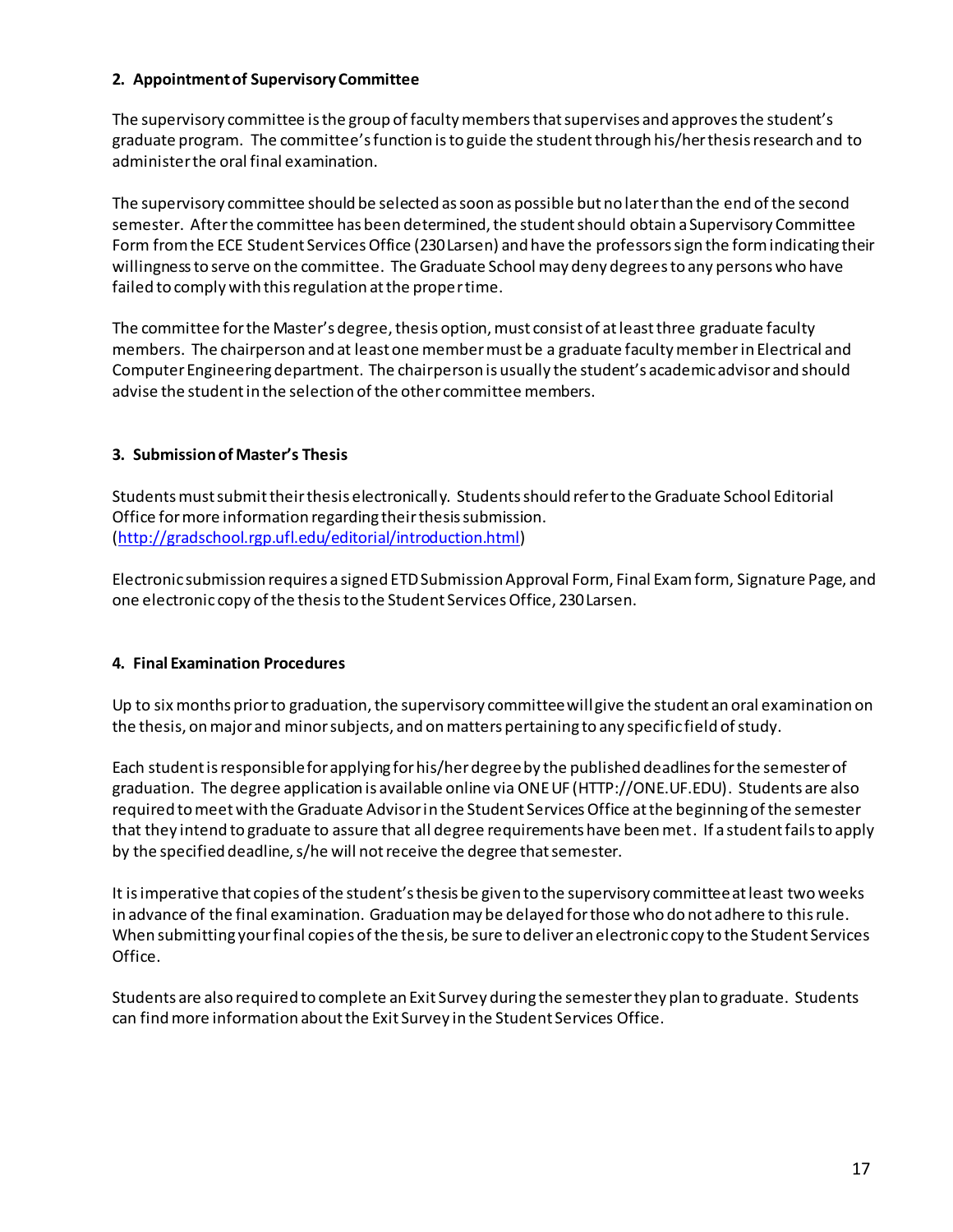## **5. Checklist for Thesis Option**

| <b>To Do</b>                                                                                                                                                                                                                                                                  | When                             |  |
|-------------------------------------------------------------------------------------------------------------------------------------------------------------------------------------------------------------------------------------------------------------------------------|----------------------------------|--|
| If appropriate, transfer up to 9 credit hours from graduate courses taken<br>previously to your UF master's program.                                                                                                                                                          | First<br>semester                |  |
| Appoint supervisory committee. This committee must be appointed by the<br>end of the second semester                                                                                                                                                                          | Second<br>semester               |  |
| Check with the Student Services Office to see if all graduation<br>requirements, including appropriate course hour credit, will be satisfied.                                                                                                                                 | Semester<br>before<br>graduation |  |
| If you have any grades less than C (i.e. C-, D, I, or E grades), discuss your<br>options for meeting graduation requirements.                                                                                                                                                 |                                  |  |
| Submit degree application online via ONE.UF (http://one.uf.edu).<br>Complete graduation check in Student Services Office.                                                                                                                                                     |                                  |  |
| Comply with Graduate School thesis and final examination deadline dates.                                                                                                                                                                                                      |                                  |  |
| Be registered for at least the minimum number of thesis hours (3 hours in<br>the fall and spring semester, 2 hours in the summer)                                                                                                                                             |                                  |  |
| Schedule the Thesis Defense with the supervisory committee. Inform the<br>Student Services Office of plans to take the examination, and reserve a<br>The Student Services Office will send the<br>conference room.<br>announcement of exam and prepare the Final Exam Report. |                                  |  |
| At least two weeks in advance of the final examination, give the<br>supervisory committee members a copy of the thesis.                                                                                                                                                       | <b>Semester</b> of<br>graduation |  |
| On the day of the examination, report to the Student Services Office to<br>pick up the necessary forms.                                                                                                                                                                       |                                  |  |
| Have the Final Examination Report form and the original signature page of<br>the thesis signed by the supervisory committee members. Return the Final<br>Examination Report form to the Student Services Office.                                                              |                                  |  |
| Submit the final thesis, as required, to the department, the College Dean,<br>and the Graduate School.                                                                                                                                                                        |                                  |  |
| Complete the Exit Survey.                                                                                                                                                                                                                                                     |                                  |  |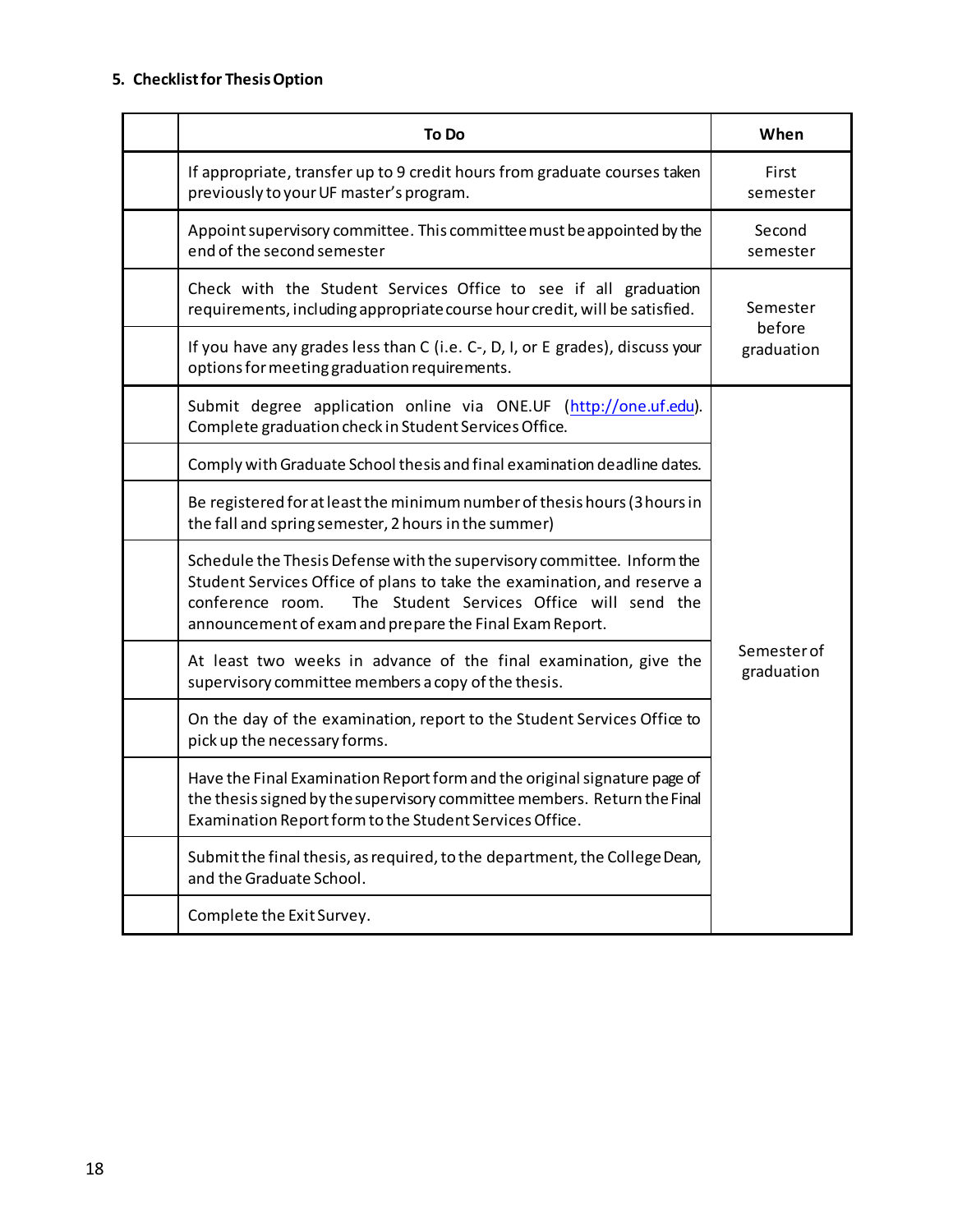# **IV. Master's Degree - Non-thesis Option**

The Department of Electrical and Computer Engineering offers the non-thesis option for the Master of Engineering and Master of Science degrees. The non-thesis Master of Science student is required to pass a written final examination. No final exam is required forstudents pursuing the non-thesis Master of Engineering degree.

#### **1. Course Requirements**

For the non-thesis Master's degree option, students must complete 30 graduate level credit hours. EEL 6065, EEL 6910, EEL 6933, EEL 6940, and off-book NIMET Institute courses cannot be used to fulfill any credit requirements for the Master's degree. At least 21 hours of ECE courseworkmust be taken. This course requirement can only be fulfilled by completing ECE coursework at the University of Florida. EEL 5905, 6905, and EGN 5949 are not counted for this requirement. CDA 5636 (Embedded Systems) can be used toward this course requirement by exception. No credit for EEL 6971 is allowed.

Students are required to complete a 12 credit hour depth/breadth requirement in order to receive a Master's degree in ECE. To complete this depth/breadth requirement, students must take at least 9 depth credits of ECE coursework from one of the five research divisions in the ECE department (i.e., Computer Engineering, Devices, Electromagnetics and Energy Systems, Electronics, Signals & Systems). At least three of these nine depth credits must be at the 6000 level. In addition, students must complete at leastthree breadth credits of coursework in the ECE department outside of their declared depth research division. Students can determine which ECE courses are housed in each research division by referring to the research division flow charts at the end of this manual. ECE courses used to complete this depth/breadth requirement will be counted toward the minimum 21 credits of ECE coursework required for the Master's non-thesis degree.

Master of Science non-thesis students must pass a final written examination (see section below). Master of Engineering non-thesis students do not have to complete a final written examination.

Up to 18 hours of Special Topics (EEL 5934, 6935, and 7936) may be applied toward the degree. Up to six hours of unstructured credit hours total (EEL 5905, EEL 6905 or EGN 5949) may be applied toward the degree. Students can count a maximum of 3 credits of EGN 5949 toward their degree program. No other S/U credit can be counted toward the degree.

All non-thesis students are required to have a one-membersupervisory committee. The ECE department chair serves as the default non-thesis committee member for all non-thesis students and is automatically appointed for all non-thesis students during their graduating semester.

Students holding a graduate research assistantship may register for EEL 6910 (Supervised Research) and those holding a graduate teaching assistantship may register for EEL 6940 (Supervised Teaching) with the supervisor's approval. The number of credits in EEL 6910 and 6940 is limited to five credit hours each and none of these credits can be counted toward degree requirements.

Students must receive a final grade of "C" or better to receive degree credit for a letter graded course. A course with a final grade of "C" and above cannot be repeated for credit. If a student receives a grade less than a "C" for a course, s/he may retake the course and an average of both grades will be used when compiling GPA graduation requirements. Courses in which students receive a grade of "C-" or lower will not be used to fulfill credit requirements but will adversely affect a students' GPA.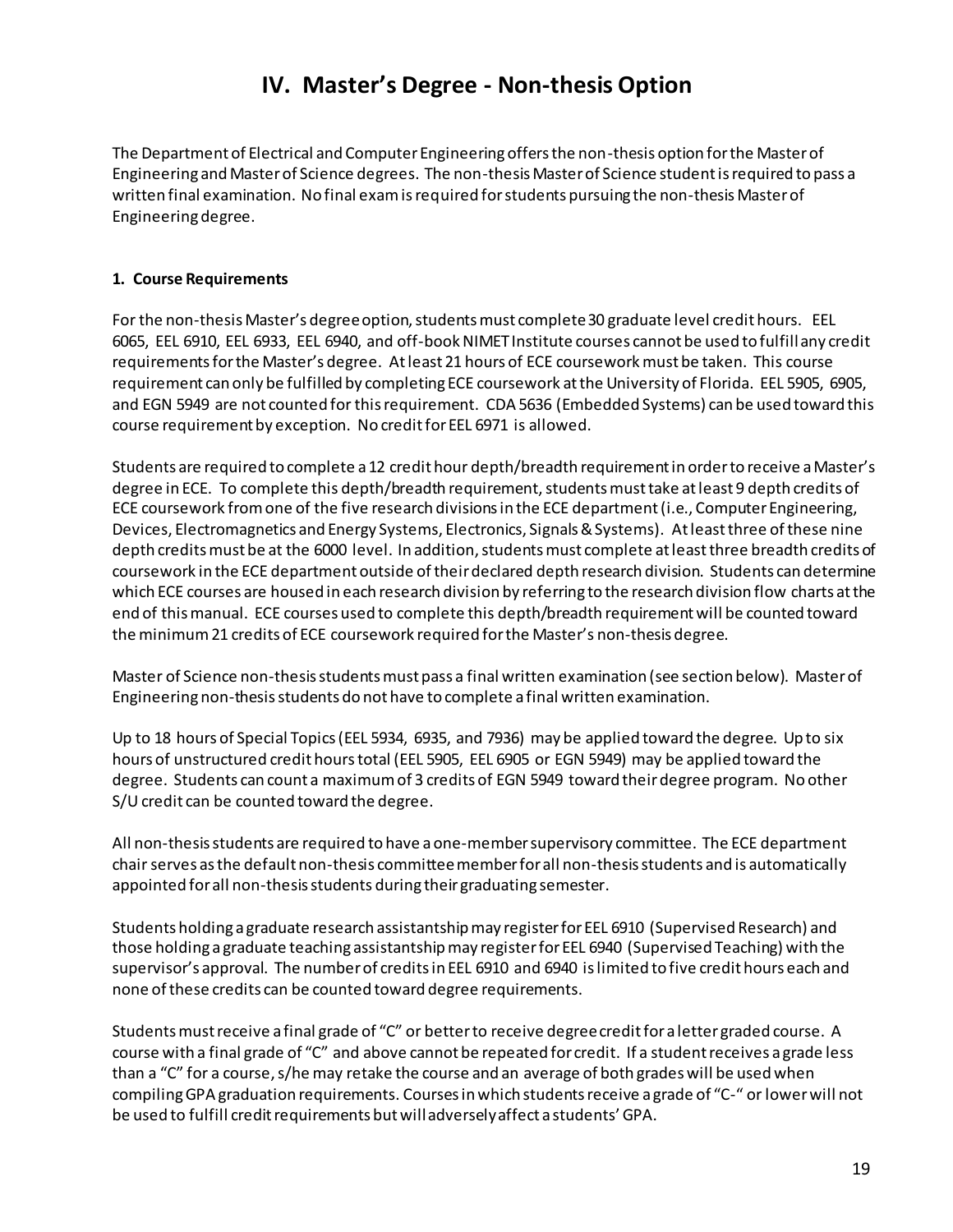#### **2. Final Examination Procedures -** *Master of Science only*

The M.S. non-thesis final examination is a comprehensive test of the student's knowledge in their declared depth research division and is administered in all 6000 level courses that have a 5000 level prerequisite course. Students can determine which ECE courses offer a MS non-thesis final examination by referring to the research division flow charts at the end of this manual. Students may complete the final MS non-thesis final exam in either EEE 6512 or EEL 6825 if they are in the process of completing both courses and in EEL 6487.

The MS non-thesis final exam is a separate assignment that is given in addition to required class assignments/exams. Students must take the MS non-thesis final exam during the semester that they are registered for the appropriate 6000 level ECE course. Professors will determine the format of the MS nonthesis final exam in their course. Some suggested formats include:

- Take home question(s) about the course and the student's understanding of the material.
- Extended project that includes material from the first course.
- Extended midterm exam which will include material from the first course of the sequence.
- Take home essay which covers research in breadth sequence.

In case of failure, the exam can be retaken the next time it is offered.

Students must register online in order to take the MS final exam. Online registration opens six weeks prior to the mid-point deadline of the semester.

Students will also be required to complete an Exit Survey during the semester in which they intend to graduate.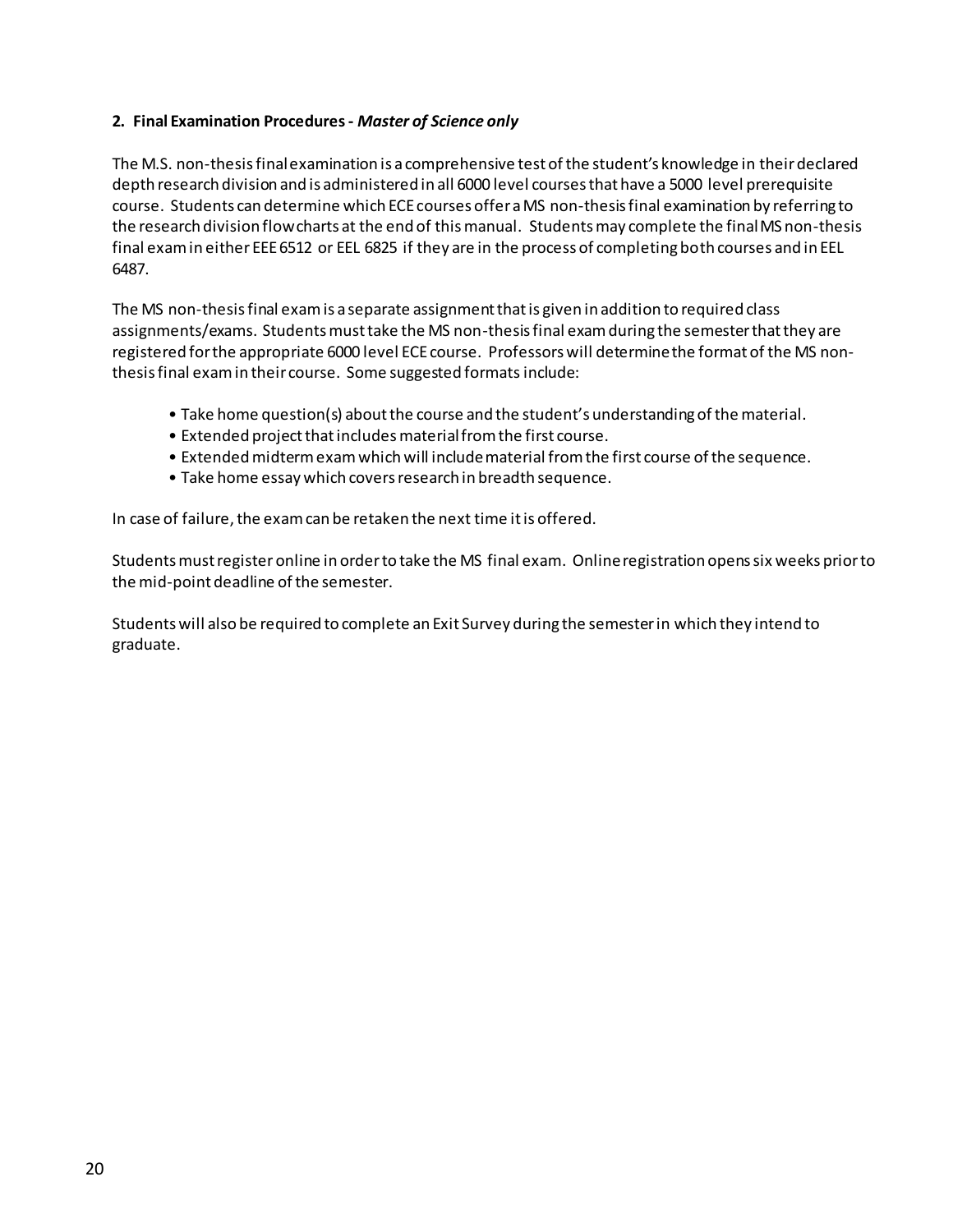## **3. Checklist for Non-thesis Option**

| To Do                                                                                                                                                                                                                                                                             | When                             |  |
|-----------------------------------------------------------------------------------------------------------------------------------------------------------------------------------------------------------------------------------------------------------------------------------|----------------------------------|--|
| If appropriate, transfer up to 9 credit hours from graduate courses taken<br>previously to your UF master's program.                                                                                                                                                              | First<br>semester                |  |
| Take MS non-thesis final exam this semester. By the registration deadline,<br>register for the MS non-thesis final exam online via the current graduate<br>student web page of the departmental website and indicate your selected<br>area.                                       | Second<br>semester               |  |
| Check with the Student Services Office to see if all graduation<br>requirements, including appropriate course hour credit, will be satisfied.                                                                                                                                     | Semester<br>before<br>graduation |  |
| If you have any grades less than C (i.e. C-, D, I, or E grades), discuss your<br>options for meeting graduation requirements.                                                                                                                                                     |                                  |  |
| Submit degree application online via ONE.UF (http://one.uf.edu).<br>Complete graduation check in Student Services Office.                                                                                                                                                         |                                  |  |
| If you have not passed the Master's non-thesis final exam, take it this<br>semester. By the registration deadline, register for the MS non-thesis final<br>exam online via the current graduate student web page of the<br>departmental web site and indicate your selected area. | Semester of<br>graduation        |  |
| Complete the Exit Survey.                                                                                                                                                                                                                                                         |                                  |  |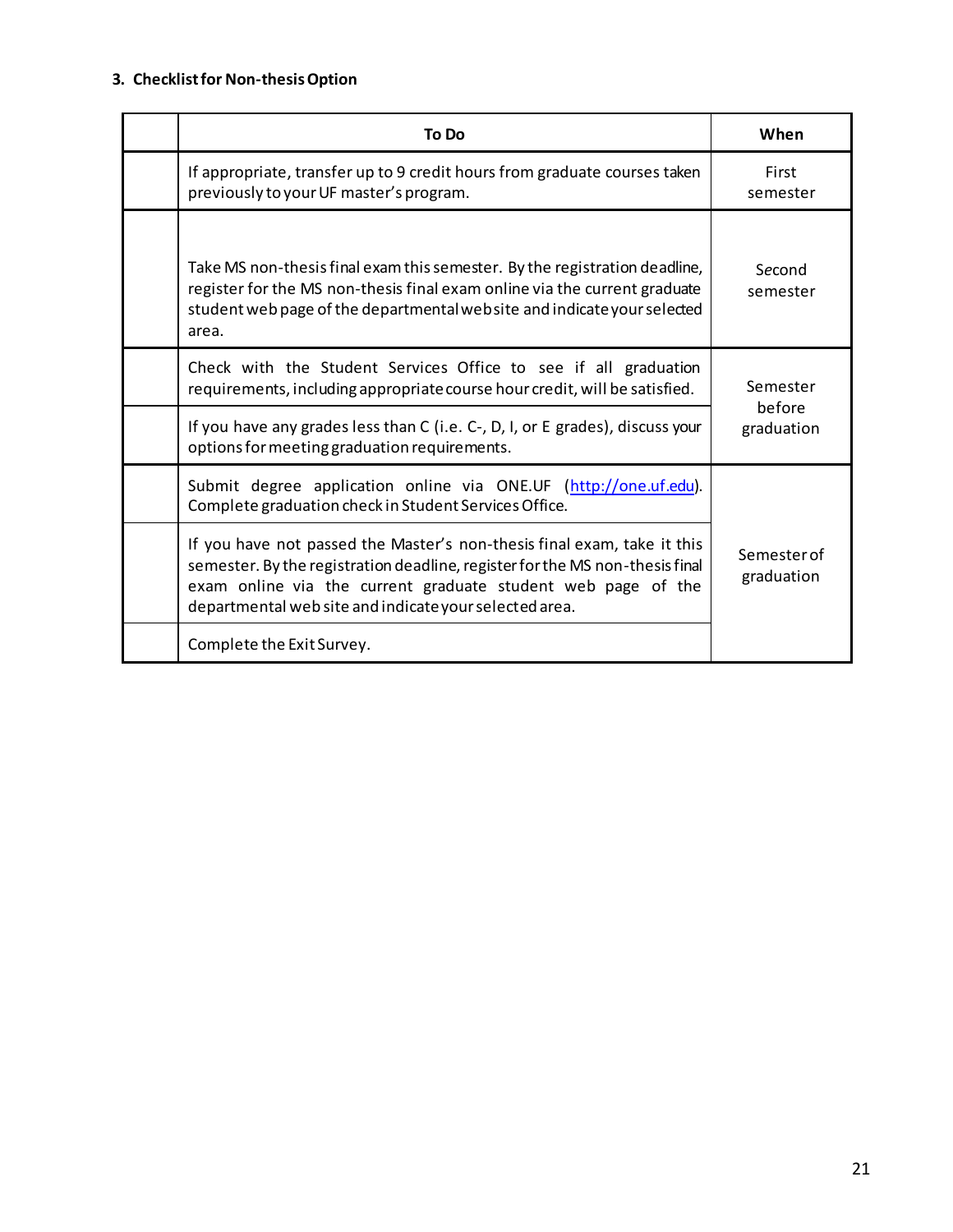# **V. Engineering Entrepreneurship Master's Degree**

The Department of Electrical and Computer Engineering offers the entrepreneurship option for the Master of Science non-thesis degree. The entrepreneurship Master of Science student is required to pass a written final examination. Students completing the entrepreneurship master's program will receive a non-thesis master's degree in ECE **and** a certificate in Engineering Entrepreneurship.

#### **1. Course requirements**

For the entrepreneurship Master's degree option, students must complete 30graduate level credit hours. EEL 6065, EEL 6910, EEL 6933, EEL 6940, and off-book NIMET Institute courses cannot be used to fulfill any credit requirements for the Master's degree. At least 21 hours of ECE courseworkmust be taken. This course requirement can only be fulfilled by completing ECE coursework at the University of Florida. EEL 5905, 6905, and EGN 5949 are not counted for this requirement. CDA 5636 (Embedded Systems) can be used toward this course requirement by exception. No credit for EEL 6971 is allowed.

Students are required to complete a 12 credit hour depth/breadth requirement in order to receive a Master's degree in ECE. To complete this depth/breadth requirement, students must take at least 9 depth credits of ECE coursework from one of the five research divisions in the ECE department (i.e., Computer Engineering, Devices, Electromagnetics and Energy Systems, Electronics, Signals & Systems). At least three of these nine depth credits must be at the 6000 level. In addition, students must complete at least three breadth credits of coursework in the ECE department outside of their declared depth research division. Students can determine which ECE courses are housed in each research division by referring to the research division flow charts at the end of this manual. ECE courses used to complete this depth/breadth requirement will be counted toward the minimum 21 credits of ECE coursework required for the entrepreneurship master's degree.

Entrepreneurship master's students must pass a final written examination (see section below).

Up to 18 hours of Special Topics (EEL 5934, 6935, and 7936) may be applied toward the degree. Up to six hours of unstructured credit hours total (EEL 5905, EEL 6905 or EGN 5949) may be applied toward the degree. Students can count a maximum of 3 credits of EGN 5949 toward their degree program. No other S/U credit can be counted toward the degree.

Entrepreneurship MS students are required to take EGS 6039 (Engineering Leadership), EGN 6642 (Engineering Innovation), and EGN 6640 (Entrepreneurship for Engineers) to complete the Engineering Entrepreneurship Certificate. Entrepreneurship MS students can use these 9 credits toward the 21 required credits of ECE coursework.

All Entrepreneurship MS students are required to have a one-membersupervisory committee. The ECE department chair serves as the default committee member for all entrepreneurship master's students and is automatically appointed for all entrepreneurship students during their graduating semester.

Students holding a graduate research assistantship may register for EEL 6910 (Supervised Research) and those holding a graduate teaching assistantship may register for EEL 6940 (Supervised Teaching) with the supervisor's approval. The number of credits in EEL 6910 and 6940 is limited to five credit hours each and none of these credits can be counted toward degree requirements.

Students must receive a final grade of "C" or better to receive degree credit for a letter-graded course. A course with a final grade of "C" and above cannot be repeated for credit. If a student receives a grade less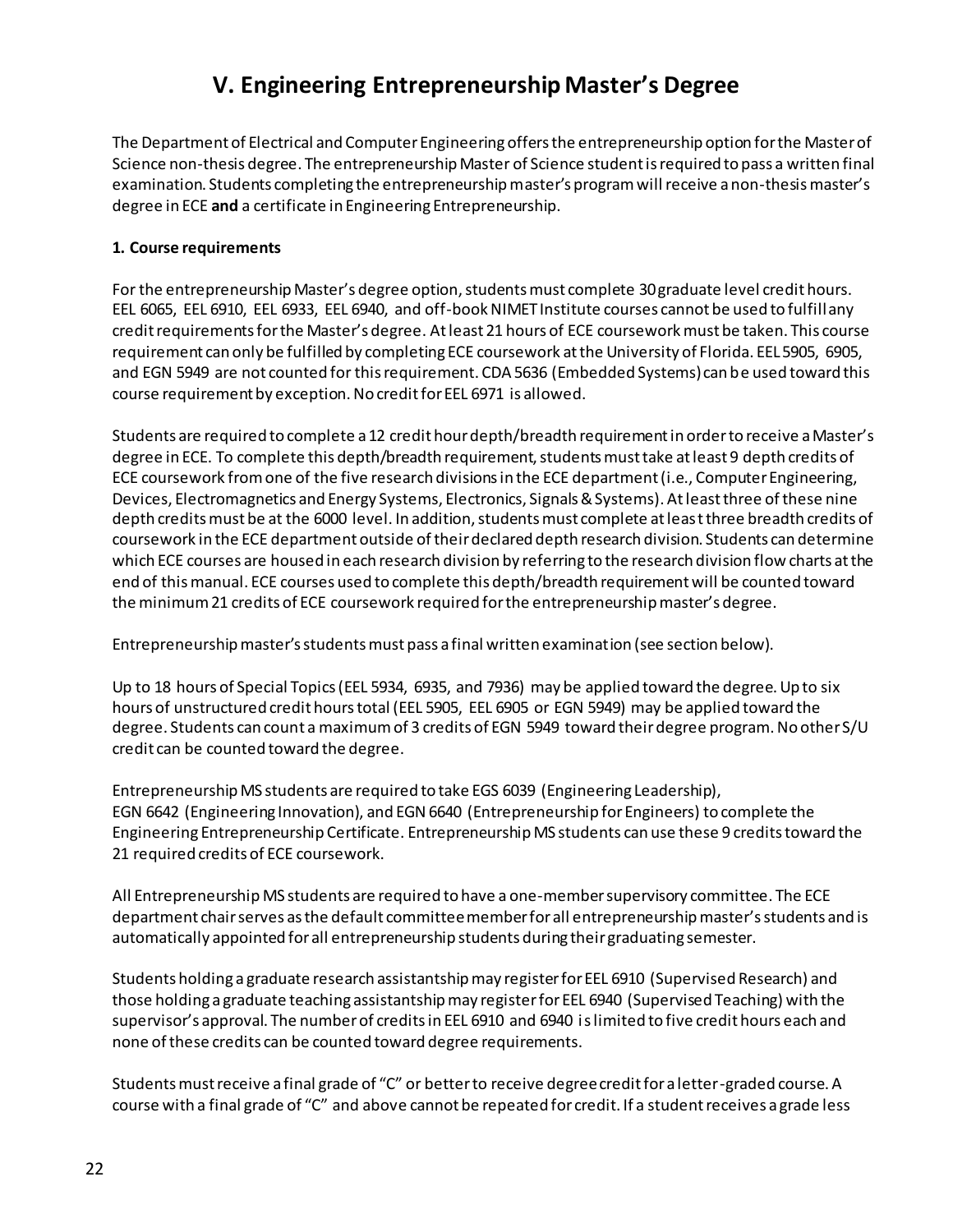than a "C" for a course, s/he may retake the course and an average of both grades will be used when compiling GPA graduation requirements. Courses in which students receive a grade of "C-" or lower will not be used to fulfill credit requirements but will adversely affect 18 a students' GPA.

#### **2. Final Examination Procedure**

The M.S. non-thesis final examination is a comprehensive test of the student's knowledge in their declared depth research division and is administered in all 6000 level courses that have a 5000 level prerequisite course. Students can determine which ECE courses offer a MS non-thesis final examination by referring to the research division flow charts at the end of this manual. Students may complete the final MS non-thesis final exam in either EEE 6512 or EEL 6825 if they are in the process of completing both courses and in EEL 6487.

The MS non-thesis final exam is a separate assignment that is given in addition to required class assignments/exams. Students must take the MS non-thesis final exam during the semester that they are registered for the appropriate 6000 level ECE course. Professors will determine the format of the MS nonthesis final exam in their course. Some suggested formats include:

- $\bullet$  Take home question(s) about the course and the student's understanding of the material.
- $\bullet$  Extended project that includes material from the first course.
- Extended midterm exam that will include material from the first course of the sequence.
- Take home essay that covers research in breadth sequence.

In case of failure, the exam can be retaken the next time it is offered.

Students must register online in order to take the MS final exam. Online registration opens six weeks prior to the mid-point deadline of the semester.

Students will also be required to complete an Exit Survey during the semester in which they intend to graduate.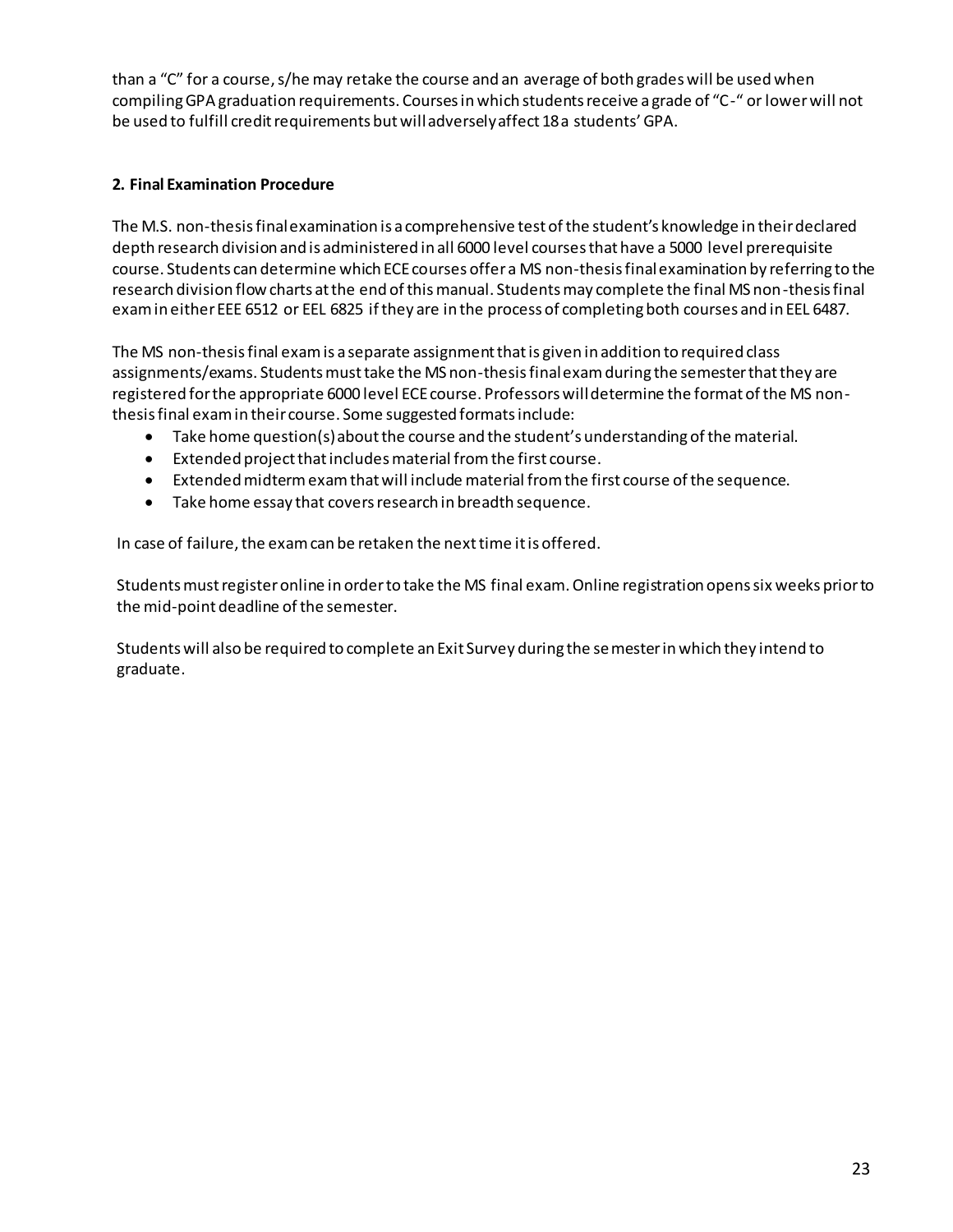## **3. Checklist for Entrepreneurship Program**

| To Do                                                                                                                                                                                                                                                                       | When                      |  |
|-----------------------------------------------------------------------------------------------------------------------------------------------------------------------------------------------------------------------------------------------------------------------------|---------------------------|--|
| Begin coursework as described above.                                                                                                                                                                                                                                        | First<br>semester         |  |
| Take MS non-thesis final exam this semester. By the registration deadline,<br>register for the MS non-thesis final exam online via the current graduate<br>student web page of the departmental website and indicate your selected<br>area.                                 | Second<br>semester        |  |
| Check with the Student Services Office to see if all graduation<br>requirements, including appropriate course hour credit, will be satisfied.                                                                                                                               | Semester                  |  |
| If you have any grades less than C (i.e. C-, D, I, or E grades), discuss your<br>options for meeting graduation requirements.                                                                                                                                               | before<br>graduation      |  |
| Submit degree application online via ONE UF (http://one.uf.edu).<br>Complete graduation check in Student Services Office.                                                                                                                                                   |                           |  |
| If you have not passed the MS non-thesis final exam, take it this semester.<br>By the registration deadline, register for the MS non-thesis final exam<br>online via the current graduate student web page of the departmental web<br>site and indicate your selected area. | Semester of<br>graduation |  |
| Complete the Exit Survey.                                                                                                                                                                                                                                                   |                           |  |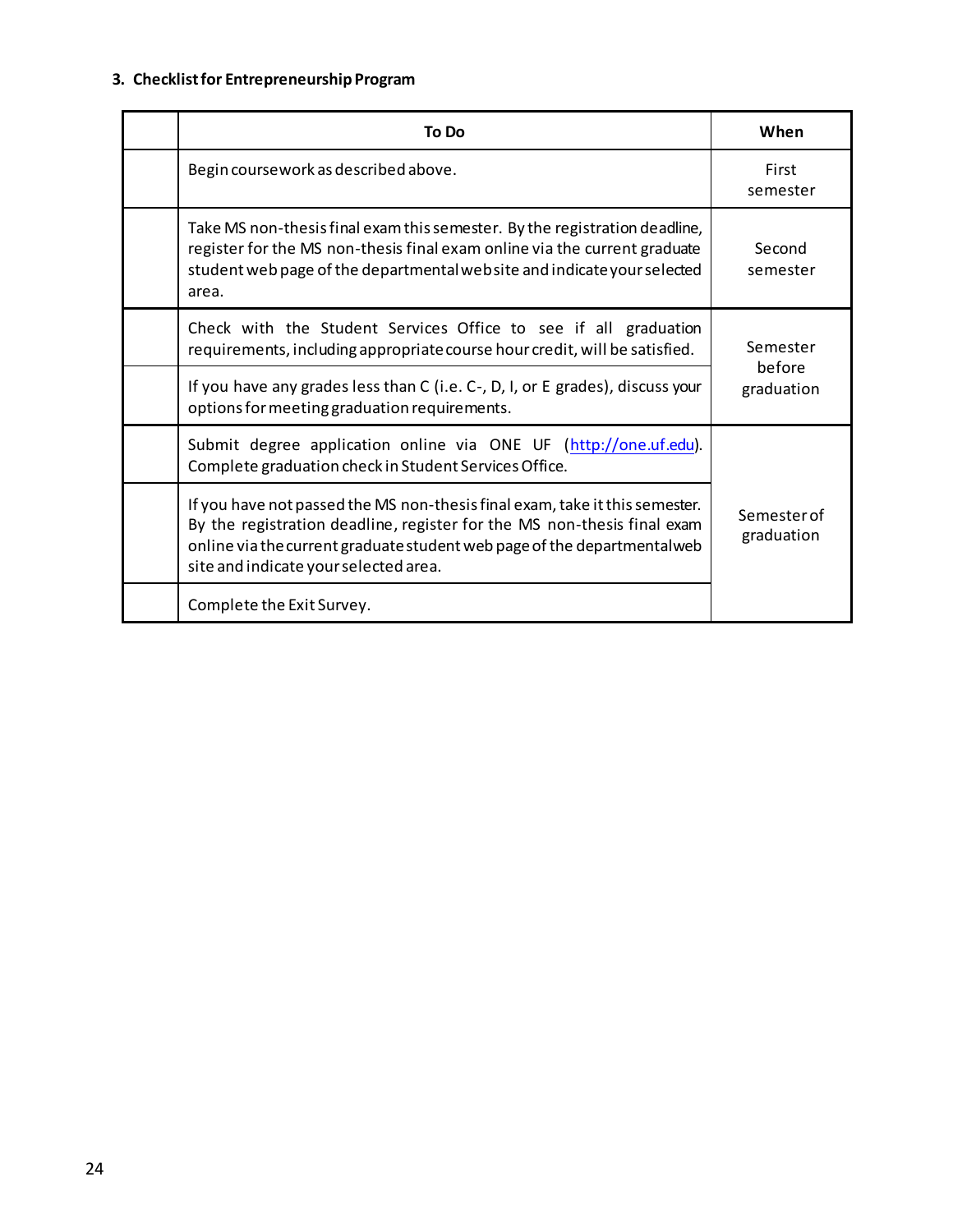# **VI. Doctor of Philosophy Degree**

#### **1. Course Requirements and Period of Concentrated Study**

For the Ph.D. degree, at least 90 credit hours beyond the bachelor's degree are required. These hours include master's degree work taken at the University of Florida or, if appropriate, up to 30 hours of master's degree work in ECE earned at another approved university outside UF. The hours accumulated for the Ph.D. degree have the following restrictions:

• Ph.D. Coursework Requirement-At least 24 hours of 5000, 6000, or 7000 level College of Engineering (COE), Math, Statistics, and/or Physicsletter graded courses are required. Of these 24 coursework hours, at least 15 credits of graduate level letter graded coursework hours must be taken in the ECE department. CDA 5636 (Embedded Systems) can be used toward this 15 credit ECE coursework requirement by exception. Students must receive a grade of "B" or better in the 24 credit hour courses. These 24 coursework credit hours must be approved by the student's faculty advisor and supervisory committee. Students will need to work in conjunction with their faculty advisor and supervisory committee to determine which courses will be most relevant to their research topic. Individual work/independent study hours (i.e. EEL 5/6905), EEL 6065, EEL 6933, and off-book NIMET Institute courses cannot be used to fulfill this 24 coursework credit hour requirement. ECE courses taken in a master's program at UF are automatically included. This course requirement can only be fulfilled by completing ECEcoursework at the University of Florida. This coursework requirement must be completed before the status meeting with the student's supervisory committee (one year before graduation).

• Seminar Requirement- Two semesters of EEL 6933 are required.

• Supervised Teaching Requirement- Two credits of EEL 6940 and two credits of EEL 7940 are required. This requirement exposes Ph.D. students to the rigors of teaching in a higher education setting. Studentswill be paired with a faculty member and will help manage, teach, grade, interact with students outside of class and, if appropriate, will give a lecture in the course. Students who have successfully completed the Supervised Teaching Requirement will become eligible for an ECE Teaching Excellence Fellowship.

• Up to 18 hours of Special Topics (EEL 5934, 6935, and 7936) may be applied toward the degree. Up to six hours of unstructured credit hours total (EEL 5905, EEL 6905 or EGN 5949) may be applied toward the degree. Students can count a maximum of 3 credits of EGN 5949 toward their degree program.

• All EEL 7980 (Research for Doctoral Dissertation) credit hours are counted. Students cannot register for EEL 7980 hours until they have been officially admitted to candidacy (passed written and oral qualifying exam). Students must be admitted to candidacy for a minimum of two semesters before graduation. Students can count the semester that they are admitted to candidacy if they complete their oral qualifying examby the midpoint deadline of a semester. The midpoint of the term is determined by the Graduate School and is published in its "Deadline Dates".

• Fifty percent of all hours accumulated have to be in ECE at the 5000, 6000 or 7000 level (including EEL 7979 & 7980).

• Only 30 hours from a Master's degree not awarded by the ECE department at UF may be counted toward the Ph.D. degree (see Transfer of Credit section of Administrative Procedures for more information).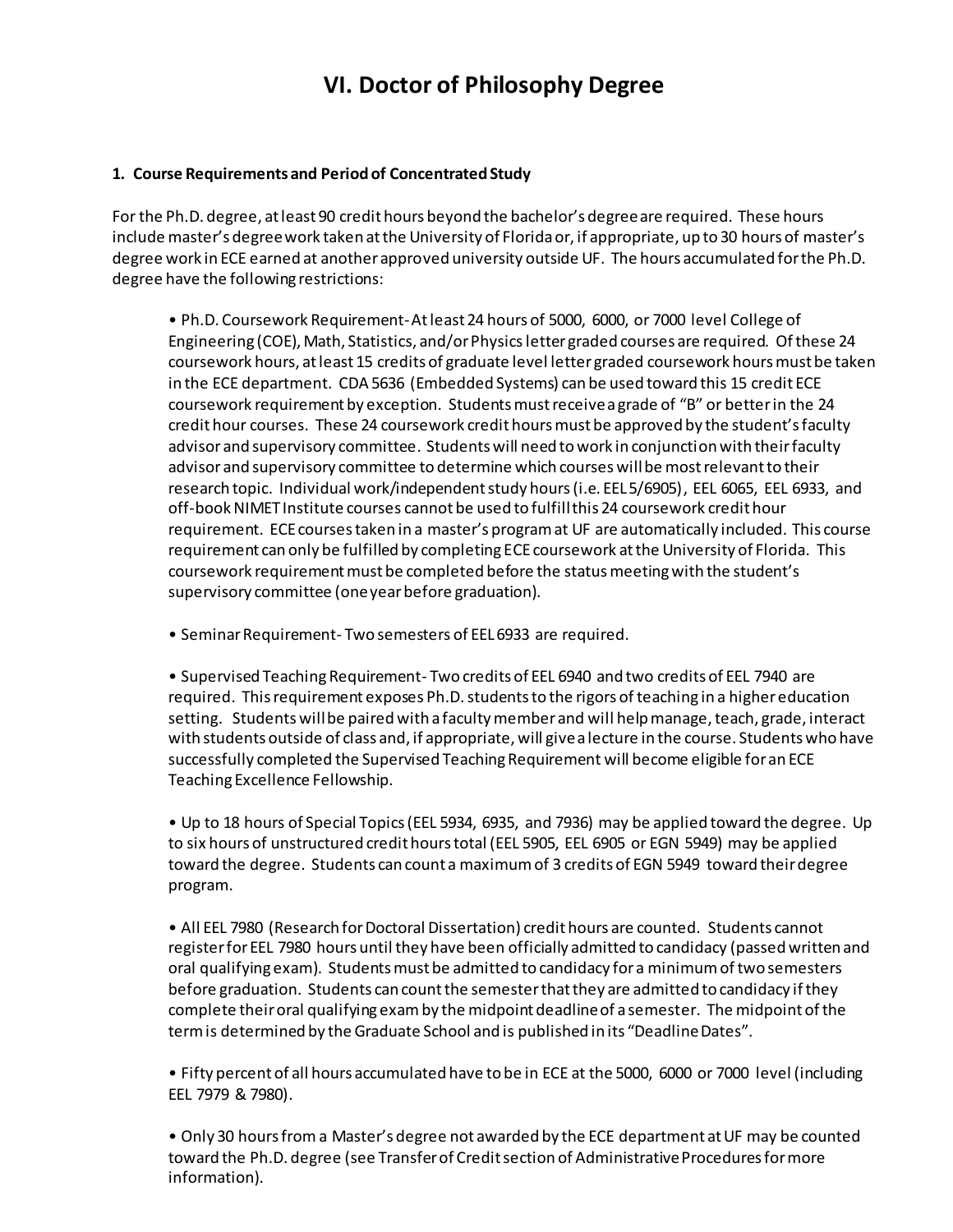Candidates for the doctoral degree must satisfy the minimum requirements for a period of concentrated study, beyond the first 30 semester hours counted toward the doctoral program. Students must complete 30 credits enrolled at the University of Florida campus or the Graduate Engineering and Research Center(REEF). Courses at the 1000 or 2000 level will not be counted toward the concentrated study requirement.

#### **2. Ph.D. Faculty Advisor**

All Ph.D. students must identify a faculty advisor during their first year of study. A preliminary program of study signed by the faculty advisor must be submitted to the SSO no later than the mid-point of the first summer semester as a Ph.D. student. Ph.D. students are not permitted to register for doctoral research hours (EEL 7979, EEL 7980) until they have submitted their preliminary program of study signed by their faculty advisor.

#### **3. Appointment of Supervisory Committee**

The supervisory committee is a group of faculty members who supervise and approve qualifications for the Ph.D. degree. The committee should be appointed as soon as possible, but no later than the midpoint of the second fall semester enrolled as a Ph.D. student. A holdmay be placed on the student's record if they do not meet this requirement. The committee consists of four or more graduate faculty members with at least two of the members having Graduate Faculty status in the ECE department. The committee chairperson must have Graduate Faculty status and be from the ECE department or have an appointment in the ECE department.

One member of the committee must be from a discipline outside of the department and must maintain graduate faculty status in their respective department.

After the committee has been determined, in consultation with the faculty advisor, the student should obtain a Supervisory Committee Form from the Student Services Office (Larsen 230) and have the professors sign the form indicating that they are willing to serve on the committee.

#### **4. Leave of Absence Policy**

A doctoral student who will not be registered at UF for a period of more than one semester needs to request written permission from his/her faculty advisor for a leave of absence for a designated period of time. A copy of the written permission memo must be taken to the Student Services Office and placed in the student's file.

#### **5. Official Minor**

With the approval of the supervisory committee, a student may choose one official minor field (minimum 12 graduate credit hours). Official minor coursework cannot be counted toward the 24 hour ECE coursework requirement.

Minor work may be completed in any department, other than ECE, that is approved for master's or doctoral degree programs as listed in the *University of Florida Graduate Catalog* and supports a program that is related to the student's Ph.D. research area.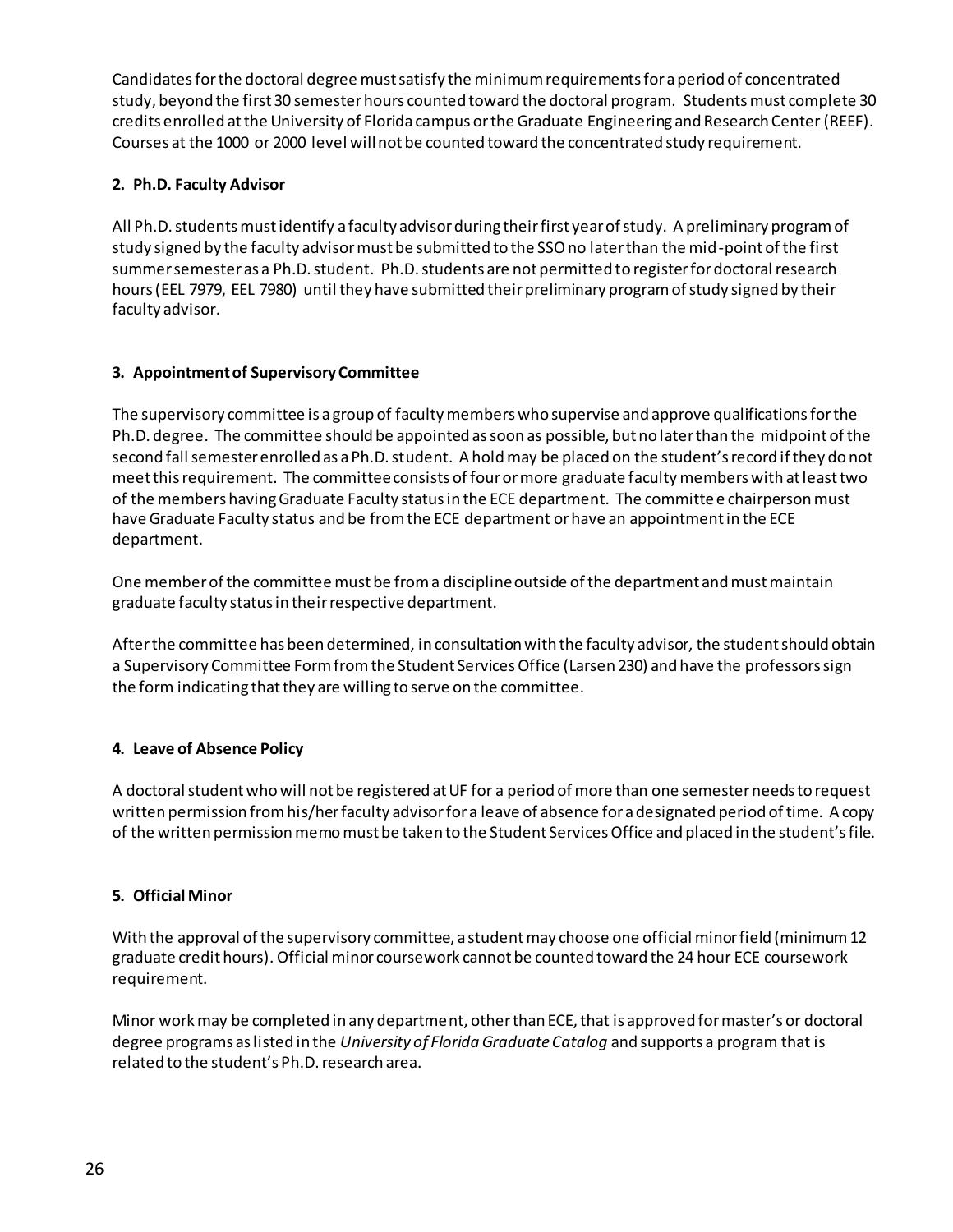If an official minor is chosen, the supervisory committee must include a representative from the minor field.

If an official minor is chosen, a representative of the minor department, who may or may not be on the supervisory committee, shall designate at least one 6-hour graduate course sequence in the minor field for written qualifying examination. It is the student's responsibility to schedule the exam with the professor in the minor department. The student must pass this exam in order for the minor to be valid. The official minor exam must be completed before the student can be admitted to candidacy.

#### **6. Written Qualifying Exam**

The Ph.D. written qualifying exam is a test reviewing fundamental material that students are expected to have covered before joining the doctoral program. The questions are taken from the following areas of ECE:

- Digital Logic
- Signals and Systems
- Electronic Circuits
- Solid State Devices
- Electromagnetism and Energy Systems
- Microprocessor Applications
- Computer Organization and Architecture
- Data Structures and Operating Systems

Each student selects three areas before the examination and receives two questions in each one of the selected areas. Answers must be given to four of the six questions, including at least one question from each of the three areas. The examination tests problem solving skills, fundamental understanding, reasoning ability, and written communication skills. The test will last for two hours. No materials are allowed during the examination. The department will provide scientific calculators for use during the exam.

The written qualifying exam is offered only once a year in January on a Saturday shortly after the start of Spring classes. Students must sign up for their selected areas in the Student Services Office by the end of November in the preceding year. Detailed study guides will be available in the fall semester.

Students must take the written qualifying exam during their first year in the doctoral program. Financial support may be contingent on taking the exam. Upon failure, the written qualifying exam can be retaken the next time it is offered. If more than two attempts are required, students may petition the Graduate Petitions Committee for permission to retake the exam. A successful petition must include a letter of support from the proposed Ph.D. advisor.

Students with a minor in another department have to arrange for a written qualifying exam in their minor to satisfy the Graduate School requirements. The exam must be administered by the student's minor supervisor.

#### **7. Oral Qualifying Exam**

The Ph.D. oral qualifying exam (i.e. oral proposal) must be completed by the end of the second spring semester enrolled as a Ph.D. student. The oral qualifying examconsists of: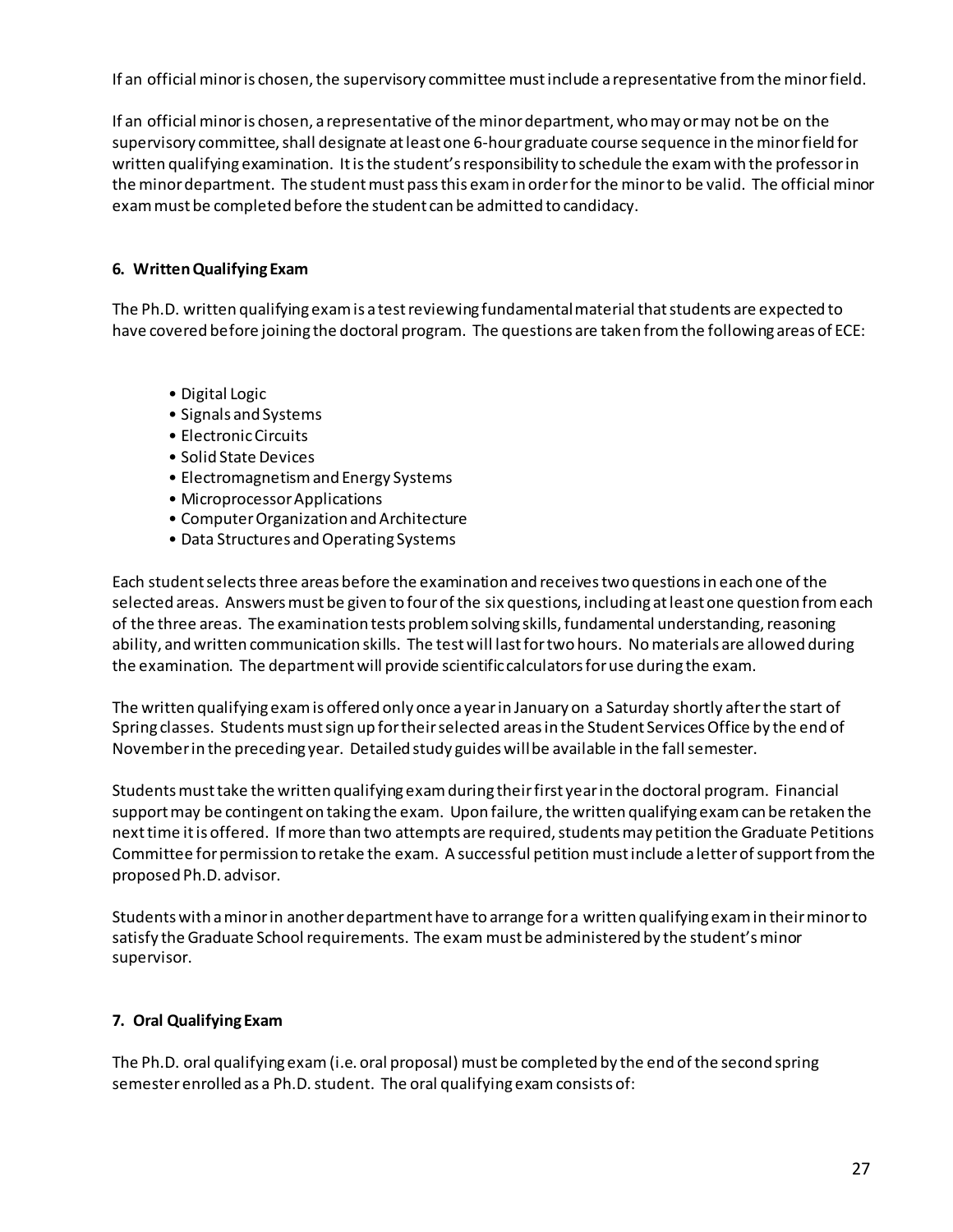- Presenting his/her written research proposal
- Answering questions asked by the supervisory committee and others present

Format specifications for the oral proposal document can be found in Section VII of this document.

The Student Services Office must be notified at least one week in advance of the oral qualifying examination so the Announcement of Examination form can be mailed and the Admission to Candidacy form prepared. This form should be taken to the qualifying exam by the student, signed by the supervisory committee and returned to the Student Services Office for processing.

If the student fails the oral portion of the qualifying exam, s/he may retake it only once and it must be retaken within two semesters.

If a student fails the oral qualifying exam for a second time, the Graduate School will be notified. A reexamination may be requested but it must be recommended by the student's supervisory committee and approved by the Graduate School. At least one semester of additional preparation is considered essential before re-examination.

Between the date of completion of the qualifying exam and the date of the degree, there must be a minimum of two semesters if the candidate is in full-time residence or a calendar year if the candidate is in attendance on less than a full-time basis. The semester in which the qualifying examination is completed is counted provided that the exam is completed before the midpoint of the term. No more than five years may pass between the completion of the qualifying exam and the conferring of the degree.

The doctoral student becomes a doctoral candidate when the following requirements are satisfied:

- The student academic record is satisfactory.
- Half (12 credits) of the Ph.D. coursework credit hour requirementis complete.
- The Supervisory Committee certifies that the student has made satisfactory progress to be admitted to candidacy.
- The student has a dissertation topic approved by his/her supervisory committee.
- The student has passed both the written (including the official minor exam if applicable) and oral portions of the qualifying exam.
- The Admission to Candidacy form has the required formal approvals.

#### **8. Status Meeting with Supervisory Committee**

A status meeting with the student's supervisory committee must be held at least one year before graduation. Students will present their current progress on their dissertation to their supervisory committee. The supervisory committee will review the procedure, progress, and expected results of the dissertation topic and may make suggestions for completion of the dissertation. Students are expected to have completed their 24 credit Ph.D. coursework requirement as well as half of their dissertation before the status meeting can be scheduled.

The Student Services Office must be notified at least one week in advance of the meeting so the appropriate paper work can be prepared. This paper work should be taken to the status meeting by the student, signed by the supervisory committee and returned to the Student Services Office for processing.

A draft of the dissertation, formatted according to the Graduate School Editorial Office's specifications, will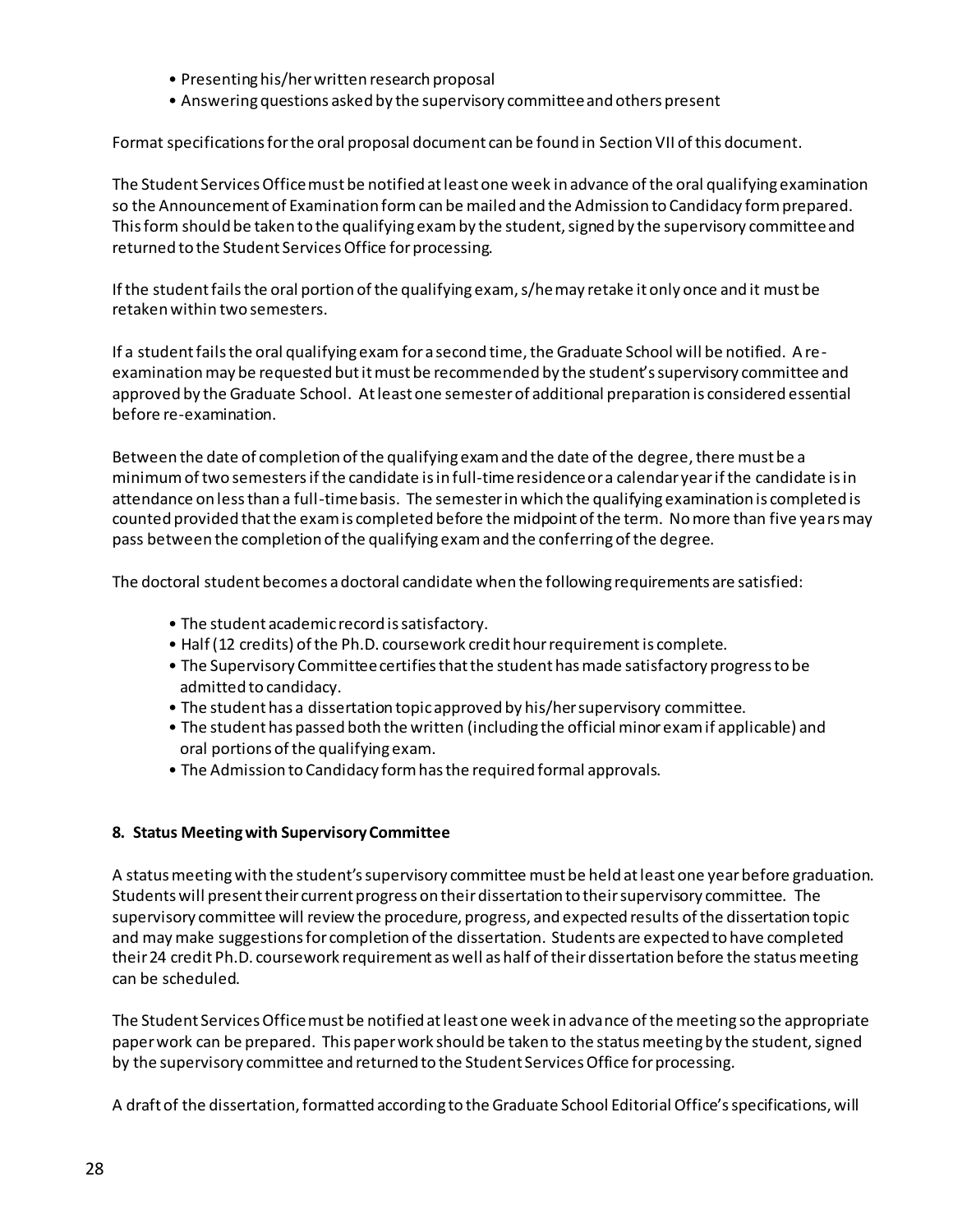need to be provided to committee members at least two weeks in advance of the status meeting. Formatting requirements and technical assistance are available at the Academic Technology Office (https://asc.helpdesk.ufl.edu/etd.html).

#### **9. Final Examination and Submission of Dissertation**

The Ph.D. final exam consists of an oral defense of the research results that are described in the doctoral dissertation. This exam is given within six months of graduation, after the first submission of the dissertation, and the completion of all other prescribed work for the degree.

Students must submit the dissertation electronically. Students should refer to the Graduate School Editorial Office for more information regarding their dissertation submission. The guidelines are also online [\(http://gradschool.rgp.ufl.edu/editorial/introduction.html](http://gradschool.rgp.ufl.edu/editorial/introduction.html)).

Electronic submission requires a signed ETD Submission Approval Form, Final Exam Form, Signature Page, and one electronic copy to the Student Services Office.

The Student Services Office should be informed of the examination one week prior to the defense date in order to process the Final Exam Report form and send out notices. **A soft copy of the dissertation should be sent t[o gradadvising@ufl.edu](mailto:gradadvising@ufl.edu) at least one week before the final examination, or the examination will need to be postponed.**

Copies of the student's dissertation must be given to the supervisory committee members at least two weeks in advance of the final examination. Graduation may be delayed for those who do not adhere to this rule.

At the time of the defense, all committee members should sign the signature pages in the dissertation and sign the Final Exam Report form which is to be returned to the Student Services Office. Students will also submit the original copy of their dissertation to the Student Services Office.

Students are also required to complete an Exit Survey during the semester they plan to graduate. Students can find more information about the Exit Survey in the Student Services Office.

All work for the Ph.D. degree must be completed within five calendar years after the completion of the Ph.D. qualifying exam.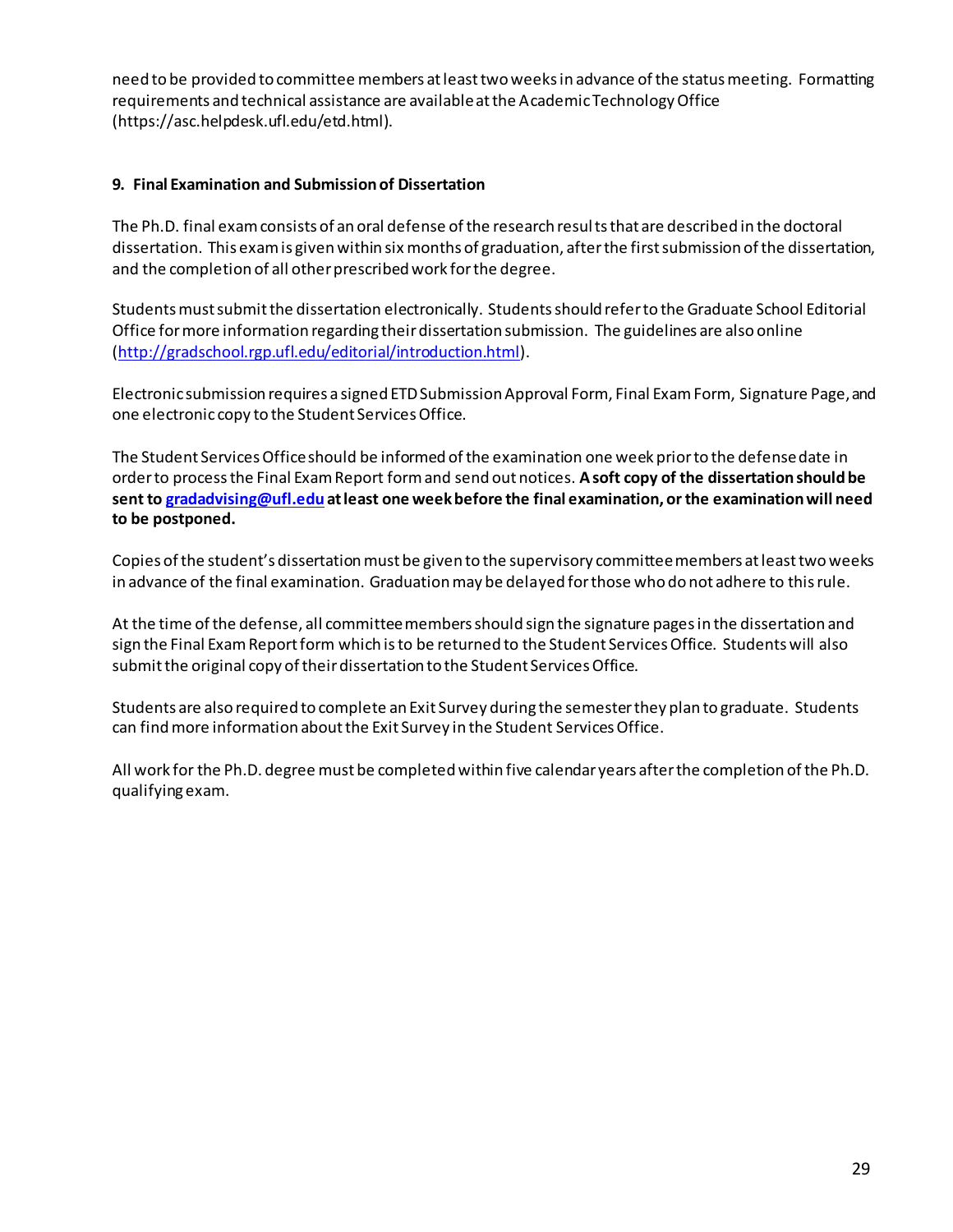|                                                       | To Do                                                                                                                                          | When                                    |  |
|-------------------------------------------------------|------------------------------------------------------------------------------------------------------------------------------------------------|-----------------------------------------|--|
|                                                       | If appropriate, transfer graduate coursework to doctoral degree.                                                                               | <b>First Year</b>                       |  |
| Take the written portion of the qualifying exam.      |                                                                                                                                                |                                         |  |
| midpoint of the first summer semester.                | Identify faculty advisor and turn in preliminary program of study by the                                                                       |                                         |  |
| later than the midpoint of the second fall semester.  | Appoint supervisory committee. The committee must be appointed no                                                                              | Second Year                             |  |
|                                                       | Arrange with the supervisory committee the details of your written<br>research proposal that is to be presented in the oral exam.              |                                         |  |
| semester.                                             | Complete oral qualifying exam by the last day of the second spring                                                                             |                                         |  |
|                                                       | At least one week in advance of the oral exam, notify, in writing, the<br>Student Services Office of plans to complete the qualifying exam.    |                                         |  |
|                                                       | Complete the 24 credit hour Ph.D. coursework requirement.                                                                                      |                                         |  |
| weeks prior to the status meeting.                    | Arrange with the supervisory committee the details of your status<br>meeting. Provide supervisory committee with dissertation draft two        | One Year<br><b>Before</b><br>Graduation |  |
|                                                       | At least one week in advance of the status meeting, notify, in writing, the<br>Student Services Office of plans to complete the status meeting |                                         |  |
|                                                       | Check with the Student Services Office to see if all graduation<br>requirements, including appropriate course hour credit, will be satisfied.  | Semester<br>before<br>graduation        |  |
| options from meeting graduation requirements.         | If you have any grades less than C (i.e. C-, D, I, or E grades), discuss your                                                                  |                                         |  |
| Complete graduation check in Student Services Office. | Submit degree application online via ONE.UF (http://one.uf.edu).                                                                               |                                         |  |
| dates.                                                | Comply with Graduate School dissertation and final examination deadline                                                                        | Semester of<br>graduation               |  |
|                                                       | Be registered for at least the minimum number of dissertation hours (3<br>hours in the fall and spring semester, 2 hours in the summer)        |                                         |  |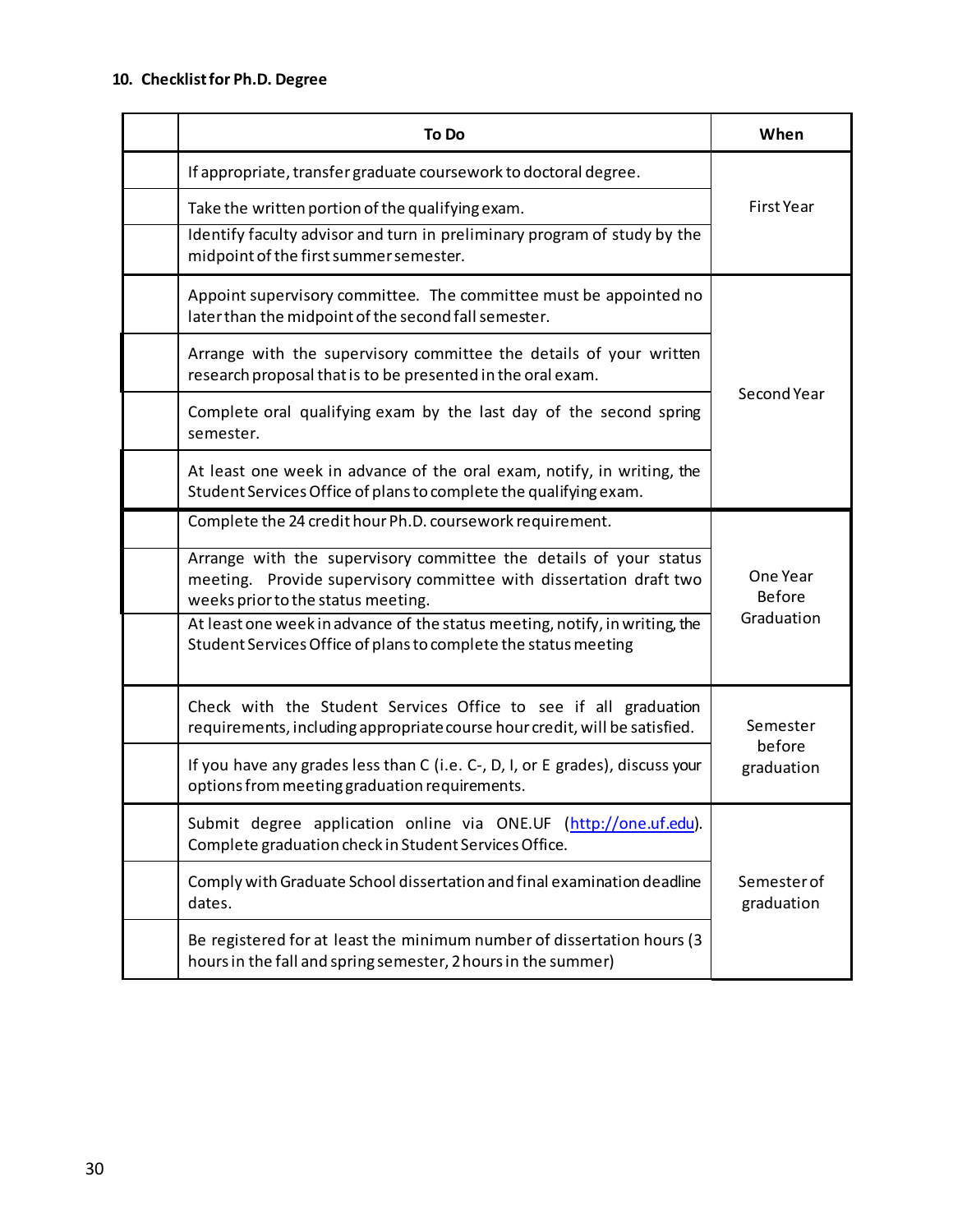|                                  | To Do                                                                                                                                                                                                                                                                                          | When                      |  |
|----------------------------------|------------------------------------------------------------------------------------------------------------------------------------------------------------------------------------------------------------------------------------------------------------------------------------------------|---------------------------|--|
| Report.                          | Schedule the doctoral defense with the supervisory committee. Inform<br>the Student Services Office of plans to take the examination one week<br>prior to the exam and reserve a conference room. The Student Services<br>Office will send the announcement of exam and prepare the Final Exam |                           |  |
|                                  | At least two weeks in advance of the final examination, give the<br>supervisory committee members a copy of the dissertation                                                                                                                                                                   |                           |  |
| pick up the necessary forms.     | On the day of the examination, report to the Student Services Office to                                                                                                                                                                                                                        | Semester of<br>graduation |  |
|                                  | Have the original Final Examination Report form, Publishing Agreement,<br>and ETD Signature Page of the dissertation signed by the supervisory<br>committee members. Return these forms to the Student Services Office<br>immediately after the dissertation defense for processing.           |                           |  |
| and the Student Services Office. | Submit an electronic copy to the Editorial Office of the Graduate School                                                                                                                                                                                                                       |                           |  |
| Complete the Exit Survey.        |                                                                                                                                                                                                                                                                                                |                           |  |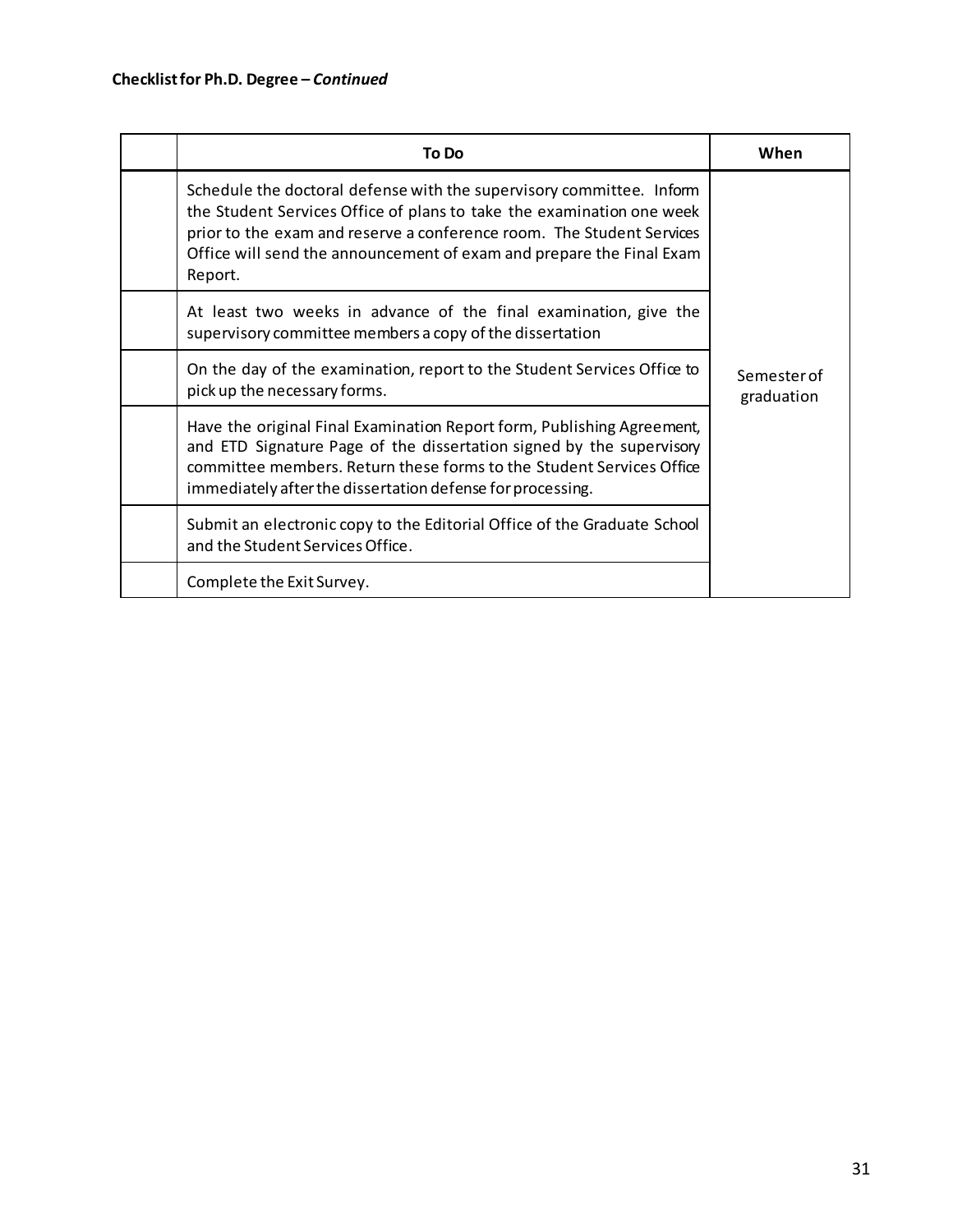# **VII. Administrative Procedures**

#### **1. Graduate Bulletin Boards**

At least once a week, check the ECE Graduate bulletin boards, located outside 230 Larsen Hall, for announcements, changes in course offerings or room schedules, notices of examinations, and for other matters of interest to ECE graduate students. Advising hours for the graduate academic advisor and Graduate Coordinator will also be posted on these bulletin boards.

#### **2. Degree Audits**

A student's degree audit is a condensed summary of theirdegree progress. Students can check their degree progress by viewing their degree audit online at ONE.UF [\(http://one.uf.edu](http://one.uf.edu/)). Students are expected to periodically review their degree audit to monitor their academic progress. Degree audits are a guidance tool and should be used in conjunction with advisement resources available in the Student Services Office.

#### **3. Gatorlink Email Accounts**

All ECE students are required to check their Gatorlink email accounts regularly. The Student Services Office and the University of Florida uses the Gatorlink accounts to deliver important announcements and deadline information to students. Failure to adhere to changes in policy and/or critical deadlines will result in delayed degree progress.

#### **4. Graduate Registration**

Students can register for classes online at ONE.UF [\(http://one.uf.edu](http://one.uf.edu/)). The Student Services Office is also available for help with registration and for registration to departmentally controlled courses.

Graduate students on appointment (TA, RA, GA) must register for the appropriate course load as indicated in the table below. Audited courses do not count as part of the hourly requirements for full time students or those on assistantships.

| Appointment          | <b>Minimum Credit Registration</b> | <b>Maximum Credit Registration</b> |
|----------------------|------------------------------------|------------------------------------|
| Fellows and Trainees | 12                                 | 18                                 |
| 1/4 Time Assistants  |                                    | 15                                 |
| 1/3 Time Assistants  |                                    | 15                                 |
| 1/2 Time Assistants  |                                    | 15                                 |
| 3/4 Time Assistants  |                                    |                                    |
| Full-Time Assistants |                                    |                                    |

Graduate students may not, in general, take any course under the S/U option except for certain graduate courses that have only S/U grading (as specified in the Graduate Catalog). Master's thesis and Ph.D. students who complete all graduate degree requirements during a given semester, but after the deadlines specified by the Graduate School, may receive their degree in the following semester without registering as clear prior students. Graduate School will determine a student's clear prior eligibility. Students whose degree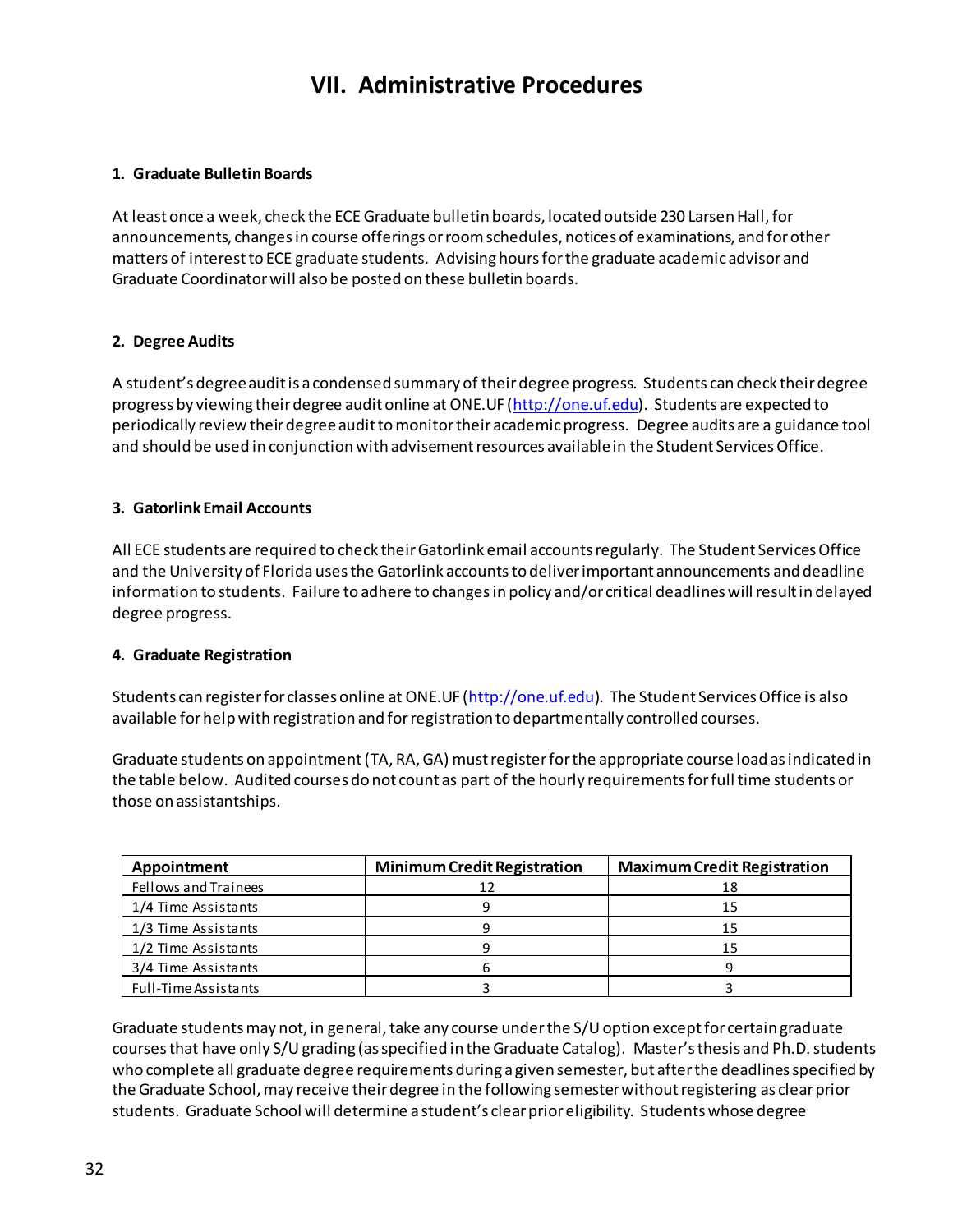requirements are not completed before the first day of classes of the following semester and all non-thesis Master's students must register for a minimum of three credit hours (two credits in the summer term) which will apply to the degree. *The Graduate School will not accept petitions to this policy***.**

#### **5. Add/Drop Policy**

Graduate students are allowed a limited number of schedule adjustments after the midpoint deadline of the semester**\***. Students are permitted one schedule adjustment after the midpoint deadline per degree program. A schedule adjustment is defined as any of the following: adding a course, dropping a course, and/or switching coursework hours for another course (research hours, independent study, etc.). Student's requesting additional adjustments must petition the Graduate Coordinator for approval. A successful petition would require a letter of support from the student's faculty advisor.

#### **\*Students will be held fee liable for ANY course adjustments made after the stated university add/drop deadline.**

#### **6. GPA and Probation Policies**

In compliance with Graduate School rules, graduate students must maintain a GPA of 3.00 or higher in order to be in good standing. Students cannot graduate if their GPA is below 3.00.

Please note that the term "GPA" includes three different numbers, all of which need to satisfy the requirement of 3.00 or higher.

- The grade point average of *all courses* (3000 level and above) taken while classified as a graduate student;
- The grade point average of *all ECE graduate level courses* taken while classified as a graduate student;
- The grade point average of all graduate level courses that are part of a minor.

An academic hold will be placed on the records of all students whose GPA is below 3.00, thus placing the student on academic probation. These students will be able to register for courses only through the Student Services Office. This will enable our office to provide advice and guidance on an individualized basis.

Students on academic probation are not entitled to receive financial assistance in the form of Teaching Assistantships, Research Assistantships, or Fellowships.

Students with a GPA below 3.00 must show progress each semester towards improving their GPA, even if it takes more than one semester to reach a GPA of 3.00 or higher.

#### *Students who do not make sufficient academic progress as determined by the Graduate Coordinator will be dismissed from the program.*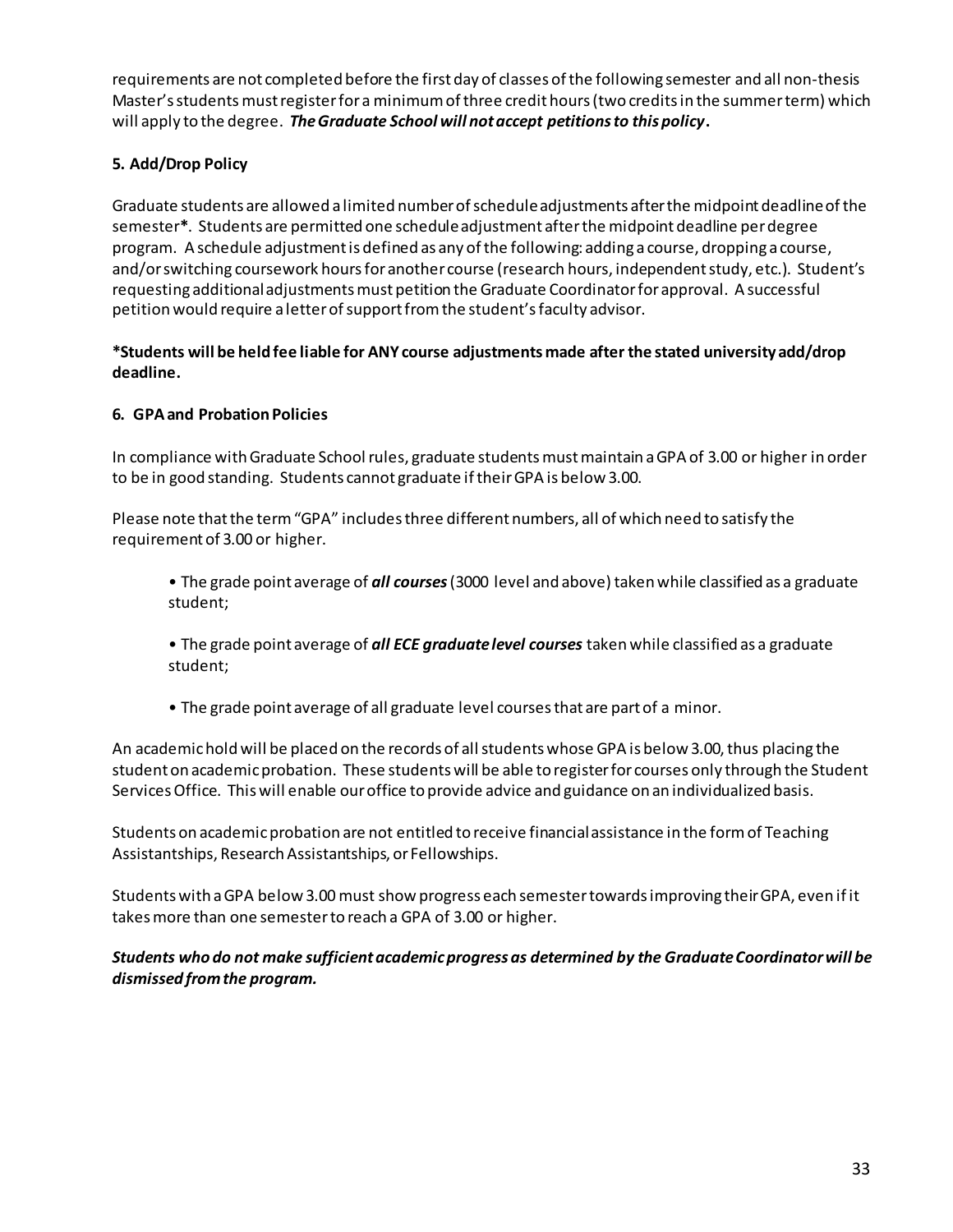#### **7. Transfer of Credits**

Master's and Ph.D. Students may apply to transfer graduate-level science and engineering coursework from another university or from non-degree seeking UF/EDGE coursework according to the policies below. Students may petition to transfer graduate level courses which were taken while classified as an undergraduate, postbaccalaureate, or non-degree seeking student, if proof is provided indicating that courses were not used to satisfy degree requirements for another degree. In all cases, only courses with a grade of "B" or better may be transferred. Credits obtained in non-degree programs, e.g. continuing education, may not be transferred. Credits transferred will be applied toward meeting the degree requirements, but the grades earned will not be computed in the student's grade point average unless the coursework was completed at UF. Credits for schools operating with more than two periods (e.g., trimesters) during the academic year will be scaled accordingly by the Graduate School; for example, 3 credits in a course that lasted one trimester will transfer as 2 credits by the Graduate School.

Application for transfer of credit earned after admission to a UF graduate program must be filed with the Graduate School as soon as possible but before the last day of classes preceding the term in which the degree is to be conferred. The student must provide a complete description of the graduate course in consideration for transfer and a transcript indicating the grade earned. The approval of the Graduate Coordinator and the Dean of the Graduate School are required for the acceptance of transfer credits.

#### *Master's Students:*

Up to 9 credit hours of coursework may be transferred from an outside institution. Up to 15 credits of graduate-level non-degree seeking UF/EDGE coursework may be transferred. No more than 15 credits may be transferred into the student's Master's degree program.

#### *Ph.D. Students:*

Students may transfer up to 30 credits of coursework from an outside institution into the student's Ph.D. degree program. Students with a Master's and additional Ph.D. coursework at another institution may petition the Graduate Coordinator to transfer up to 15 additional hours of coursework into the student's Ph.D. degree program. Up to 15 credits of graduate level non-degree seeking UF/EDGE coursework may be transferred. No more than 45 credits may be transferred into the student's Ph.D. degree program.

#### **8. Internship Policy**

ECE students can count up to three credits of EGN 5949 (Internship Work) toward their degree program.

In order to participate in the ECE Graduate Internship Program, students must have completed at least 18 UF ECE graduate level credits. Students must also have a minimum departmental and cumulative grade point average of 3.0. International students will also need to contact the International Center to verify their CPT eligibility. Internships are voluntary and are meant to compliment a student's degree program. Internships that impede a student's timely progress toward their degree will not be approved. Students who choose to complete an internship must be cognizant of the appropriate academic deadlines. Internships CANNOT conflict with the start and end dates of the academic semester.

Students who hold appointments at UF must be cognizant of the start and end dates of their appointments while making internship plans. Students are not permitted to be on appointment and be on internship at the same time. Students on appointment are responsible for knowing the start and end dates of their appointment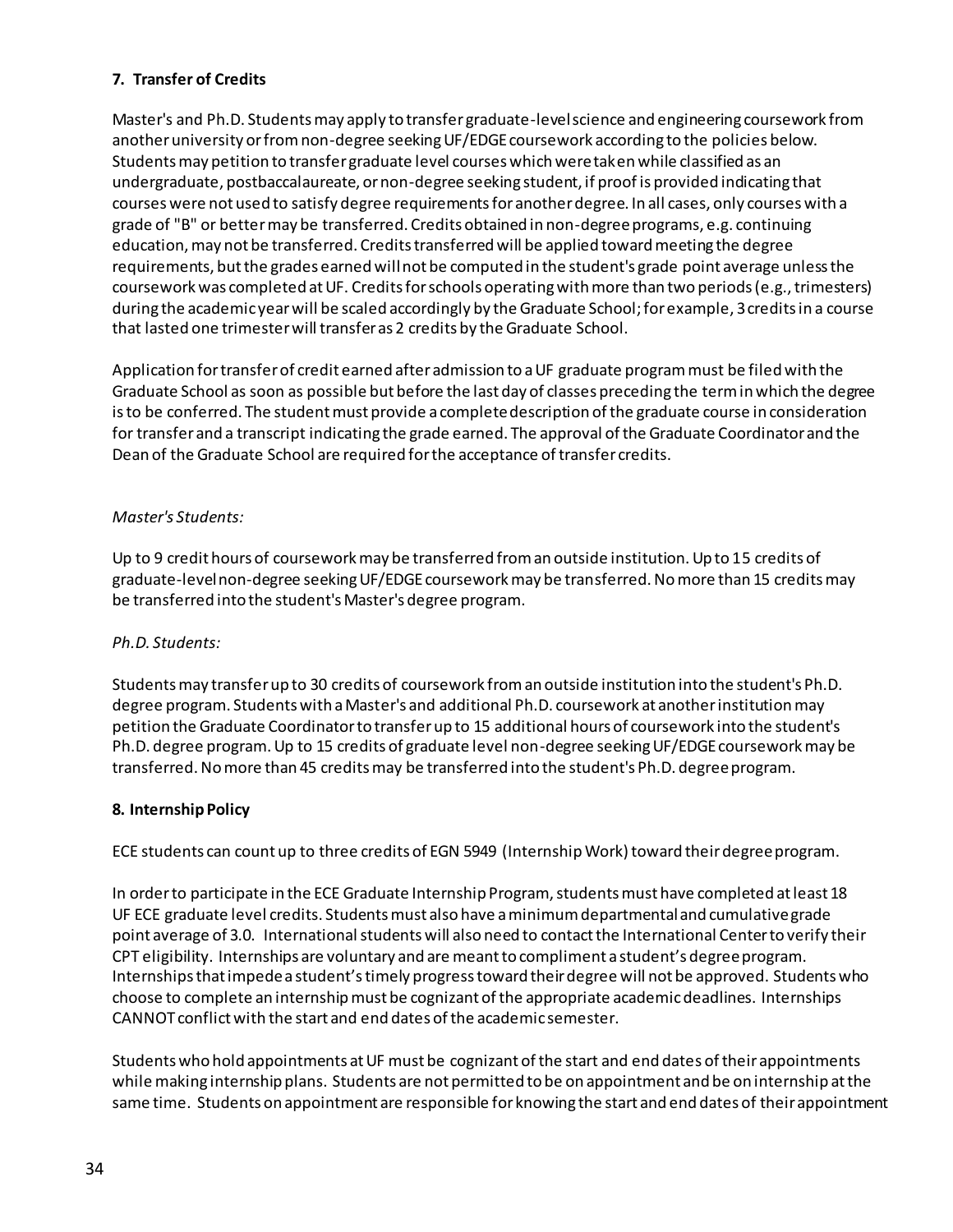#### when negotiating the timeframe of their internship. **Students who arrange internships that conflict with their UF appointment start and/or end dates will NOT be appointed for that semester.**

To be classified as an internship and to receive up to three elective credits (EGN 5949), the job duties of the internship must consist of engineering design. Positions not acceptable for graduate internship credit include undergraduate level work, technician, data entry, clerical work, part-time work, etc. Students must also complete a technical report in order to receive credit for their internship.

Students can count a maximum of 3 credits of EGN 5949 toward their degree program. Internship credits will count toward the independent study total of a student's degree program (i.e., Master's students can only count a maximum of 6 credits of EEL 5905, EEL 6905, and/or EGN 5949 toward their degree program).

Each student is required to generate a technical report (2000-wordminimum, excluding graphs, equations, circuits, and/or computer code) to receive credit for their internship. The report must meet IEEE publication guidelines and include the following: title, author's name, abstract, introduction of the tasks carried out, methodology used, results, discussion, acknowledgements, and references. Confidential material should not be included, but students are expected to include technical details and assessments, equations, graphs, circuits, etc.

More information about the ECE Graduate Internship Program can be found in the Student Services Office.

#### **9. Financial Aid**

Applications for teaching assistantships, research assistantships and fellowships are available from the Department of Electrical and Computer Engineering. Fellowships are highly competitive and generally require completed applications by January each year. Recipients of teaching assistantships are selected by the Associate Chairman of the ECE department. Research assistantships are awarded by individual faculty members with funding from governmental or industrial sources and are generally awarded only to those students who have been in residence at least one semester.

The minimum stipend for students on appointment in the ECE department is \$18,000 for a 12-month appointment. Minimum stipends for other departments and assigned duties for teaching assistants are determined by the Graduate School and are in accordance with the assistantship appointment. Duties include grading, staff meetings, class preparation, student consultation, required lecture attendance, and research not directly related to the student's thesis or dissertation. Students will also have assigned classroom or laboratory teaching responsibilities. International students who wish to be eligible for graduate assistantships must pass the SPEAK (TSE) or TOEFL iBT test. The passing score for the SPEAK test is 55. Students who score a 45 or 50 must take EAP 5836, Academic Spoken English, but are still allowed to hold a graduate assistantship. A passing score for the TOEFL iBT test is a 28. Students who score in the 23-27 range must enroll in EAP 5836 during your first semester of teaching. Students who score less than 23 on the TOEFL iBT will be required to take the SPEAK test to be considered for a TA position.

#### **10. Tuition Waivers**

Tuition waivers are awarded to graduate students who have been awarded an assistantship from 1/4 time - 1/2 time. Fee waivers are contingent on the availability of funds. Due to the limit of available funds, no fee waivers are available without assistantship appointments. The waivers are processed under strict guidelines provided by the Graduate School.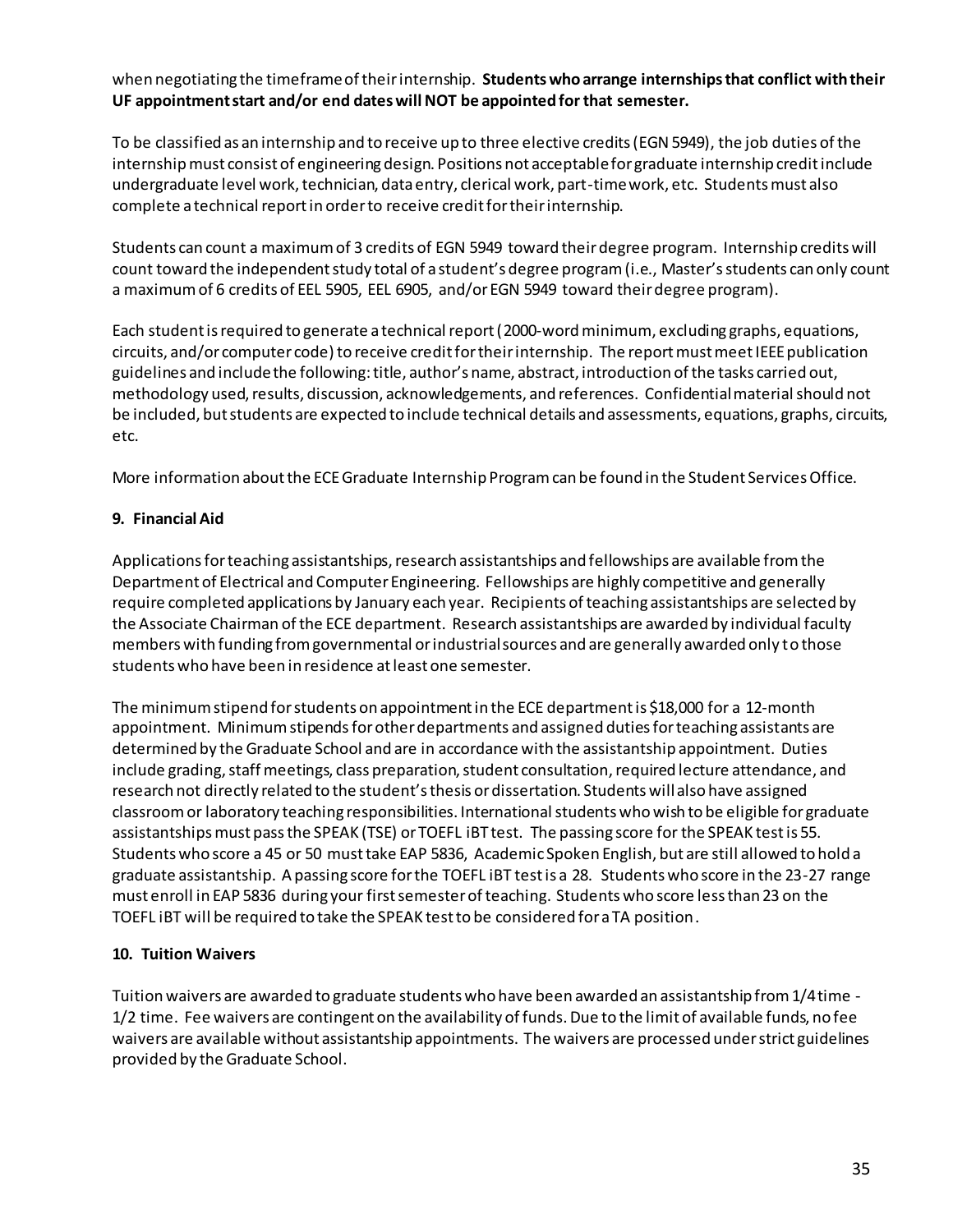#### **11. Assistantships While on Internship**

Due to intellectual property rights, it is the policy of the ECE department that students on an assistantship cannot keep their assistantship while on an internship. It is expected that a student with an assistantship fulfill the terms of that assistantship.

Students who hold appointments at UF must be cognizant of the start and end dates of their appointments while making internship plans. Students are not permitted to be on appointment and be on internship at the same time. Students on appointment are responsible for knowing the start and end dates of their appointment when negotiating the timeframe of their internship. Students who arrange internships that conflict with their UF appointment start and/or end dates will NOT be appointed for that semester. The assistantship will be terminated and the tuition waiver cancelled for students who leave for a paid internship after the semester has begun. The student will be liable for all fees covered by the tuition waiver at the appropriate rate.

Students returning from a paid internship after the semester has started will not be reappointed to the assistantship until the beginning of the following semester.

#### **12. Readmission Procedures**

Students who have left the program prior to graduating and wish to be readmitted, require the following:

• A minimum GPA of 3.00 for readmission into the Master's program and a minimum GPA of 3.5 for readmission to the Ph.D. program.

• GRE scores that satisfy the admission requirements of the ECE program in effect at the time of readmission.

• Three letters of recommendation from faculty members in the ECE department.

Readmission is not guaranteed, irrespective of the circumstances that necessitate it.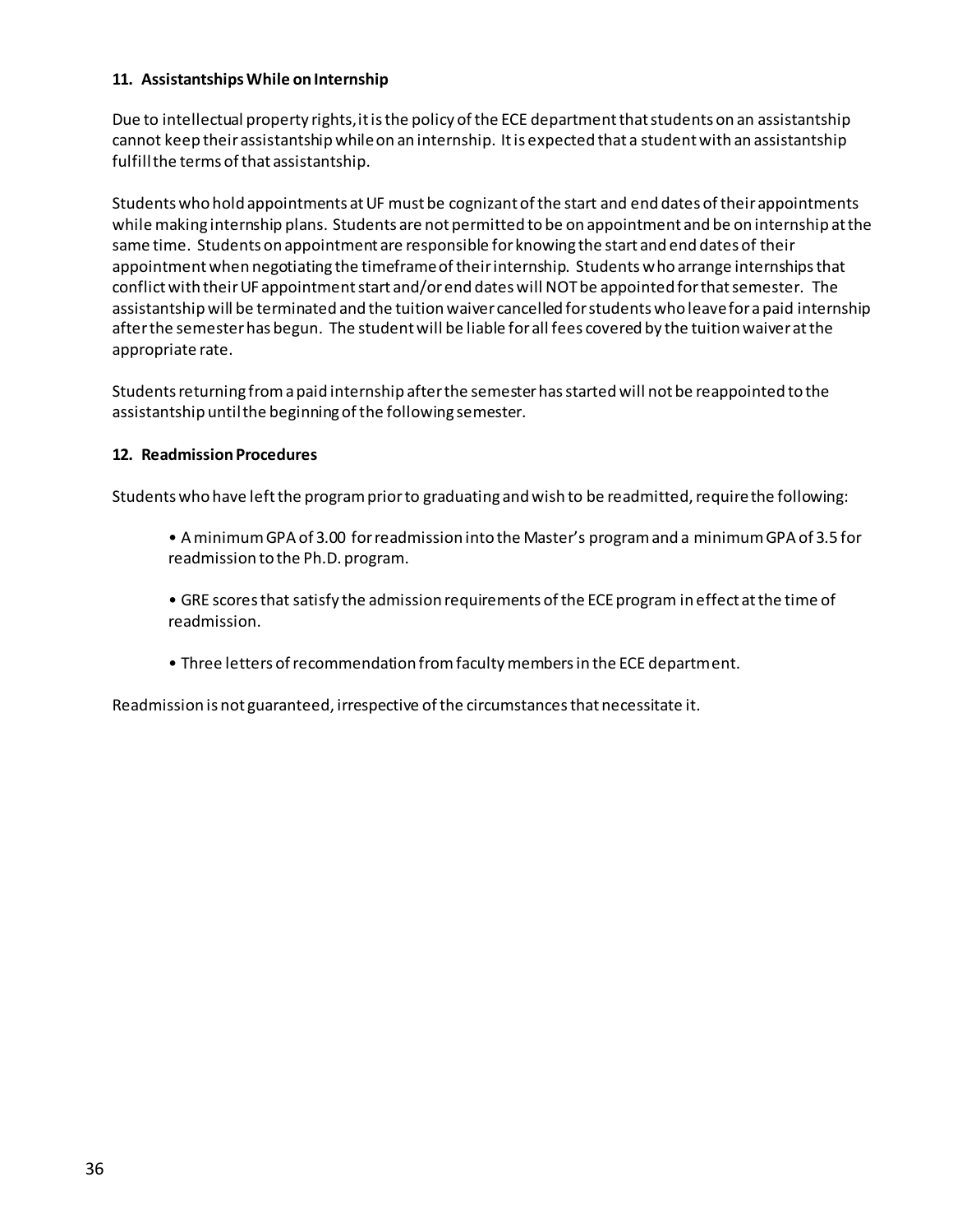# **VIII. Format of Ph.D. Oral Qualifying Exam Proposal**

The written proposal should be submitted to the dissertation committee members no later than 15 days before the proposal defense.

#### **A soft-copy of the proposal document in the required format must be submitted to [gradadvising@ufl.edu](mailto:gradadvising@ufl.edu) at least one week before the defense, or the defense will have to be rescheduled.**

The written proposal must outline the area of research and its importance, problem statement, background to the research area, specific tasks that will be performed, preliminary results, and subsequent steps. A number of excellent manuals (consult, for example, references available via www.nsf.gov) are available on writing research proposals and may be used as guides in preparing the proposal. A maximum of 15 single spaced, typed (10-point or larger font) pages, including figures and tables is allowed. It should include a title, a table of contents, references, and an abstract in addition to the 15 pages of text. A maximum of two appendices such as submitted papers, detailed derivations, etc. could be included in addition to the 15-page proposal. The main body of the text would typically consist of the following:

- Introduction: A concise overview of the research area and topic and their importance.
- Background: Literature review and relevant background needed to place the proposed study in the larger context and to highlight the relevance and the novelty of the proposed work.
- Problem description: A description of the specific problem and the objectives of the proposal and the novelty of the proposed work.
- Specific tasks: A description of proposed theoretical and/or experimental work and a list of specific tasks needed to accomplish the proposed objectives.
- Preliminary work: Description of any preliminary work performed by the student and an analysis or discussion of such preliminary work.
- Future tasks: Details of the subsequent steps planned to achieve the specific objectives of the research.
- Concluding remarks.
- References: A list of references cited in the proposal. List of references does not count toward 15-page limit.

Tables and figures used in the proposal should be integrated into the text.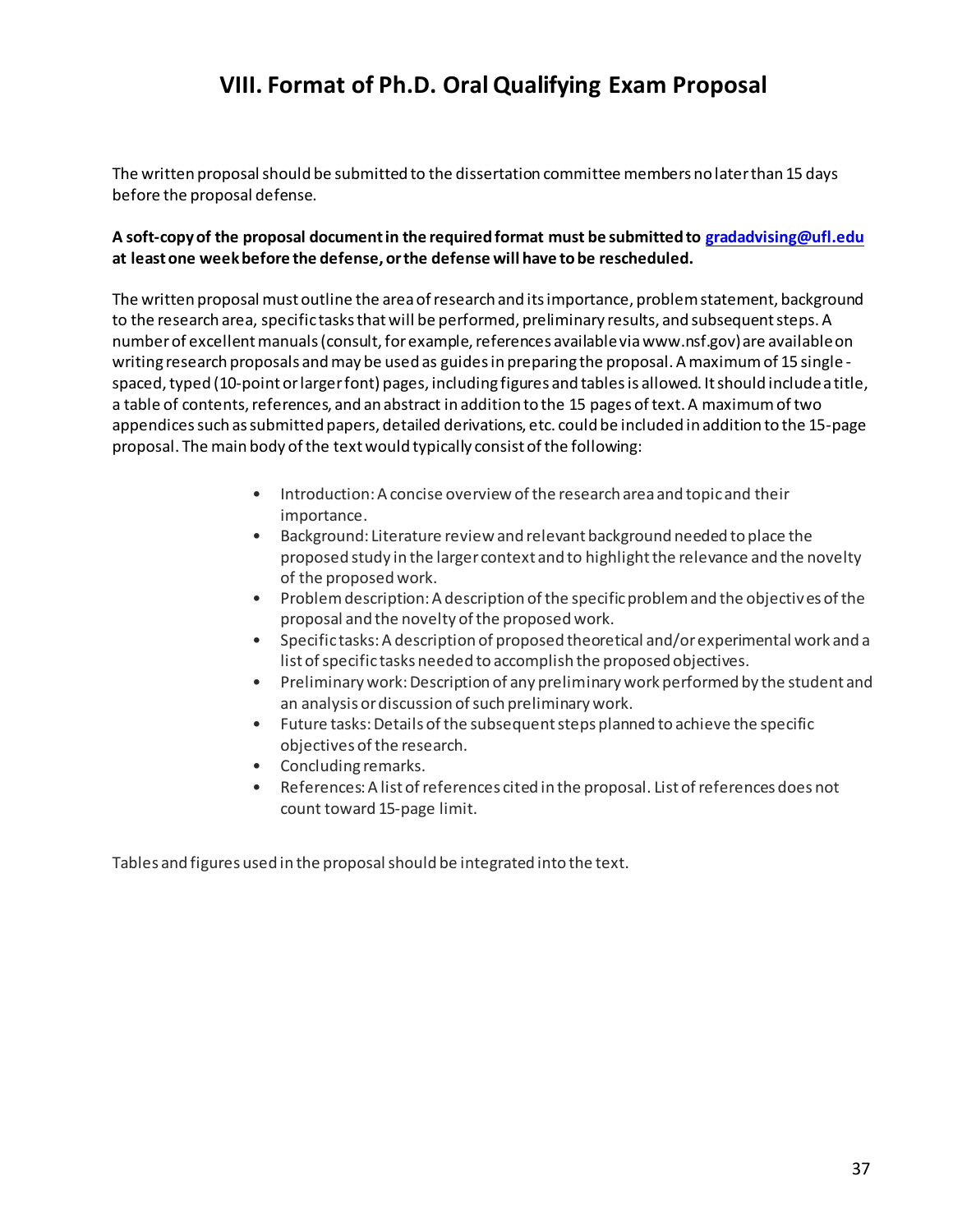# **IX. Graduate Course Descriptions**

#### Course syllabi can be found at the Associate Chair's website

(http://www.associatechair.ece.ufl.edu/syllabi.html). Syllabi not available on this website can be requested from the course instructor.

#### **CNT6805 – Net Science and App. (**3 credits)

Prereq: EEL3135, EEE5544, some knowledge of MATLAB or C programming. Introduction to various methodologies and technologies in network science and studies a multitude of applications of network science.

#### **EEE 5317C - Introduction to Power Electronics**(3 credits)

Prereq: EEE 3308C, EEE 3396. Coreq: EEL 4657. Components and circuits for power applications. Switched-mode power supplies.

#### **EEE 5320 - Bipolar Analog IC Design** (3 credits)

Prereq: EEE 3308C Amplifier stages, active loads, output stages, op-amps, feedback, frequency response, compensation.

#### **EEE 5322 - VLSI Circuits and Technology** (3 credits)

Prereq: EEE 3396 and EEE 3308C. Introduction to VLSI circuit technology and manufacturing fabrication, device models, layout, parasitics, and simple gate circuits.

#### **EEE 5336L - Solid State Technology Laboratory** (1 credit)

Solid-state device fabrication. Safety issues.

#### **EEE 5364- Fundamentals of Data Converters**(3 credits)

Prereq: EEE 3308C or consent of instructor.

The exploration of different data conversion techniques with an emphasis on IC implementation. Discussion of circuit building blocks and the effects of their non-idealities in the overall system performance will be analyzed.

#### **EEE 5400- Future of Microelectronics Technology** (3 credits)

Prereq: EEE 3396 or equivalent.

Survey of state-of-the-art microelectronics technology and prospects for future technologies. Nanoscale MOSFETs, strained Si, high-K gate dielectrics, carbon nanotubes, molecular electronics, and single-electron devices.

#### **EEE 5405- Microelectronic Fabrication Technologies** (3 credits)

Prereq: EEE 3396.

Principles of microelectronic device fabrication. Emphasis on the fundamentals of micro-fabrication processing and microelectronic device process flows. Computerized process simulation.

#### **EEE5408 – Mixed Signal IC Test 1** (3 credits)

Prereq: EEE3308C and EEE3701 or an undergraduate degree in electrical engineering. Develop understanding of the production testing and validation of mixed-signal ICs and systems. The testing of mixed-signal ICs include both analog and digital circuits and requires an understanding of both and the IC test environment to be successful.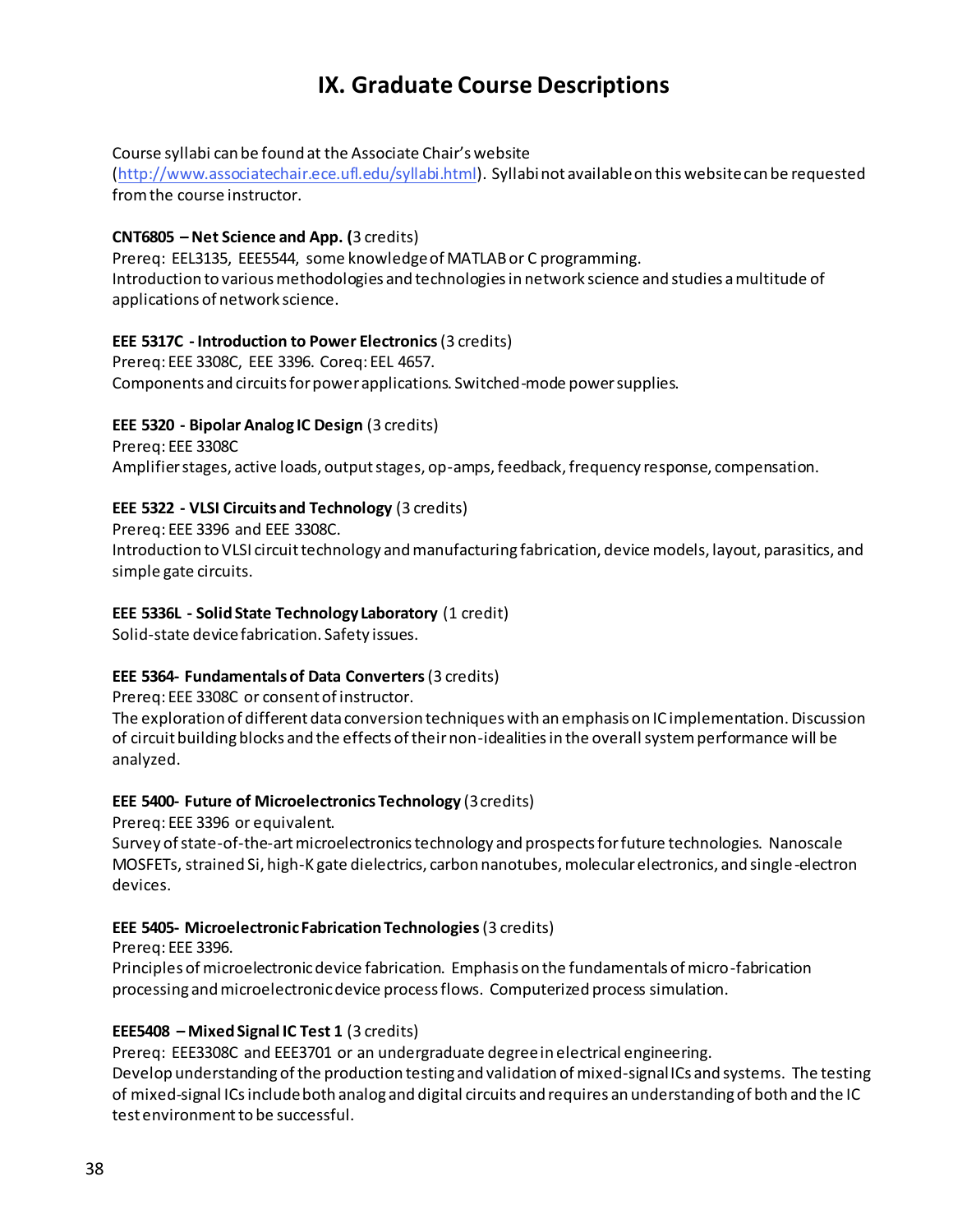#### **EEE 5426- Introduction to Nanodevices**(3 credits)

#### Prereq: EEE 3396.

Physical principals of modern solid-state devices and their applications; quantum mechanics; fundamentals of nanoelectronics.

#### **EEE 5502 - Foundations of Digital Signal Processing** (3 credits)

Analysis and design of digital filters for discrete signal processing; spectral analysis; fast Fourier transform.

#### **EEE 5544 - Noise in Linear Systems**(3 credits)

Passage of electrical noise and signals through linear systems. Statistical representation of random signals, electrical noise, and spectra.

#### **EEE 6287 - Brain Machine Interface Engineering** (3 credits)

Prereq: EEL 3135, EEE 5502.

An overview of the recent field of Brain Machine Interfaces and neurotechnology with an emphasis on the engineering aspects of the problem (signal processing, and neurotechnology). The student will have the opportunity to work with brain signals and develop and test algorithms for BMIs.

#### **EEE 6321 - MOS Analog IC Design** (3 credits)

Prereq: EEE 5320.

Design of analog circuits in CMOS IC technologies. MOS switches, MOS op-amps, circuit simulation using SPICE.

#### **EEE 6323 - Advanced VLSI Design** (3 credits)

Prereq: EEE 5322.

Advanced very large scale integrated circuit design, testability, and performance evaluation. Use of industrial VLSI software. Building an advanced CMOS VLSI circuit.

#### **EEE 6325 - Computer Simulation of Integrated Circuits and Devices**(3 credits)

Prereq: Graduate standing.

Basic methods of numerical simulation of semiconductor devices and electronic circuits with reference to PISCES and SPICE. PDE discretization; numerical integration, Newton/iterative linearization, linearized system solution.

#### **EEE 6328C - Microwave IC Design** (3 credits)

Fundamentals of microwave integrated circuit design. Use of computer software to design simple microwave circuits. Microwave circuit testing.

#### **EEE 6374 - RF Circuits and Systems**(3 credits)

Prereq: EEE 5322, 4306C or equivalent.

Requirements for RF integrated circuits. Design and implementation. Interdependence of RF circuit performance with devices, parasitics, packages, and process technology.

#### **EEE 6382 - Semiconductor Physical Electronics** (3 credits)

Prereq: EEE 5426.

Crystal structure and symmetry; carrier statistics; lattice dynamics; energy band theory; equilibrium properties of semiconductors; recombination-generation and trapping processes; electronic transport phenomena; scattering mechanisms; optical properties.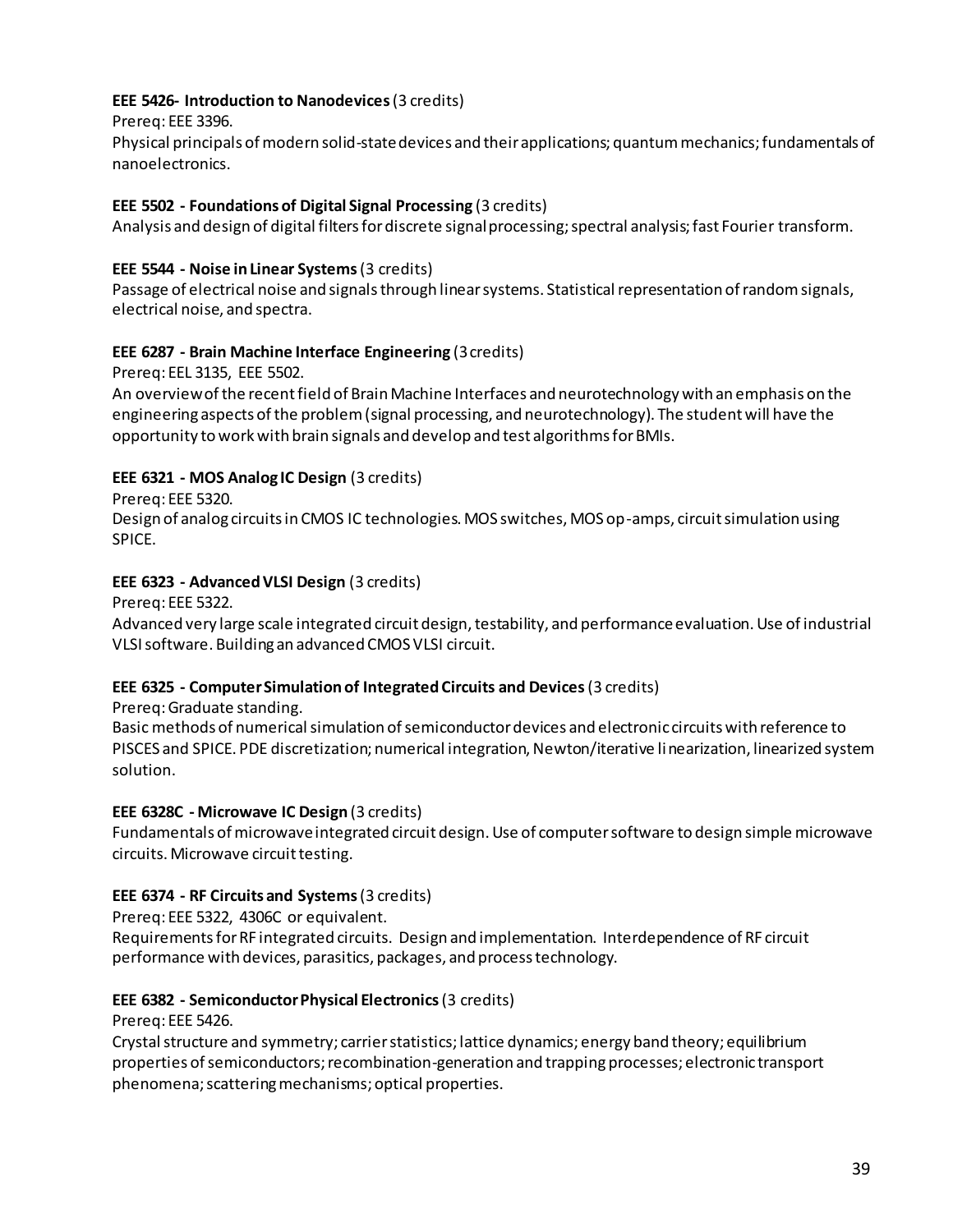#### **EEE 6390 - VLSI Device Design** (3 credits)

Prereq: EEE 5400 or EEE 4351/5426.

Criteria and tradeoffs involved in design of high-performance semiconductor devices in scales (VLSI) Si-based integrated-circuit technologies.

#### **EEE 6397 - Semiconductor Device Theory** (3 credits)

Prereq: EEL 4351/ EEE 5426.

Semiconductor device physics, equilibrium and non-equilibrium process; pn junctions; BJT operation, changecontrol modeling, high-current and heavy doping effects.

#### **EEE 6402- Nonclassical Si-Based Nanoscale CMOS Devices**(3 credits)

Prereq: EEE 6390 or EEE 6397.

Physics underlying novel devices for extreme CMOS scaling. Unique effects in fully depleted SOI MOSFETs, multi-gate MOSFETs, FinFETs. Simulation-based project using a physics/process-based compact model for double-gate FETs.

#### **EEE 6428- Computational Nanoelectronics**(3 credits)

Prereq: EEL 4351/ EEE 5426 or EEL 4329/EEE 5400 Using nanotechnology simulation tools to study nanoscale devices; band structure, transport; molecular transistors, nanowires, nanotransistors, and quantum dots.

#### **EEE 6431- Carbon Nanotubes**(3 credits)

Prereq: EEE 5426.

Basic semiconductor and solid-state physics of carbon nanotubes, nanotube geometrical and electronic structure, and current nanotube research.

#### **EEE 6460- Advanced Microsystem Technology** (3 credits)

Prereq: EEL 5225. Advanced micro-fabrication technologies, micro-system design, interface circuits, and MEMS packaging. CMOS, Optical, and RF MEMS.

#### **EEE 6465- Design of MEMS Transducers** (3 credits)

Prereq: EEL 5225. Design of MEMS transducer systems with physical, technological, and economic constraints.

#### **EEE 6503 - Digital Filtering** (3 credits)

Prereq: EEE 5502.

Introduction to number transforms, complexity of algorithms, and finite fields. Development of transforms and digital filters using algebraic operators and finite fields plus the technological consideration of DSP systems and system integration.

#### **EEE 6504 - Adaptive Signal Processing** (3 credits)

Prereq: EEE 5544, EEE 5502.

Theory of adaptation with stationary signals; performance measures. LMS, RLS algorithms. Implementation issues and applications.

#### **EEE 6512 - Image Processing and Computer Vision** (3 credits)

Pictorial data representation; feature encoding;spatial filtering; image enhancement; image segmentation; cluster seeking; two-dimensional z-transforms; scene analysis; picture description language; object recognition; pictorial database; interactive graphics; picture understanding machine.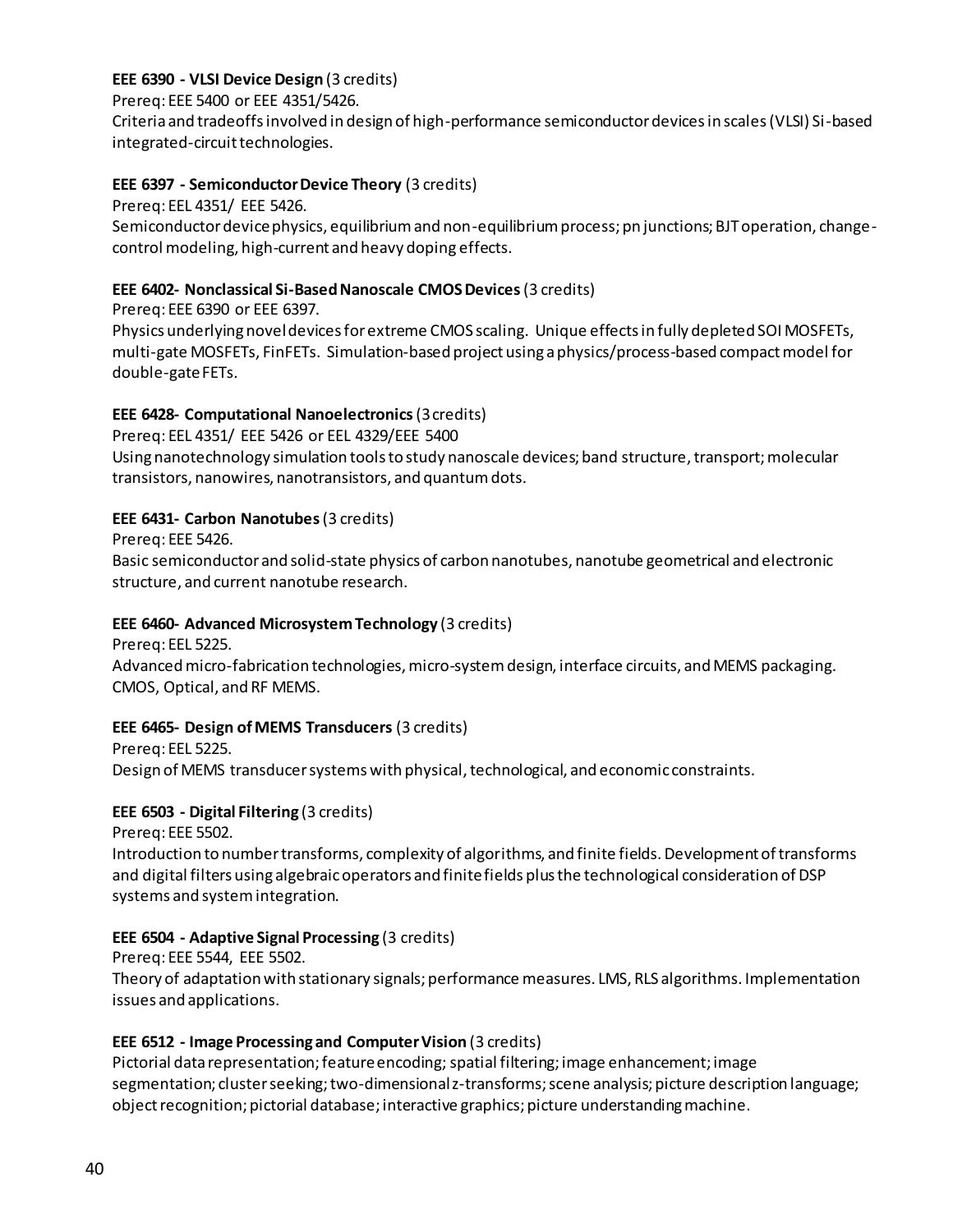#### **EEE 6586 - Automatic Speech Processing** (3 credits)

Prereq: EEE 5502.

Various models of speech production and perception. Operation of speech synthesizers. Discussion of speech recognition. Mathematical models of speech signals.

#### **EEL 5182 - State Variable Methods in Linear Systems**(3 credits)

Prereq: EEL 4657 Linear algebra and state variable methods for design and analysis of discrete and continuous linear systems.

#### **EEL 5225 - Principles of MEMS** (Micro-Electro-Mechanical Transducers) (3 credits).

Prereq: EEE 3396 or permission of instructor. Introduction to principles of micro-electro-mechanical devices and systems.

#### **EEL5250 – Power Systems Analysis**(3 credits)

Prereq: EEL3211C or equivalent

Development of power system equivalents by phase, network analysis, load flow, symmetrical components, sequence networks, and fault analysis.

#### **EEL 5400- Airborne Sensors and Instrumentation** (3 credits)

Remote sensing problems are formulated in terms of information extraction to decide what sensors and algorithms are needed for a given application.

#### **EEL 5401- Airborne Laser Scanning: Data Processing & Analysis** (3 credits)

Students learn how to acquire, process, and analyze laser ranging data and to utilize it for several earth science applications.

#### **EEL 5441 - Fundamentals of Photonics** (3 credits)

Prereq: EEE 3396 and 3472.

Review of electromagnetic fields and waves, energy bands in semiconductors, p-n junctions and optical properties of semiconductors. Fundamentals of optical modulators and switches, laser theory, laser characteristics, photodetectors, optical waveguides, and photonic applications.

#### **EEL 5447 - Laser Theory & Design** (3 credits)

Prereq: EEL 4473 and EEL 4458 or equivalent. Study of lasers from basic principles to operational characteristics.

#### **EEL 5451L - Photonics Lab** (2 credits)

Prereq: EEL 4440 or 4445 or 5441.

Experiments in wave optics, acousto-optics, lasers, fiber optics, planar wave guides, and coherent optics.

#### **EEL 5462 – Advanced Antenna Systems**(3 credits)

Prereq: EEL 3472. Electromagnetic field theory and its application to antenna design.

#### **EEL 5490 - Lightning** (3 credits)

Prereq: EEL 3472.

Introduction to lightning discharge processes. Electromagnetics relevant to lightning measurements. Applications for determining lightning charge, current, location, and characteristics. Lightning protection.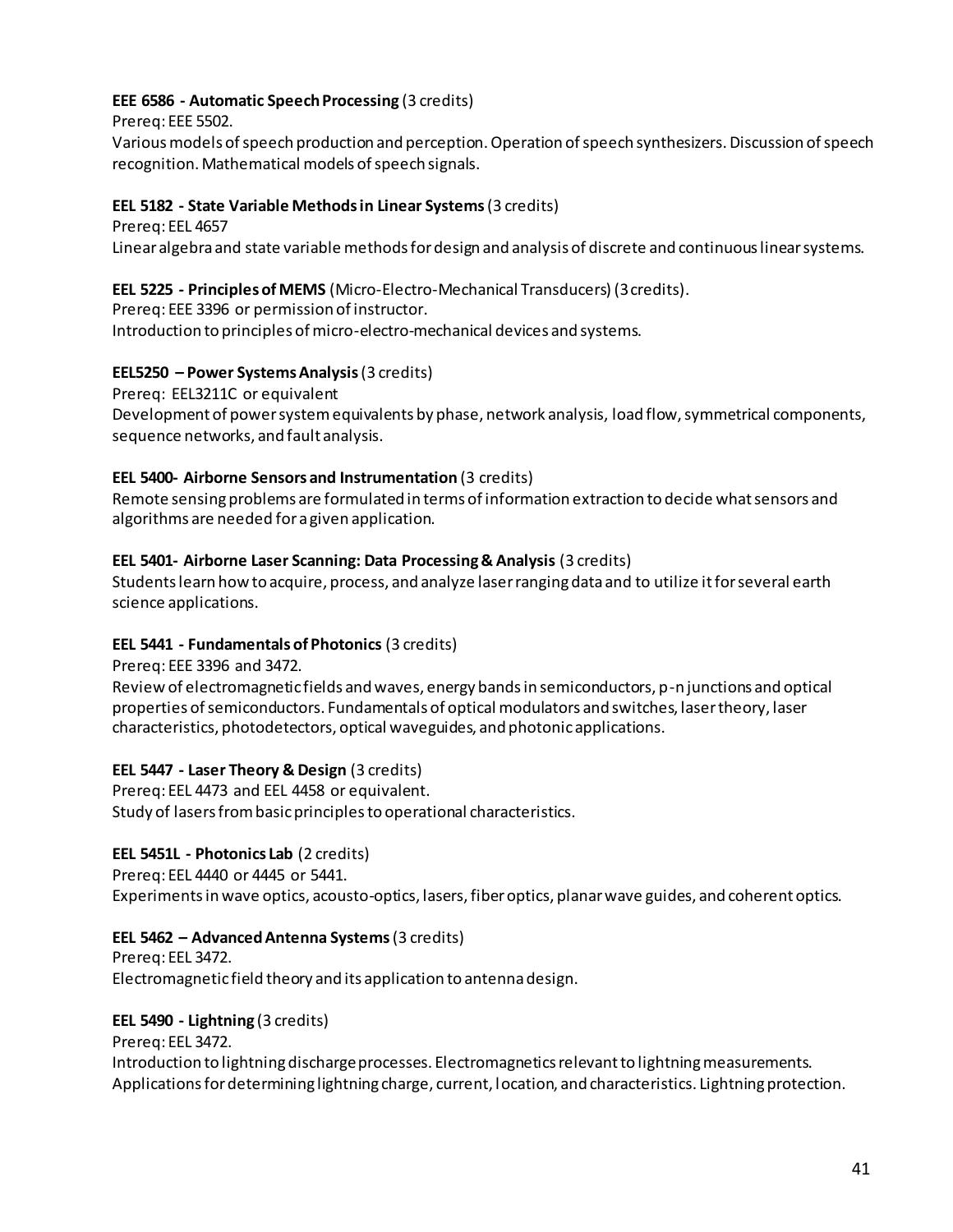#### **EEL 5547 - Introduction to Radar** (3 credits)

#### Prereq: EEL 4516 or 5544.

Basic principles of cw and pulsed radar; angle, range, and doppler tracking; accuracy and resolution; signal design.

#### **EEL 5666C - Intelligent Machines Design** (4 credits)

#### Prereq: EEL 4744C.

Design simulation, fabrication, assembly, and testing of intelligent robotic machines.

#### **EEL 5718 - Computer Communications**(3 credits)

Prereq: EEL 4514.

Design of data communication networks: modems, terminals, error control, multiplexing, message switching, and data concentration.

#### **EEL 5721 - Reconfigurable Computing** (3 credits)

Prereq: EEL 4712C or EEL 5764 or consent of instructor.

Fundamental concepts at introductory graduate level in reconfigurable computing based upon advanced technologies in field-programmable logic devices. Topics include general concepts, device architectures, design tools, metrics and kernels, system architectures, and application case studies.

#### **EEL5725 – Acoustics** (3 credits)

Prereq: MAP 2302 and either (EEL 3111C or EEL 3003) or permission of the instructor. Governing equations for waive theory of sound; character of plan acoustic waves and 3-D acoustic fields; sound transmission/reflection at an interface between two media; waves transmission/attenuation inducts; low frequency approximations (lumped-element modeling) and tranducers; sources of sound.

#### **EEL 5737- Principles of Computer Design** (3 credits)

Prereq: EEL 4712C or equivalent; EEL 3834 or equivalent. The project's programming component primarily uses a scripting language (Python) and requires basic understanding of data structures, algorithms, and Unix. This class provides a broad introduction to the main principles and abstractions for engineering hardware and software systems, and in-depth studies of their use on computer systems across a variety of designs, be it in operating system, a client/server application, a database server, or a fault-tolerant disk cluster.

#### **EEL 5764 - Computer Architecture** (3 credits)

Prereq: EEL 4713C, 4744C, or equivalents.

Fundamentals in design and quantitative analysis of modern computer architecture and systems, including instruction set architecture, basic and advanced pipelining, superscalar and VLIW instruction-level parallelism, memory hierarchy, storage, and interconnects.

#### **EEL 5840 - Elements of Machine Intelligence** (3 credits)

Engineering and hardware concepts pertaining to design of intelligent computer systems.

#### **EEL 5905 - Individual Work** (1-4 credits per section number); (max: 6 credits count toward

graduation) Prereq: consent of adviser. Selected problems or projects.

**EEL 5934 - Special Topics in Electrical and Computer Engineering** (1-3 credits per section number; max: 18 credits count toward graduation)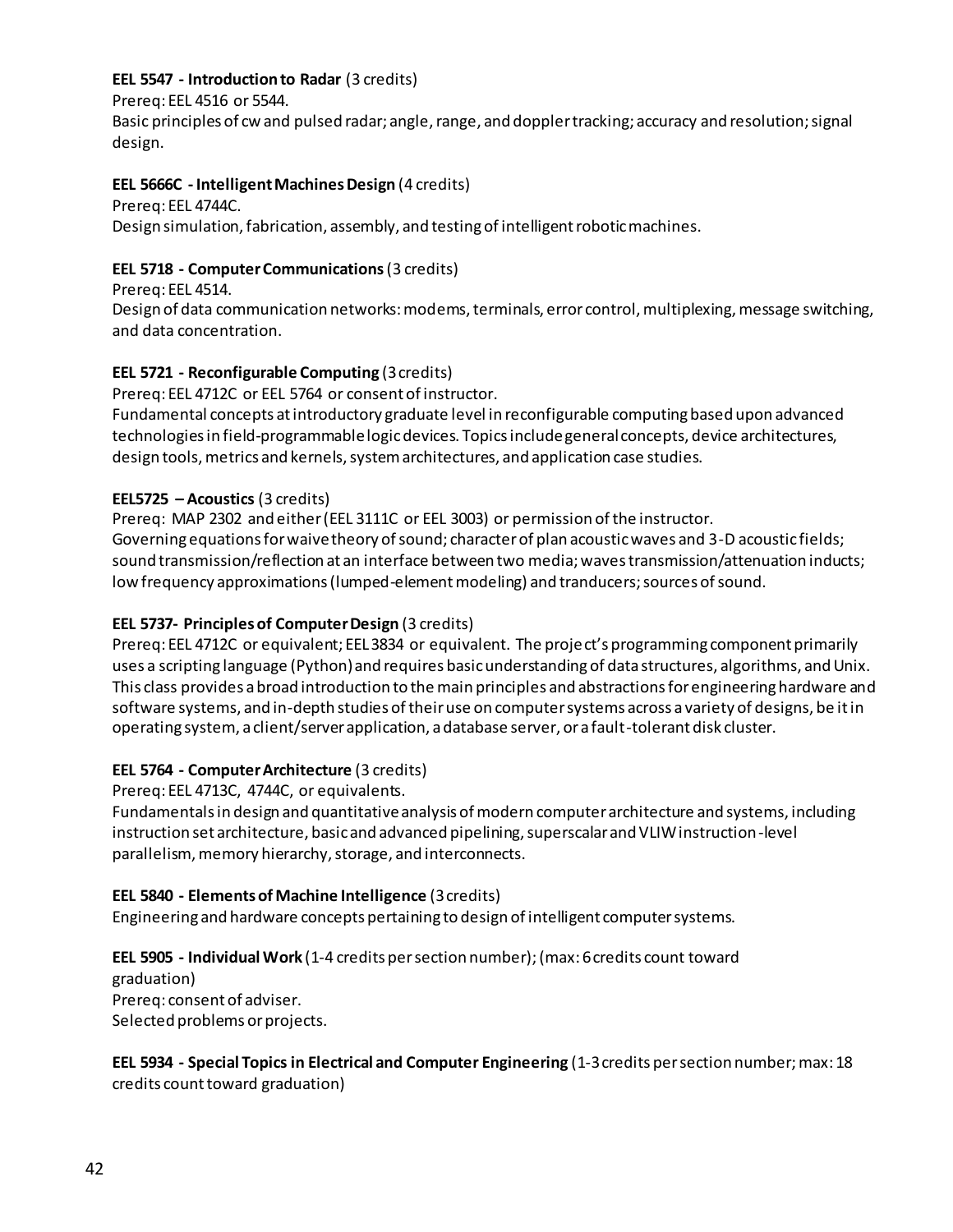#### **EEL 6065 - ECE Technical Writing (3 credits)**

A specialized technical writing course for Electrical and Computer Engineering graduate students.

#### **EEL 6486 - Electromagnetic Field Theory and Applications I** (3 credits)

Prereq: undergraduate course in fields and waves. Advanced electrostatics, magnetostatics, time-varying electromagnetic fields, wave propagation, waveguides.

#### **EEL 6487 - Electromagnetic Field Theory and Applications II** (3 credits)

Prereq: EEL 6486. Electromagnetic radiation, antennas, wave propagation in an isotropic media.

#### **EEL 6503 - Spread Spectrum**(3 credits)

Prereq: EEE 5544 and EEL 6535.

Techniques and applications; spreading sequence design; code division multiple access; multi-user detection.

#### **EEL 6507 - Queueing Theory and Data Communications**(3 credits)

Prereq: EEE 5544.

Introduction to basic Queuing models; performance analysis of multiple access protocols; error control strategies.

#### **EEL 6509 - Wireless Communications**(3 credits)

Prereq: EEE 5544.

Introduction. Satellite and cellular systems, propagation, modulation techniques, multiple access techniques, channel coding, speech and video coding, and wireless computer networks.

#### **EEL 6528 – Digital Communications with Software-Defined Radios**(3 credits)

Prereq: EEL 4514, EEL 3834 and EEL 6535 or EEL 6509.

Basics of software-defined radios; Introduction to USRP radios and GNU Radio software platform; Practical communication algorithms and designs; Implementation of communication systems in USRP radios.

#### **EEL 6532 – Information Theory** (3 credits)

Prereq: EEE 5544.

Basic introduction to information theory. Applications of information theory to communications and other related areas.

#### **EEL 6533 - Statistical Decision Theory** (3 credits)

Prereq: EEE 5544.

Hypothesis testing of signals in the presence of noise by Bayes, Neyman-Pearson, minimax criteria; estimation of signal parameters.

#### **EEL 6535 - Digital Communications**(3 credits)

Prereq: EEE 5544.

Optimum receiver principles; analysis of digital and analog communication systems in the presence of noise; modeling of communication channels.

#### **EEL 6537 - Spectral Estimation** (3 credits)

Prereq: EEE 5544 and EEE 5502.

Measurement and analysis of signals and noise. Digital filtering and spectral analysis; fast Fourier transform.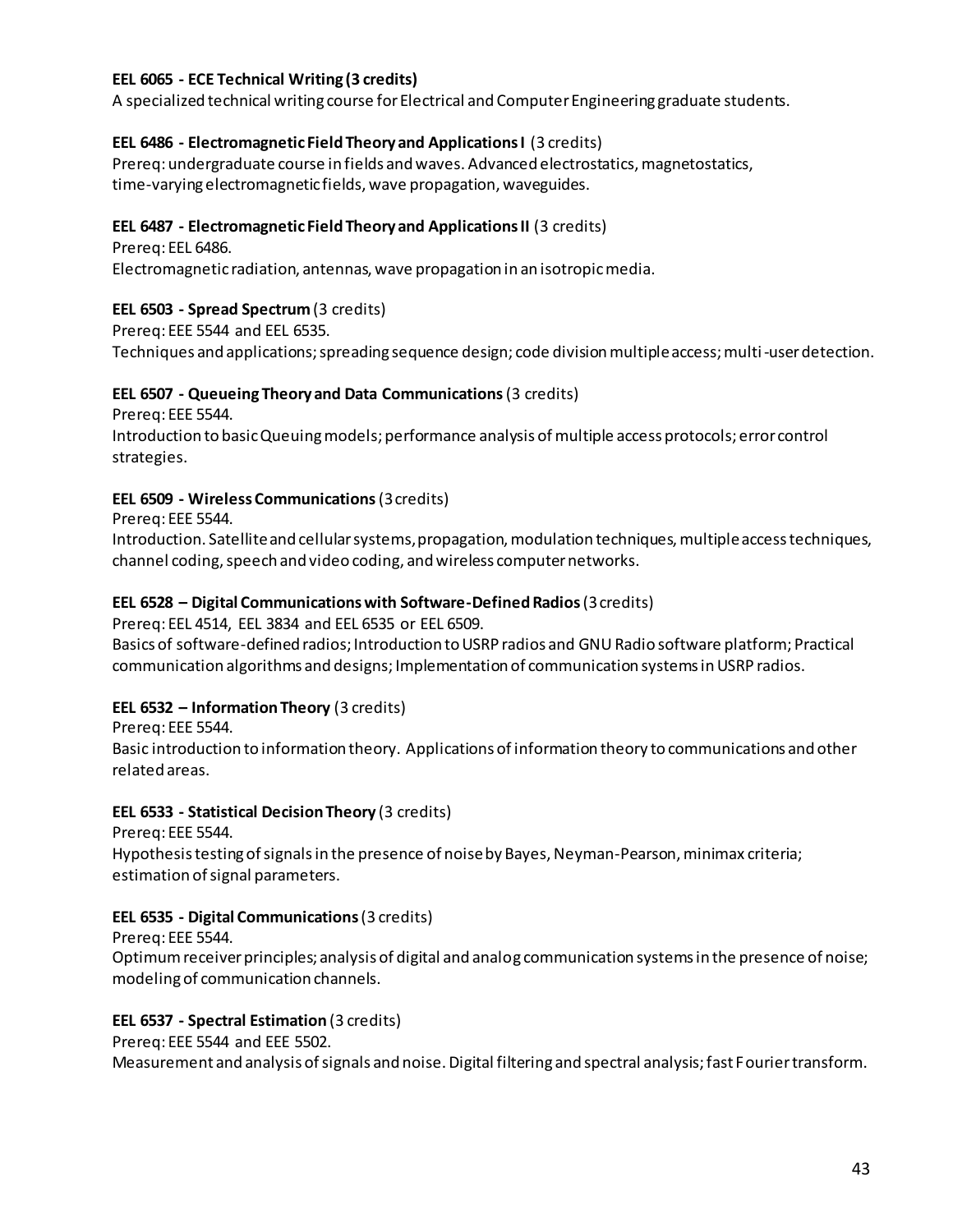#### **EEL 6550 - Error Correction Coding** (3 credits)

Prereq: EEE 5544 or equivalent; Coreq: EEE5544 or EEL 4516.

Introduction to abstract algebra, block coding and decoding, convolutional coding and decoding, trellis coded modulation, run-length-limited codes.

#### **EEL 6555- Signal Processing for Active Sensing** (3 Credits)

Prereq: EEE 6537 or equivalent.

Advanced topics on signal processing in active sensing applications.

#### **EEL 6588 – Wireless Ad Hoc Networks** (3 credits)

#### Prereq: EEL 5718, Graduate student standing.

Advanced research-oriented course covering various topics relevant to a cutting-edge technology, namely wireless ad hoc networks, mobile ad hoc networks, wireless sensor networks, and/or wireless mesh networks

#### **EEL 6591 - Wireless Networks**(3 credits)

Prereq: EEL 5718 and knowledge of probability and statistics.

Design and analysis of wireless networks including channel characteristics, physical layer, cellular concepts, multiple access control protocols, FEC and ARQ protocols, resource allocation, and wireless standards.

#### **EEL 6614 - Modern Control Theory I** (3 credits)

Prereq: EEL 5182.

Optimization of systems using the calculus of variations, dynamic programming, and the maximum principle. Extensive study of the linear plant with a quadratic performance index. Observers and dynamic compensators.

#### **EEL 6617 - Linear Multivariable Control** (3 credits)

Prereq: EEL 5182, MAS 4105.

Transfer matrix theory of systems, emphasis on feedback, internal stability, model matching and the assignment of invariant factors.

#### **EEL 6686 - Embedded Systems Seminar** (3 credits)

Prereq: EEL 3701C, EEL 3834, COP 3530, EEL 4713C, CDA 5636, knowledge of Basic UNIX/LINUX OS, compiler, and Assembly language.

An embedded system is any computing system other than traditional computer systems. Examples include set-top boxes, digital cameras, alarm systems, automotive systems, aerospace systems, and cell phones. This course is structured as a seminar course and will review cutting-edge publications with student presentations.

#### **EEL 6706 - Fault Tolerant Computer Architecture** (3 credits)

Prereq: EEL 5764 or CDA 5155.

Design and quantitative analysis of fault tolerant architectures and dependable systems including fundamental issues, redundancy techniques, evaluation methods, design methodology, and applications.

#### **EEL 6763 - Parallel Computer Architecture** (3 credits)

Prereq: EEL 5764.

Advanced architecture emphasizing design and quantitative analysis of parallel architecture and systems, including theory, hardware technologies, parallel and scalable architectures, and software constructs.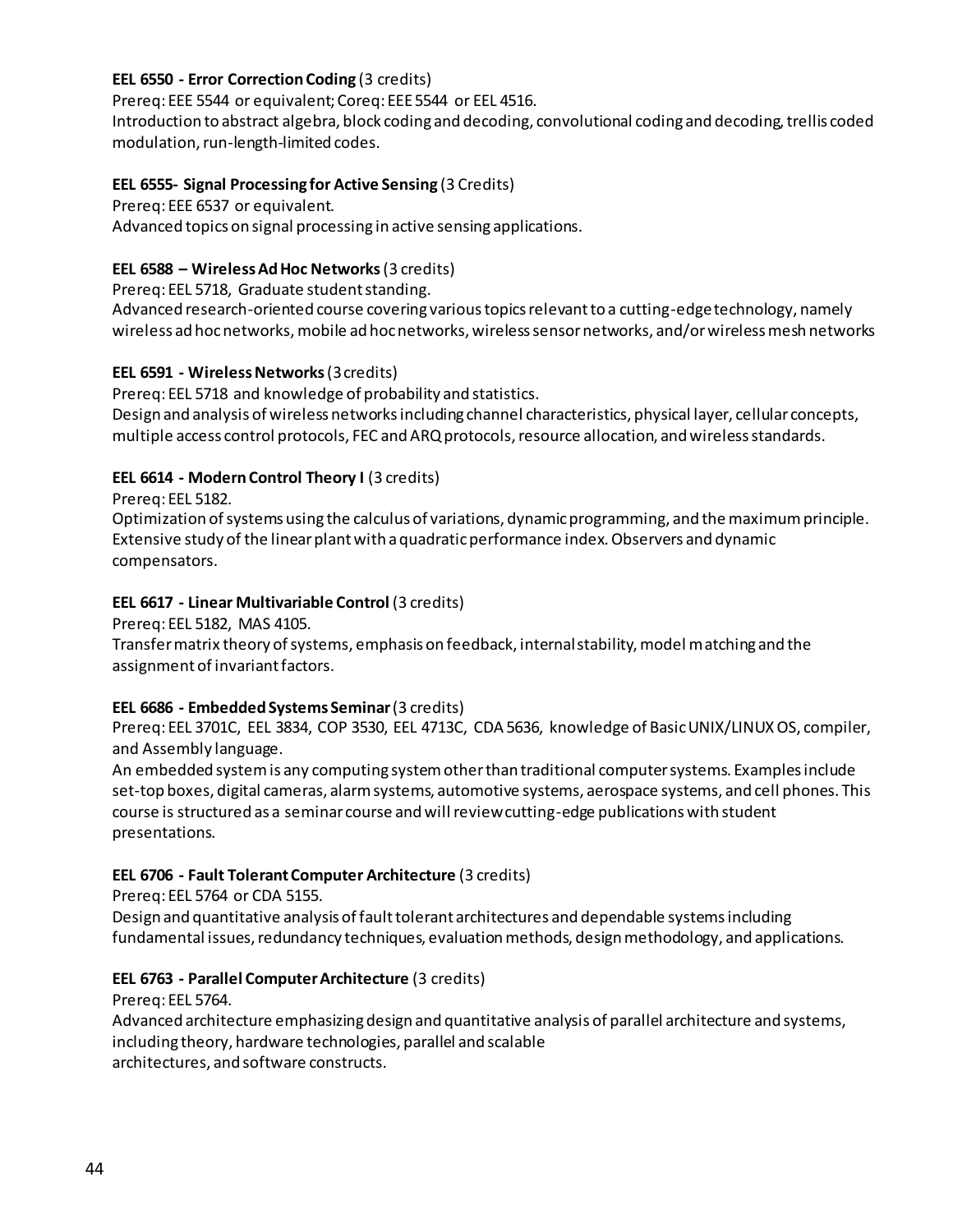#### **EEL 6814 - Neural Networks for Signal Processing** (3 credits)

Prereq: EEE 5502.

Optimal filters in vector spaces. Linear machines and discriminantfunctions. Gradient descent learning in the additive neural model. Performance measures of multilayer perceptions and Hopfield networks. Dynamic neural networks and the issues of short term memory. Unsupervised learning networks.

#### **EEL 6825 - Pattern Recognition and Intelligent Systems**(3 credits)

Decision functions; optimum decision criteria; training algorithms; unsupervised learning; feature extraction, data reduction; potential functions; syntactic pattern description; recognition grammars; machine intelligence.

#### **EEL 6841 - Machine Intelligence and Synthesis**(3 credits)

Prereq: EEL 5840.

Theory of machine intelligence applied to general problems of engineering intelligent computer systems and architectures. Applications emphasized.

#### **EEL 6871 – Autonomic Computing** (3 credits)

Prereq: EEL 5737 or EEL 6892.

Introduces autonomic computing and networking (AC) systems. AC systems are IT systems capable of selfmanagement, self-healing, self-tuning, self-configuration and self-protection. Introduction to the defining characteristics of AC, why it is necessary, foundational AC principles based on control theory, artificial intelligence and systems concepts.

#### **EEL 6892 - Virtual Computers** (3 credits)

Prereq: EEL 5764 or COP 5615 or equivalents.

Techniques for virtualization of networked computer systems. Virtual machines (classic Vms, application binary interface Vms, para-virtualization) virtual distributed file systems (file system proxies, call-forwarding) virtual networks (tunneling, virtual private networks).

#### **EEL 6905 - Individual Work** (1-4 credits\*; max: 6 credits.\*\*)

Prereq: consent of advisor. Selected problems or projects.

#### **EEL 6933- ECE Graduate Seminar (1 credit)**

Prereq: Graduate student status.

Exploration of ECE research through presentations by faculty members, graduate students, and invited speakers.

# **EEL 6935 - Special Topics in Electrical and Computer Engineering** (1-4 credits\*; \*\*)

Topics vary.

**EEL 6940 - Supervised Teaching** (1-5 credits\*\*\*; max: 3 credits.\*\*) S/U grading.

#### **EEL 6971 - Research for Master's Thesis**(1-15 credits\*, max: 6 credits\*\*) S/U grading.

#### **EEL 7979 - Advanced Research** (1-12 credits\*)

Research for doctoral students before admission to candidacy. Designed for students with a master's degree in the field of study or for students who have been accepted for a doctoral program. Not open to students who have been admitted to candidacy. S/U grading.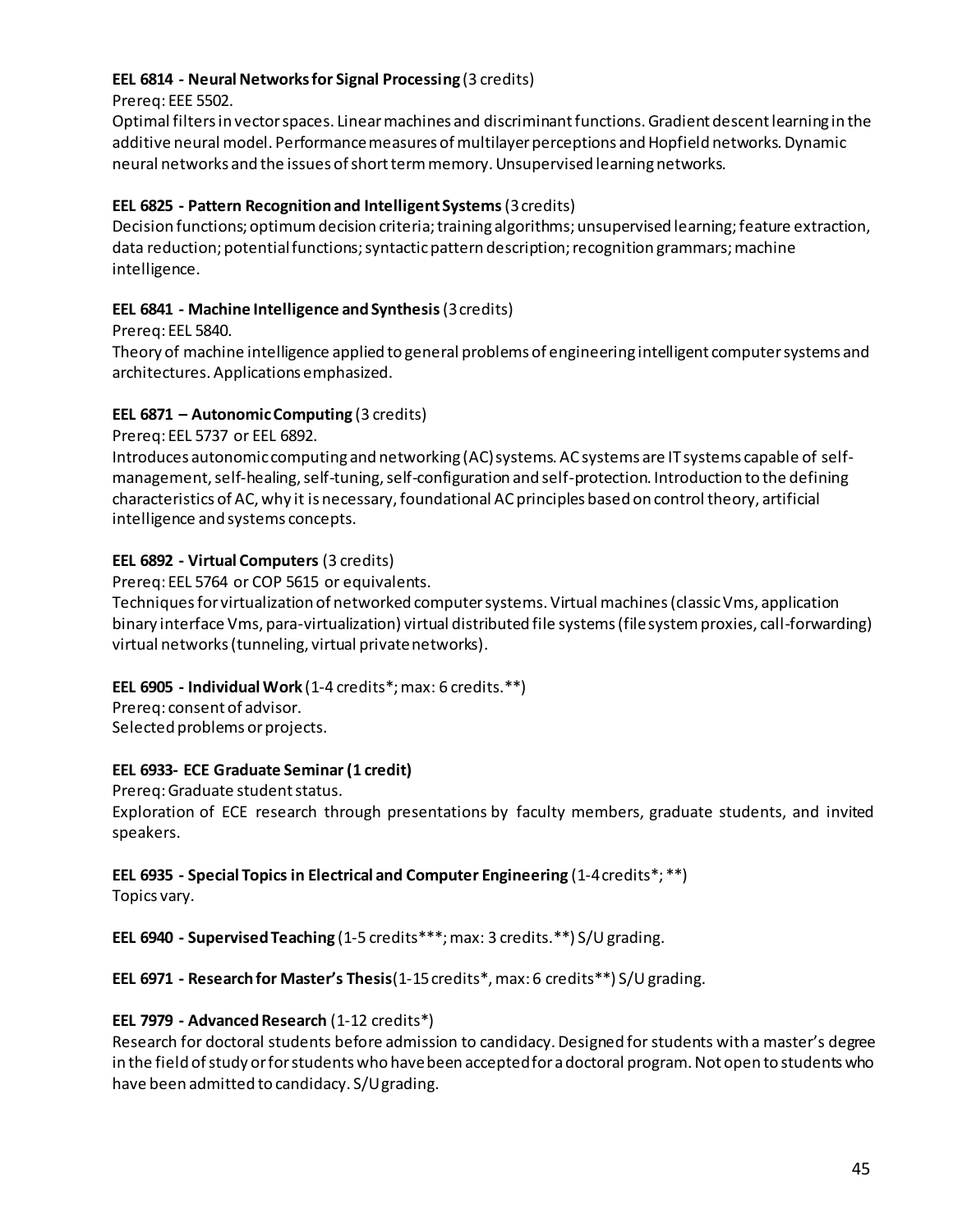#### **EEL 7980 - Research for Doctoral Dissertation** (1-15 credits\*) S/U grading.

#### **EGN 5949: Practicum/Internship/Cooperative Work Experience** (1-6; max: 3 credits.\*\*)

*Prereq: graduate student.* Practical cooperative engineering work under approved industrial and faculty supervision. S/U.

- \* per section number.
- \*\* count for graduation.
- \*\*\* no more than five hours may be taken.
- \*\*\*\* maximum of 18 credit hours of EEL 5934, EEL 6935, EEL 7936.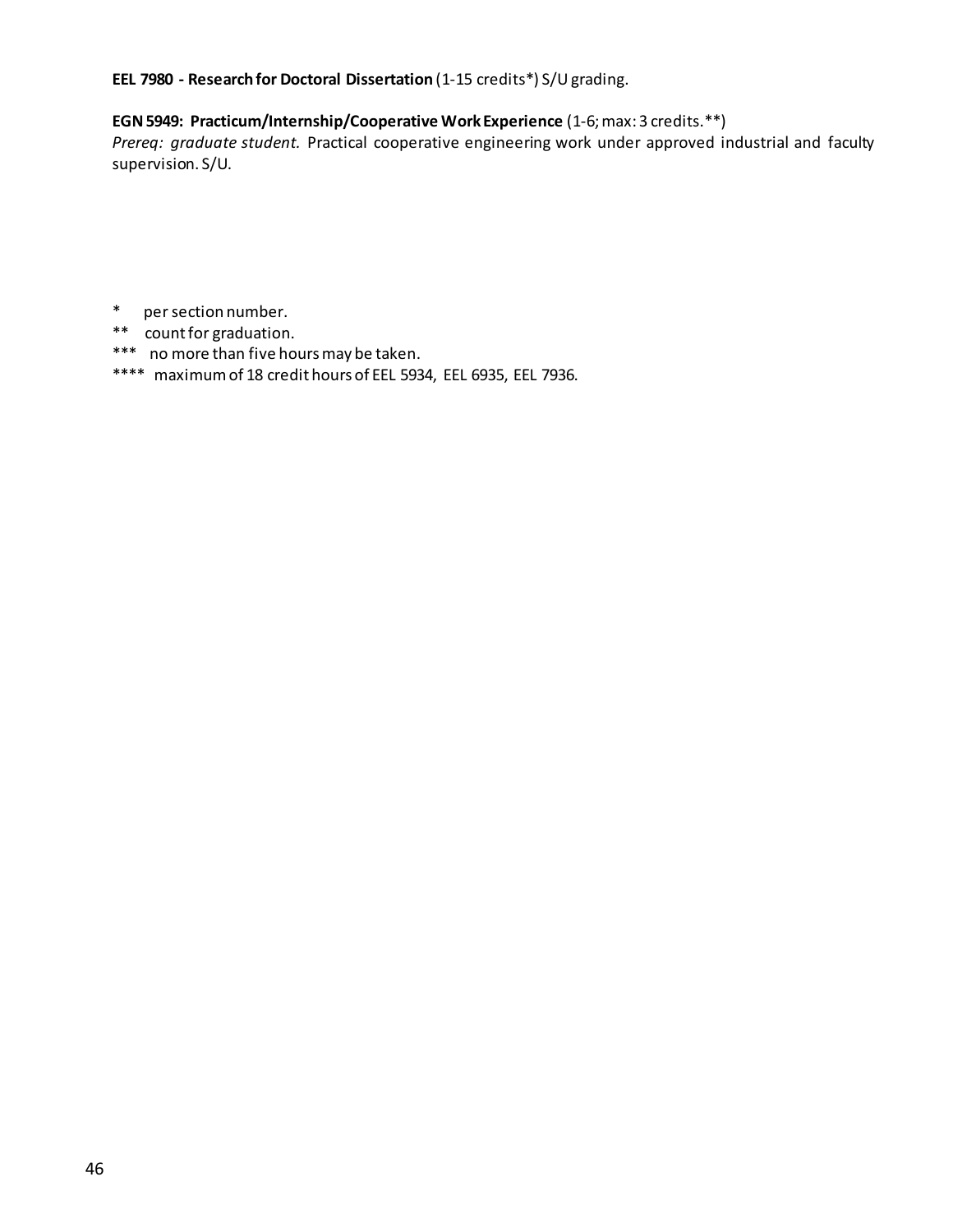**X. Graduate Research Division Flow Charts**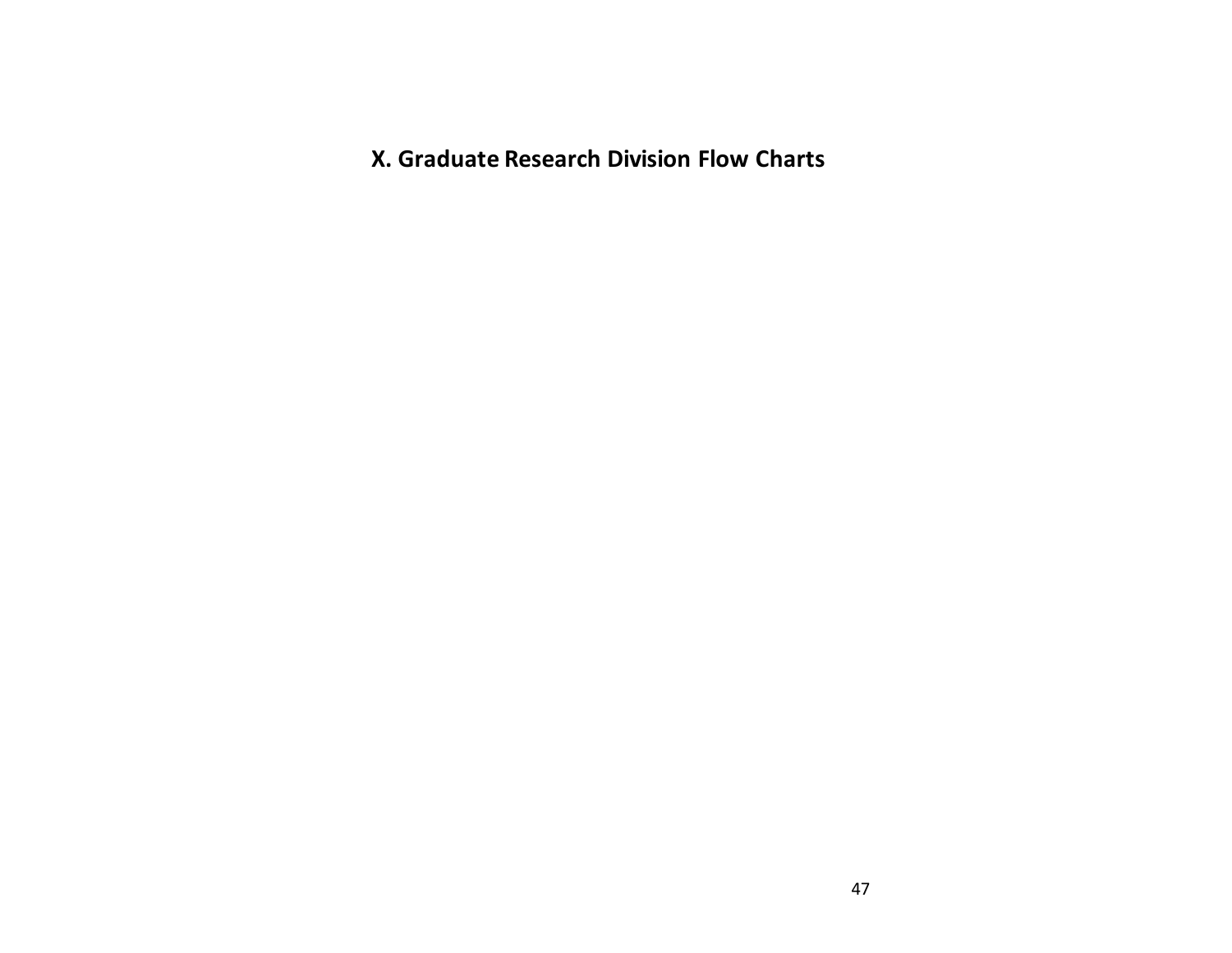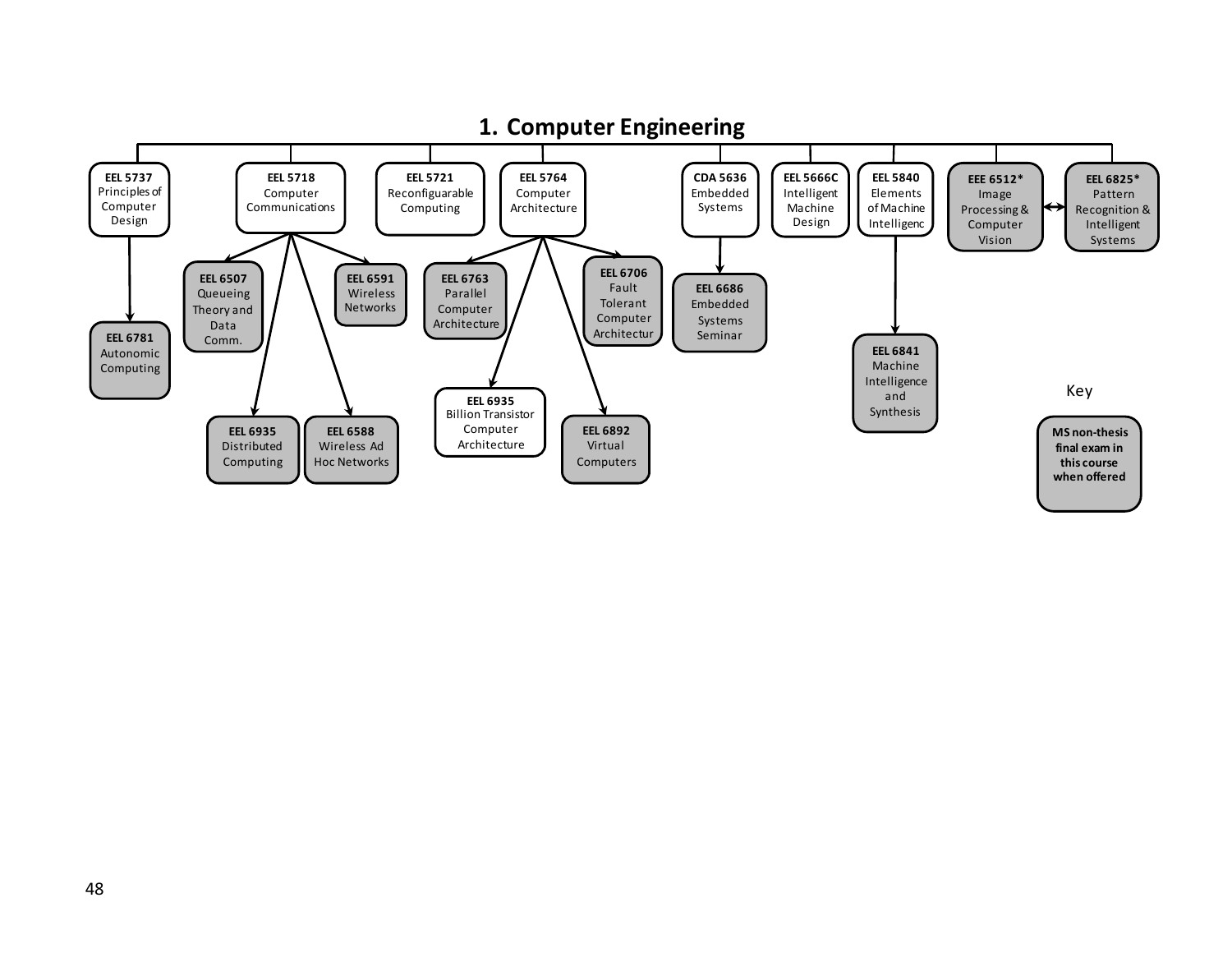#### **Computer Engineering Suggested Plans of Study**

Computer Systems **Proportional Bustive Computied** & Parallel Computing<br> **Computer Architecture** Communications **Proportional Computer Communications Computer Architecture Proportional Computer** (CEEL 5718)- Computer Co The Computer Communications (EEL 5718)-Computer Communications (EEL 5718)-Computer Communications (EEL 5718)-Computer Communications (EEL 5718)-Computer Communications (EEL 5718)-Computer Architecture (EEL 5764)-Computer A EEL 6763- Parallel Computer Architecture **EEL 6763- Parallel Computer Architecture** EEL 6892- Virtual Computers EEL 6892- Virtual Computers EEL 6985- Billion Transister Architectures EEL 6781- Autonomic Computing EEL 6935-EEL 6781- Autonomic Computing Computing EEL 6781- Autonomic Computing EEL 6935- Billion Transister Architectures CAP 5635- Artificial Intelligence Concepts EEL 6892- Virtual Computers EEL 6892- Virtual Computers EEL 6892- EEL 6892- Virtual Computers Teel 6892- Virtual Computers COA 6156- Advanced Computer Architecture Computer COA 6156- Advanced Computer Architecture Computer COA 6156- Advanced Computer Architecture Computer Architecture EM

#### **\*Must complete both courses to take MS non-thesis final exam (Recommended Foundation Courses)**

EEL 6935- Distributed Computing COP 5255- Concurrent Programming

EEL 6764)- Computer Architecture (EEL 6764)- Computer Architecture (EEL 5764)- Computer Architecture (EEL 6764)- Computer Architecture (EEL 6764)- Computer Architecture (EEL 6764)- Computer Architecture (EEL 6764)- Compute EEL 6507 Queueing Theory **CEL 6507 Queueing Theory** EEL 6507 Queueing Theory **EEL 6706- Fault Tolerant Computer Architecture CEL 6502- Fault Tolerant Computer Architecture CEL 6502-** EEL 6512- Image Processing & Comput EEL 6706- Fault Tolerant Computer Architecture EEL 6706- Fault Tolerant Computer Architecture EEL 6703- Parallel Computer Architecture EEL 6703- Parallel Computer Architecture EEL 6763- Parallel Computer Architecture EEL 6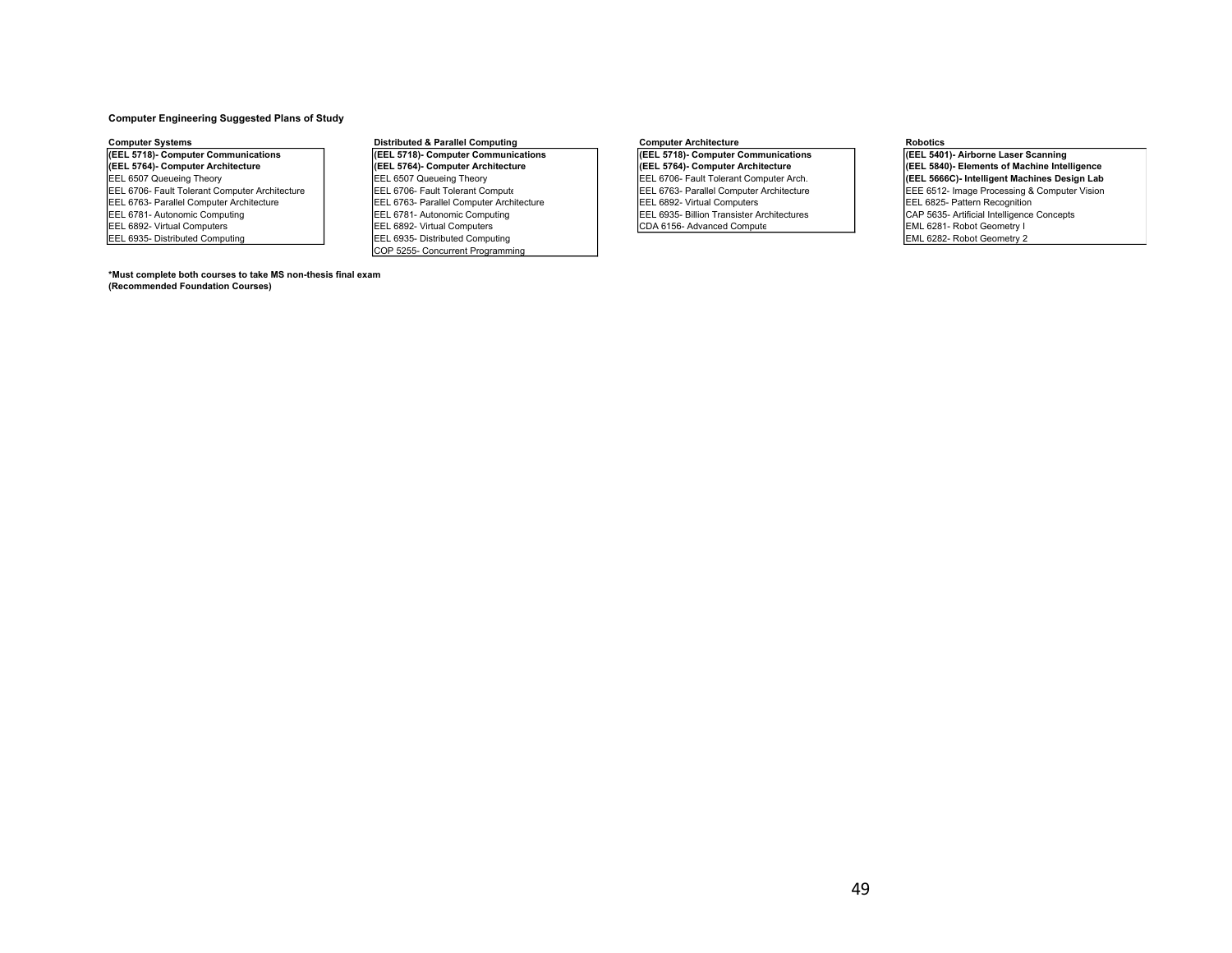#### **2. Devices**



Key

MS non-thesis final exam in this course when offered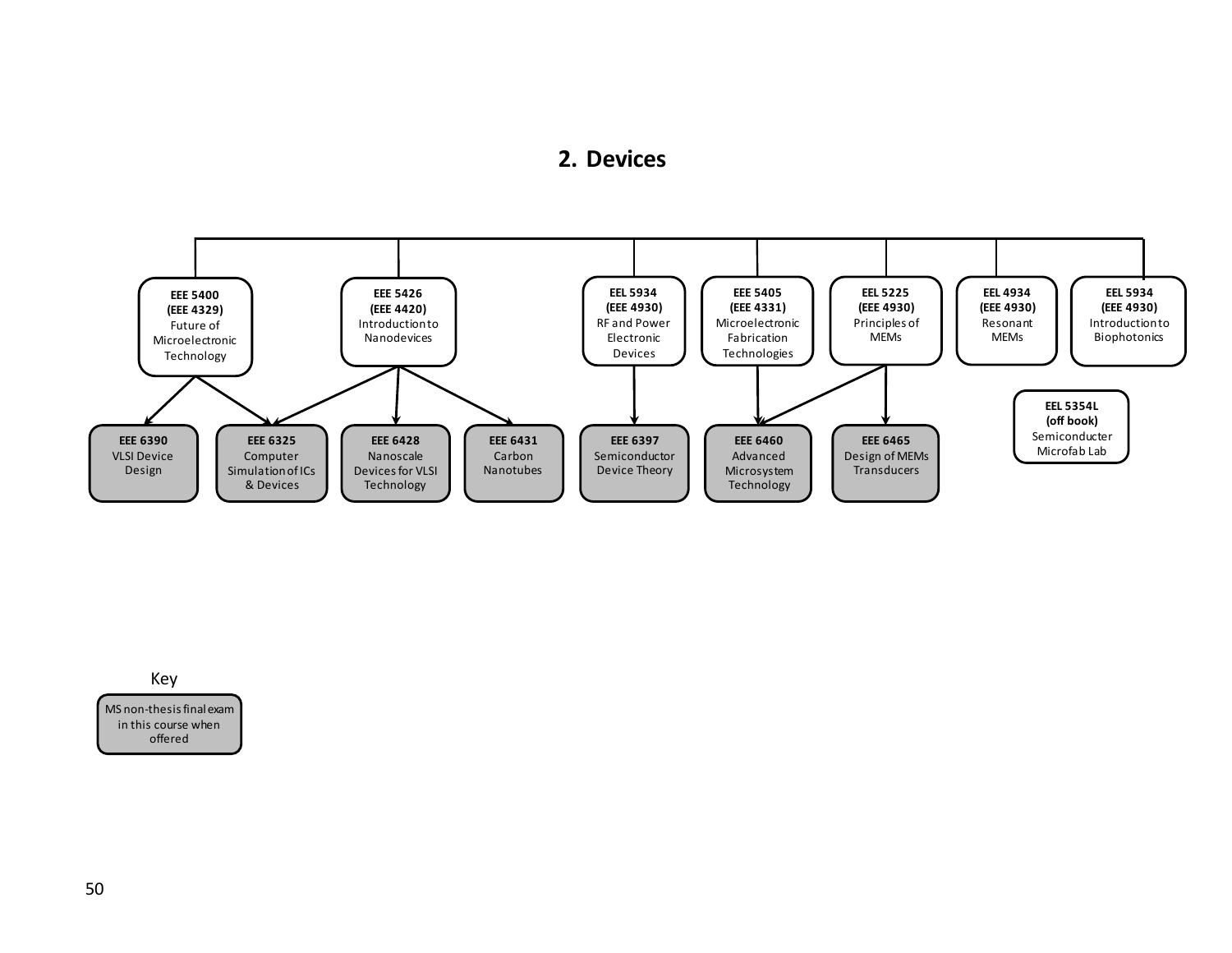# **3. Electromagnetics & Energy Systems**

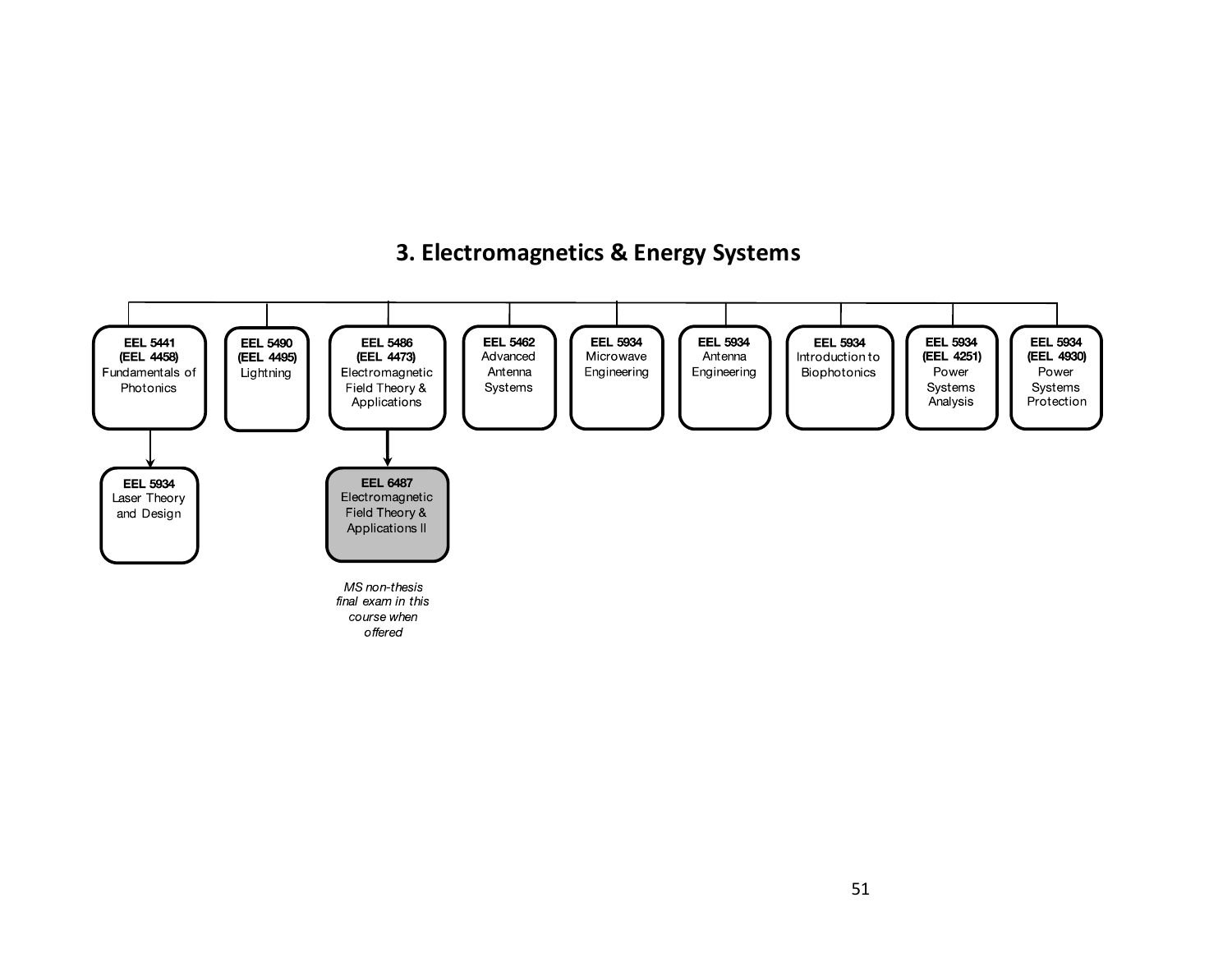# **4. Electronics**